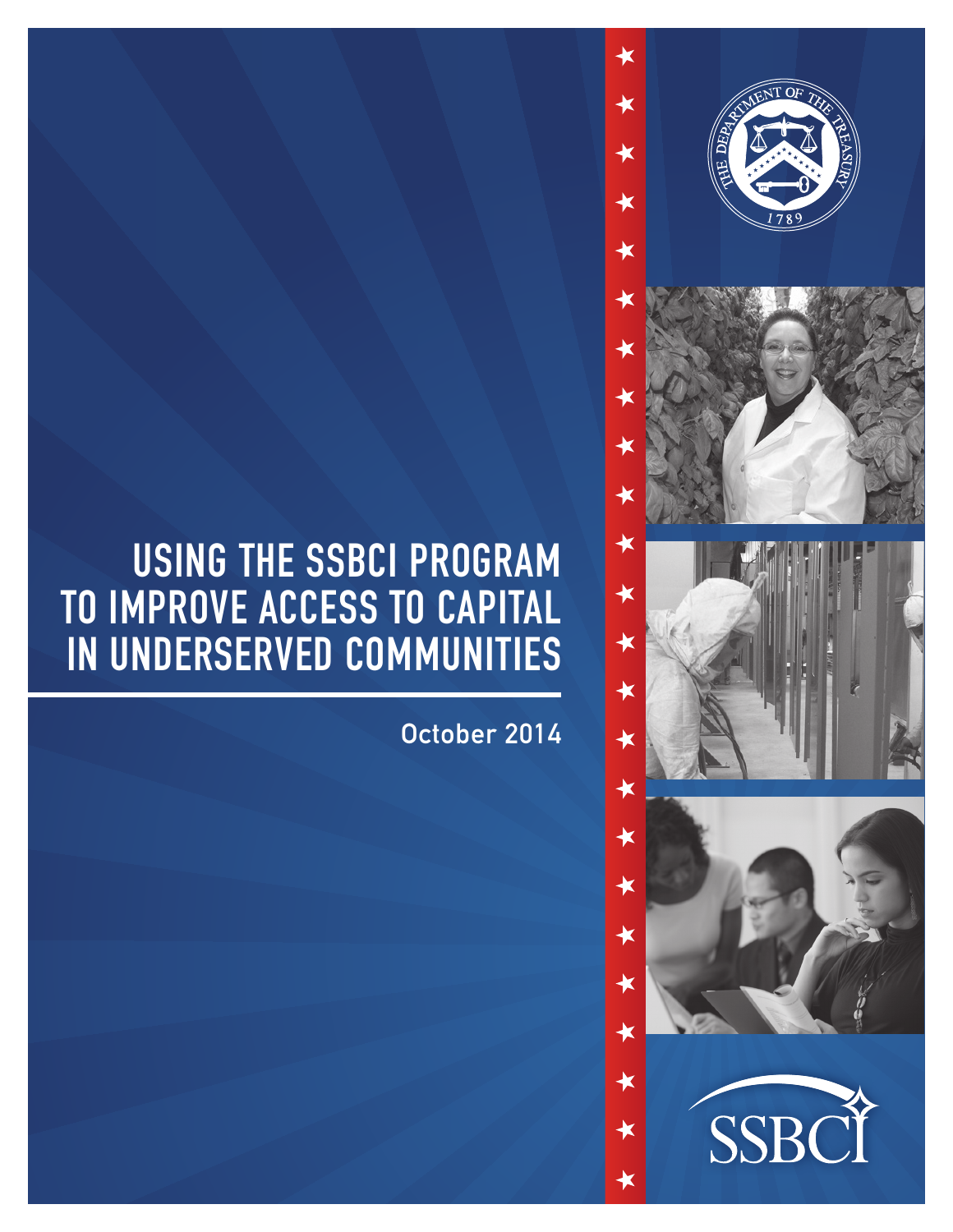# *Acknowledgements*

Through 2013, states report that SSBCI funds supported more than 3,500 new small business loans or investments of \$1.5 billion in low- or moderate-income tracts. These loans or investments were 42 percent of the total number and 37 percent of the total amount of SSBCI-supported loans or investments. While these data are encouraging, Treasury sought a deeper understanding of how states use SSBCI funds to expand access to capital for underserved communities.

SSBCI thanks the Center for Regional Economic Competitiveness for developing this report. In particular, we thank David McGrady, George Surgeon, Ron Kelly, and Diane Casey-Landry for their contributions. This document resulted from many constructive discussions and editing sessions of the working group which consisted of:

## **Co‐Chairs**

- Holly Hunt, Georgia Department of Community Affairs
- Herb Kulow, Montana Board of Investments

## **Case Study and Working Group Participants**

- Cory Phelps, Idaho Housing and Finance Association
- Stan Luboff, Illinois Department of Commerce and Economic Opportunity
- Ed Serrano, Kansas Department of Commerce
- Imagene Harris and Cory Mohn, Network Kansas
- Steve Cohen, Rachael Dubin, Empire State Development Corporation
- Jane Swanson and Sean Meehan, Washington Department of Commerce
- John Berdes, Craft 3
- Michelle O'Connor and Andrew Zulauf, West Virginia Jobs Investment Trust Board
- Jonathan Hardy, Amy Bridan, and Mike Plaizier, Utah Department of Workforce Services, Division of Housing and Community Development
- Brook Pace and Jennifer Schrader, Florida Department of Economic Opportunity
- Craig Petrasic, Pennsylvania Department of Community and Economic Development

#### **Working Group Participants**

- T.J. Jennings, Arizona Commerce Authority
- Rachael Mears, Delaware Economic Development Office
- Nicole Warren, Iowa Economic Development Authority
- Don Goodin, Kentucky Cabinet for Economic Development
- Brenda Guess, Louisiana Department of Economic Development
- Mike Flanagan, Michigan Economic Development Corporation
- Susan Muller, Maryland Department of Business and Economic Development
- Stew Jobes, Nebraska Department of Economic Development
- Susan Mania, New Jersey Economic Development Authority
- John Brooks, New Mexico Finance Authority
- Tom Wall, North Carolina Rural Economic Development Center
- Natalie Burley, Ohio Development Services Agency
- Glen VanValkenburgh, Ohio Development Services Agency
- Terry Hegle, Business Oregon
- Edwin Lesley, Business Development Corporation of South Carolina
- Lamont Price, Tennessee Department of Economic and Community Development
- Carolyn Ridpath, Vermont Economic Development Authority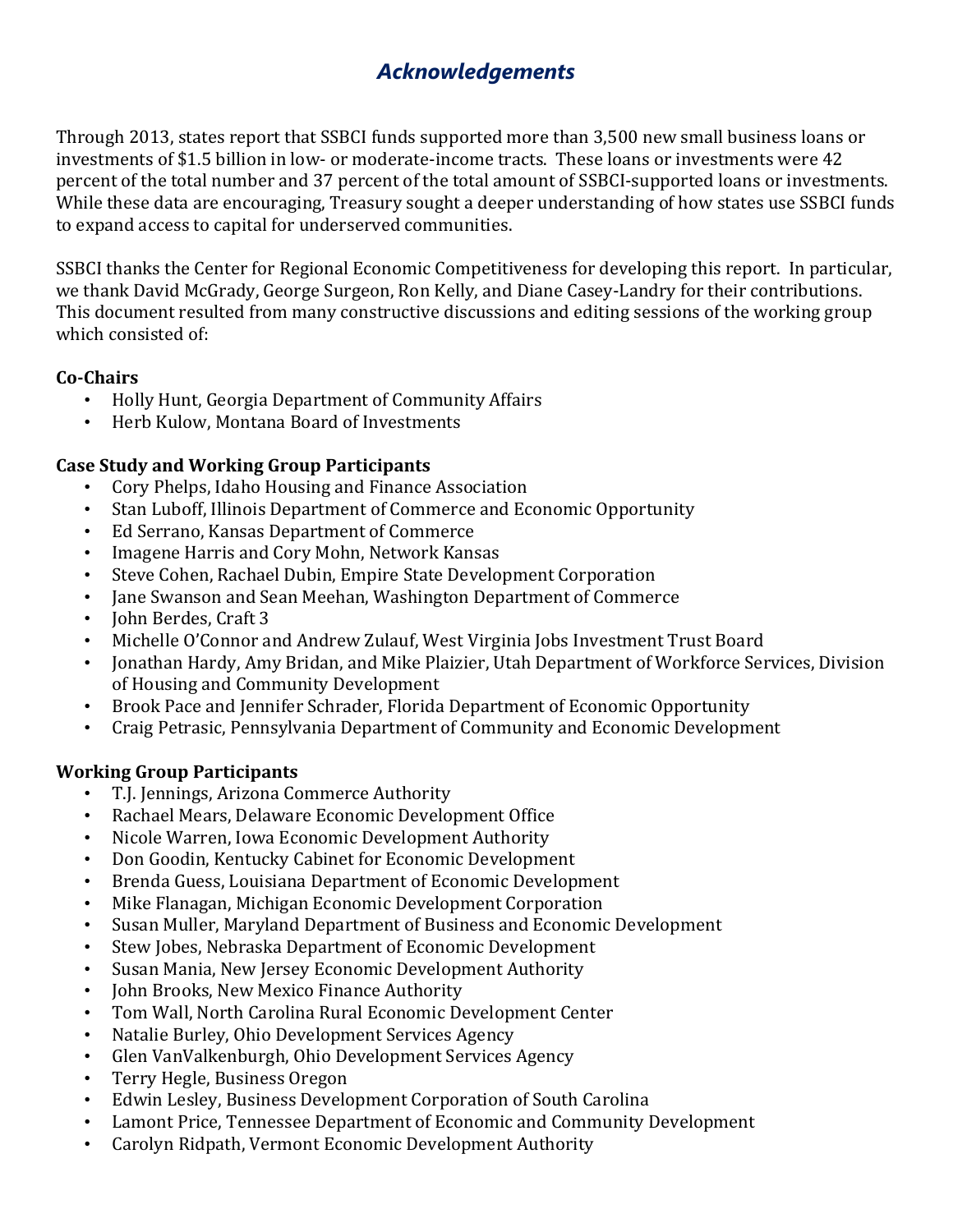I would also like to thank Deputy Director Jeff Stout, who led this project for the SSBCI Office. SSBCI also thanks Terry Valladares, Dennis Downer, Dan Cruz, and Katherine Brandes, for their assistance in producing this document.

Clifton G. Kellogg Director State Small Business Credit Initiative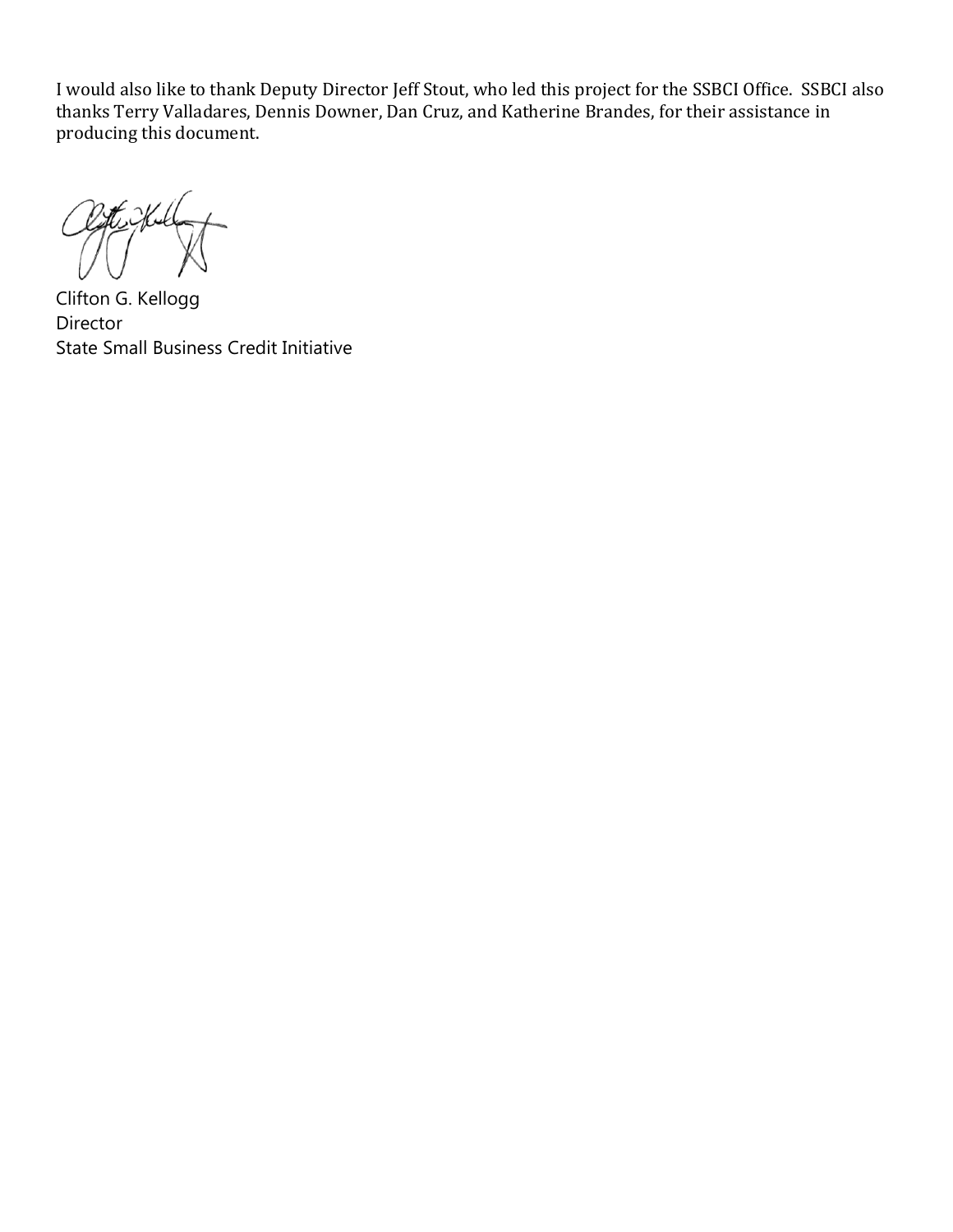# **Table of Contents**

| ر بالمستقدم بالمستقدم بالمستقدم بالمستقدم بالمستقدم بالمستقدم بالمستقدم بالمستقدم بالمستقدم بالمستقدم بالمستقد<br>18. سنة بالمستقدم بالمستقدم بالمستقدم بالمستقدم بالمستقدم بالمستقدم بالمستقدم بالمستقدم بالمستقدم بالمستقدم با |  |
|----------------------------------------------------------------------------------------------------------------------------------------------------------------------------------------------------------------------------------|--|
|                                                                                                                                                                                                                                  |  |
|                                                                                                                                                                                                                                  |  |
|                                                                                                                                                                                                                                  |  |
|                                                                                                                                                                                                                                  |  |
|                                                                                                                                                                                                                                  |  |
|                                                                                                                                                                                                                                  |  |
|                                                                                                                                                                                                                                  |  |
|                                                                                                                                                                                                                                  |  |
|                                                                                                                                                                                                                                  |  |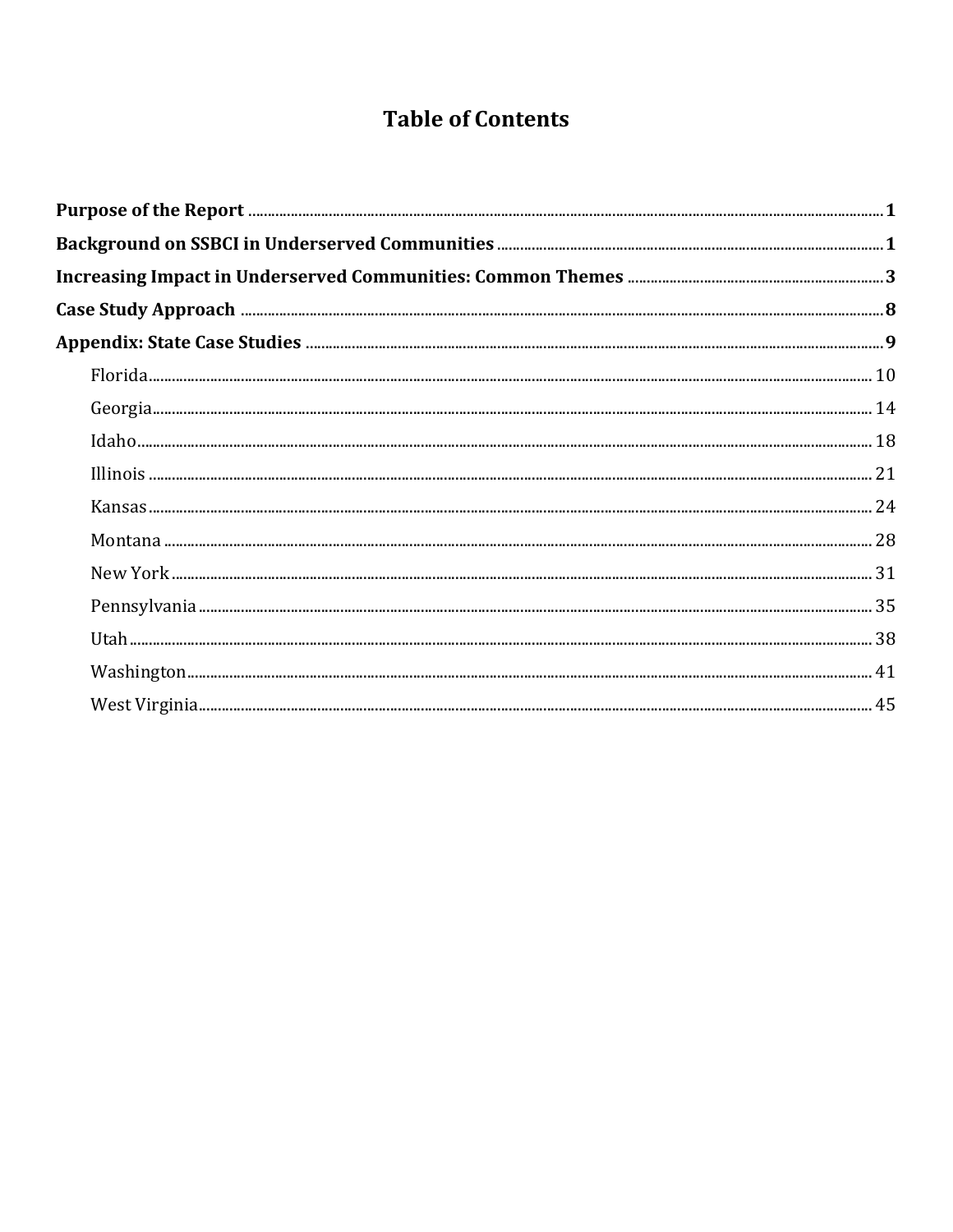# **Using the SSBCI Program to Improve Access to Capital in Underserved Communities**

## **Purpose of the Report**

As states implemented the State Small Business Credit Initiative (SSBCI) program, they developed a variety of strategies and approaches to increase the program's impact in underserved communities. To learn more about these strategies and approaches, the Department of the Treasury's SSBCI staff facilitated the creation of a working group focused on SSBCI in underserved markets.<sup>1</sup> This report summarizes the observations of the working group as to both common and unique approaches taken by state SSBCI programs in addressing their underserved markets. It also includes a series of case studies with examples of program features that have increased deployment of funds to those markets.

#### **Background on SSBCI in Underserved Communities**

As part of its SSBCI application, each state detailed its plan for expanding access to credit to small businesses in four areas:  $(1)$  in low- and moderate-income communities,  $(2)$ in minority communities,  $(3)$  in other underserved communities, and  $(4)$  to women- and minority-owned small businesses. This requirement was intended to address capital access issues that often faced by business owners from or in underserved communities. For example, a recent issue brief released by the SBA Office of Advocacy documented that:

- Controlling for variables such as business credit scores, personal wealth, and revenues, minority small business owners, particularly African-American and Hispanic, are disproportionately denied credit;
- Minority small business owners are nearly twice as likely to feel discouraged from applying for credit when compared to non-minority owners and are denied credit at approximately  $2\frac{1}{2}$  times the rate of non-minority owners;
- Women are half as likely as men to start or acquire a small business with a business loan from a bank; and

 $1$  The states that are the subjects of the case studies in the appendix of this report are members of the working group and provided substantial time and assistance. Two states' SSBCI programs in particular – Georgia and Montana – provided assistance in fine tuning a set of questions pertaining to SSBCI and underserved communities and in developing a template for the case studies.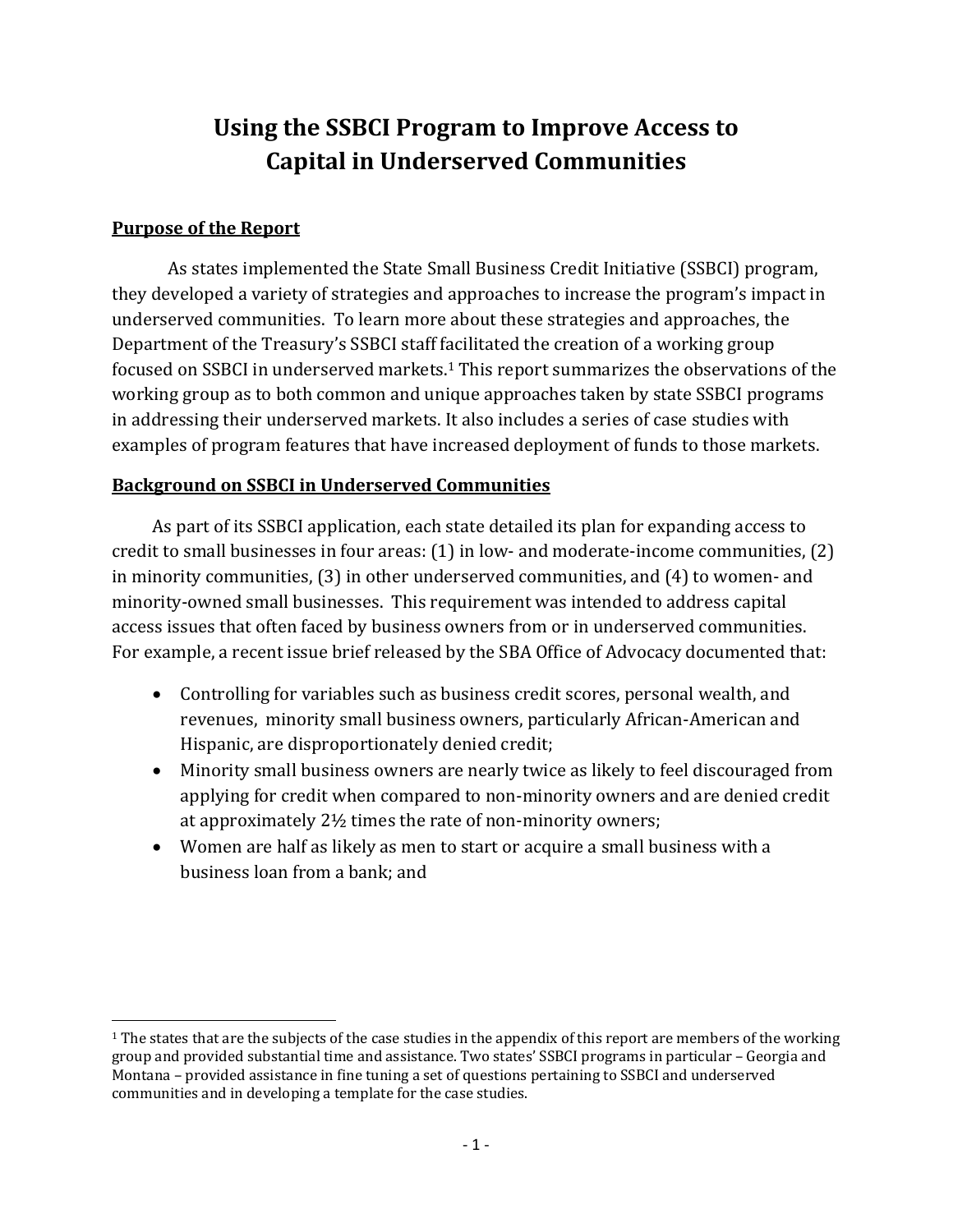• The rate of home ownership is substantially lower among minority business owners, reducing a potential source of collateral or, through home equity, a source of relatively low-cost capital.<sup>2</sup>

Many states included rural areas as underserved communities, with a plan to focus on facilitating widespread geographic distribution of SSBCI capital within their states.

The SSBCI application's reference to underserved communities gave each state the latitude to identify specific underserved markets that reflect the state's priorities. This latitude is consistent with the flexibility of the SSBCI program in giving each state the opportunity to tailor their individual programs to that state's unique markets and conditions. Thus, states took a variety of approaches to expand access to credit. For example, some states built on existing state programs that focused on lending in minority, rural or low-income communities in their states. Others focused on partnering with Community Development Financial Institutions (CDFIs)<sup>3</sup> or local or regional economic development agencies. Several states developed marketing strategies that targeted specific underserved communities. Others developed finance programs or incorporated product features that would be particularly compelling to underserved communities, such as the smaller average loan sizes offered by capital access programs.

The attached case studies should be read in the context of two over-arching observations: 

• There is no single approach that applies in all states. There is no one product feature, partnership, or strategy that will ensure increased access to capital in underserved communities. States define underserved communities differently, and what is effective in addressing one underserved market may not be as effective in addressing a different underserved market. States also differ in factors such as program design, demographics, business, banking, capital formation, philanthropic and small business environment. Economic and community development history, infrastructure, and strategies also vary from state to state. Additional differences among states include expertise of implementing staff members, strengths and weaknesses of regional and local economies and agencies, and stage of economic recovery. The case studies highlight approaches that have been successful in individual states and place that success in the context of that state's particular SSBCI products and environment.

<sup>&</sup>lt;sup>2</sup> U.S. Small Business Administration, Office of Advocacy. January 29, 2014. Access to Capital for Women- and Minority-owned Businesses: Revisiting Key Variables, Issue Brief Number 3. Available at http://www.sba.gov/sites/default/files/Issue percent20Brief percent203 percent20Access percent20to percent20Capital.pdf. Hereinafter "Issue Brief 3."

 $\frac{3}{3}$  CDFIs are organizations that have the mission of serving economically distressed communities by providing credit, capital, and financial services that are often unavailable from conventional financial institutions.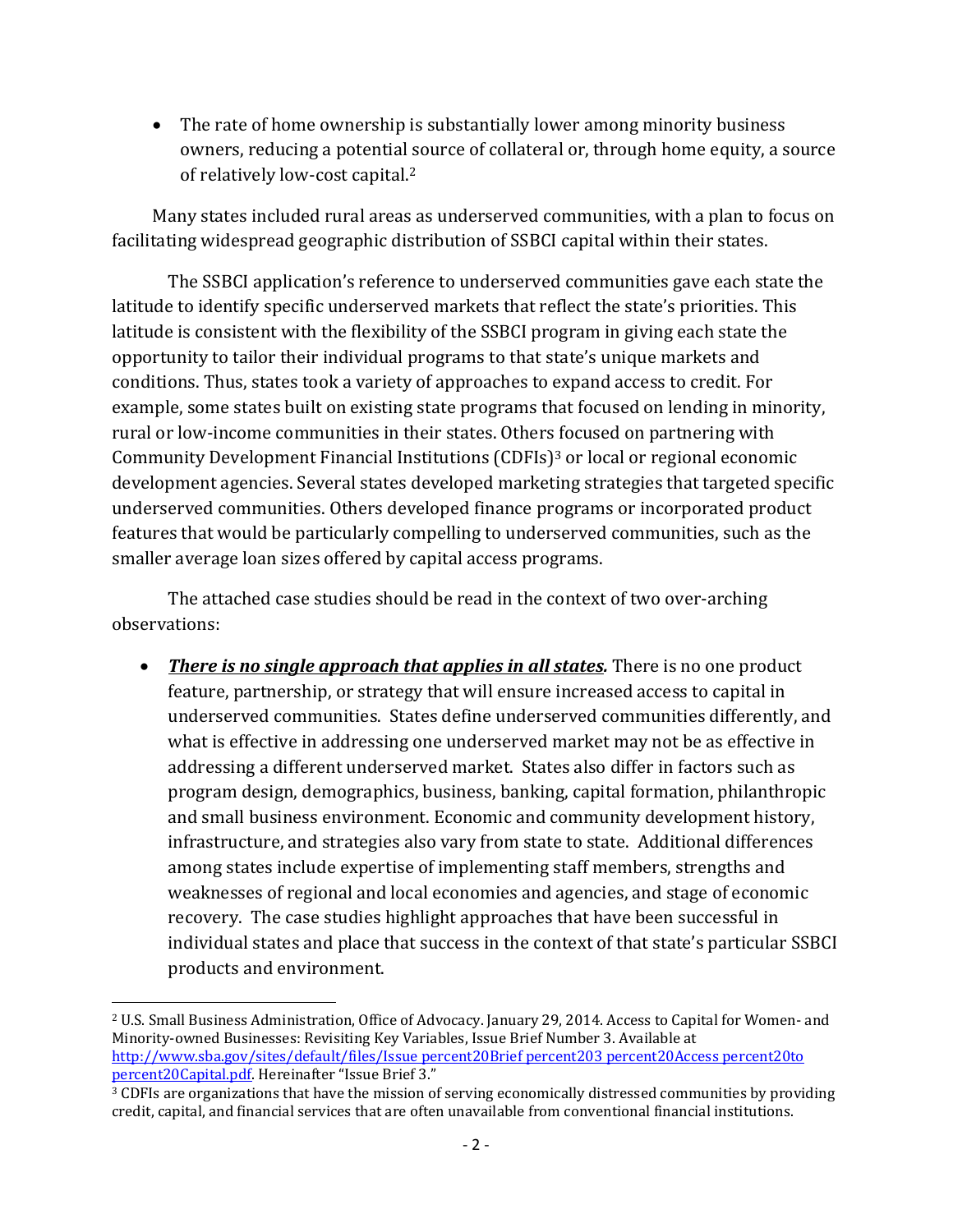*Programs in underserved communities are more likely to increase access to capital if the state's overall SSBCI program is successful.* Product or program features that make a state's SSBCI program more attractive in underserved communities are most effective when a state's SSBCI programs and products are well-structured and address clear capital gaps, are easy to understand, are appropriately staffed, have access (either on staff or through consultants) to experienced lenders or investors, and are responsive to the needs of the state's lending and investing communities. While the potential to make loans that can help financial institutions meet their Community Reinvestment Act obligations may be helpful in marketing the SSBCI program, institutions still will require those loans to meet their credit and profitability standards. No one product or program feature will fix an otherwise poorly designed or executed product or program.

#### **Increasing Impact in Underserved Communities: Common Themes**

Based on the attached case studies, some notable approaches to assist states in increasing access to capital in underserved markets are:

- *Focus marketing on organizations active in underserved communities.* All states interviewed emphasized the importance of having a systematic and thorough marketing outreach program to organizations that are active in supporting small businesses in underserved communities. For example, many states have African-American and Latino chambers of commerce or similar organizations that are advocates for small businesses in their communities. The number and focus of those advocacy organizations vary from state to state and locality to locality, but they are relatively easy to identify and catalogue. While it can be difficult and expensive to market directly to small businesses, intermediary groups can be effective conduits of information to local small businesses.
- *An exclusive focus on underserved communities can give a state's SSBCI program a clear identity with borrowers and bankers.* States can design and position their SSBCI program as one that primarily serves small businesses in underserved communities. For example, the Utah loan program's marketing materials and website state that the program targets small businesses located in low- and moderate-income neighborhoods and other underserved communities as well as women- and minority-owned businesses. Utah focuses its marketing efforts on groups and networks active in those communities. This gives the program a clear identity in the marketplace making it more likely to trigger an association with bankers between the program and borrowers from underserved communities. Such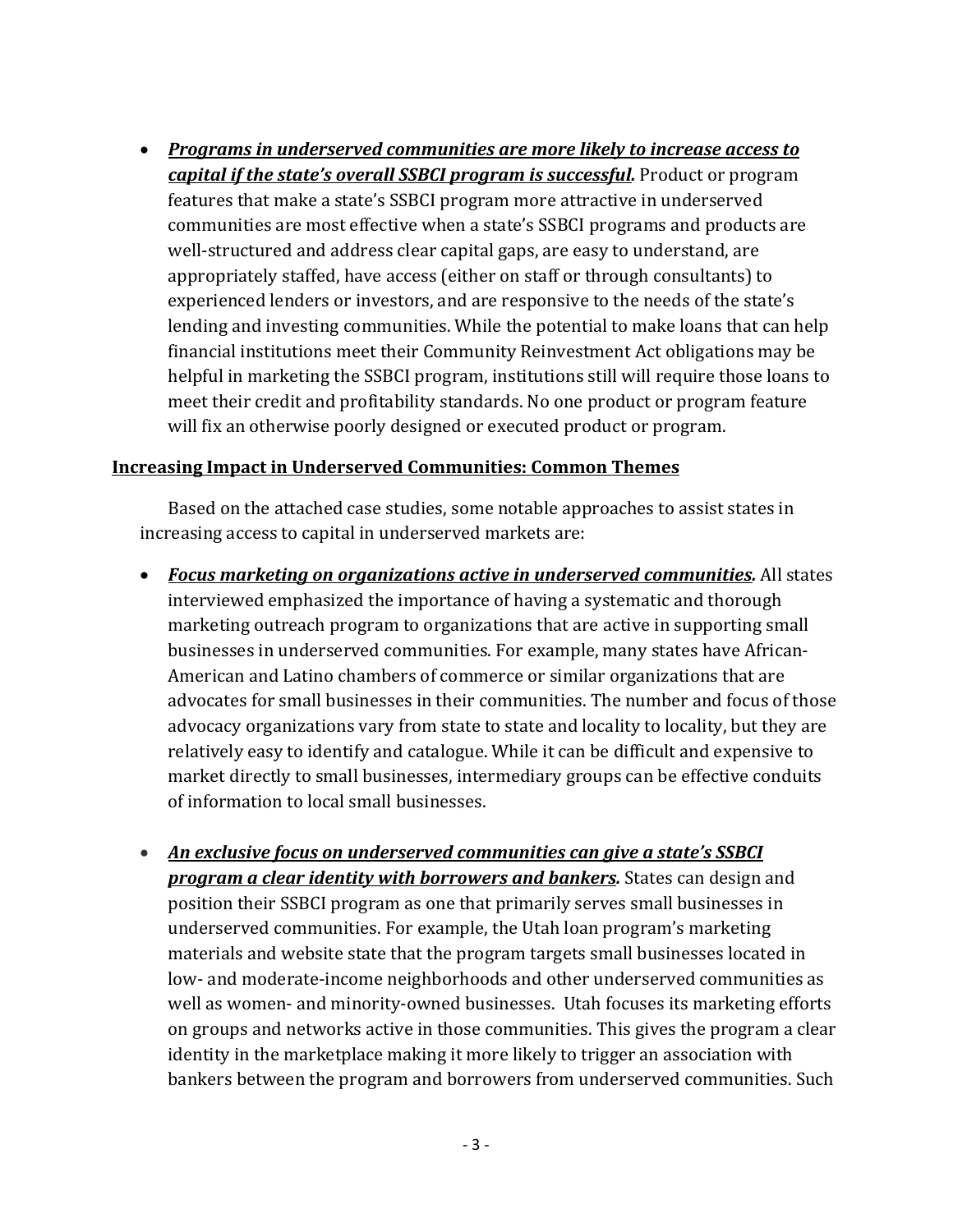an approach, however, narrows the potential market and audience for the state's SSBCI program.

 *Distribution and marketing networks can increase geographic dispersion.* One of the strengths of the SSBCI program is that it allows states to build public-private partnerships. Taking advantage of this opportunity, several states marketed or distributed their SSBCI products through existing networks of development agencies, CDFIs, technical assistance providers, or similar organizations active in underserved communities. In many cases, these states were focused on making the SSBCI program easily accessible throughout the state, particularly in rural areas. In some cases, the network was pre-existing; in other cases, a new network was developed in response to the advent of the SSBCI program. For example, Network Kansas, which administered Kansas's SSBCI program, was the pre-existing hub and information broker whose mission is to connect entrepreneurs and small business owners with more than 500 business development organizations and educational institutions in Kansas. Marketing the SSBCI program throughout the state was a natural extension of Network Kansas' mission. On the other hand, West Virginia developed a new network of eight geographically dispersed organizations, primarily local or regional development agencies, through which that state distributed its SSBCI capital. Pennsylvania developed a similar distribution network of CDFIs through a Request for Qualifications  $(RFQ)$  process. The lesson from these states is that formal marketing or distribution networks can be useful tools in deploying SSBCI funds broadly but these networks are useful only to the extent their members are committed and effective. The type of entities that are effective network members varied from state to state. For example, Kansas found certified development companies to be highly effective network members; other states did not. Some states found small business development centers to be effective in reaching minority business owners; others did not. Any state that considers the use of a distribution or marketing network should inventory the strengths and weaknesses of potential network members in their state and consider financial incentives to encourage participation in the SSBCI program.<sup>4</sup> Distribution and marketing networks also require ongoing management and oversight, with regular communication and meetings and, particularly for distribution networks, compliance coordination.

<sup>&</sup>lt;sup>4</sup> One incentive that varied among distribution networks is that some states (e.g., Montana and West Virginia) allocated their SSBCI capital to the first network members that identified and underwrote loans to qualified SSBCI borrowers, while other states (e.g., Pennsylvania) allocated capital among network members using an RFQ process. States using the former approach experienced relatively rapid deployment, while the latter approach slowed deployment but increased coverage throughout the state's underserved communities.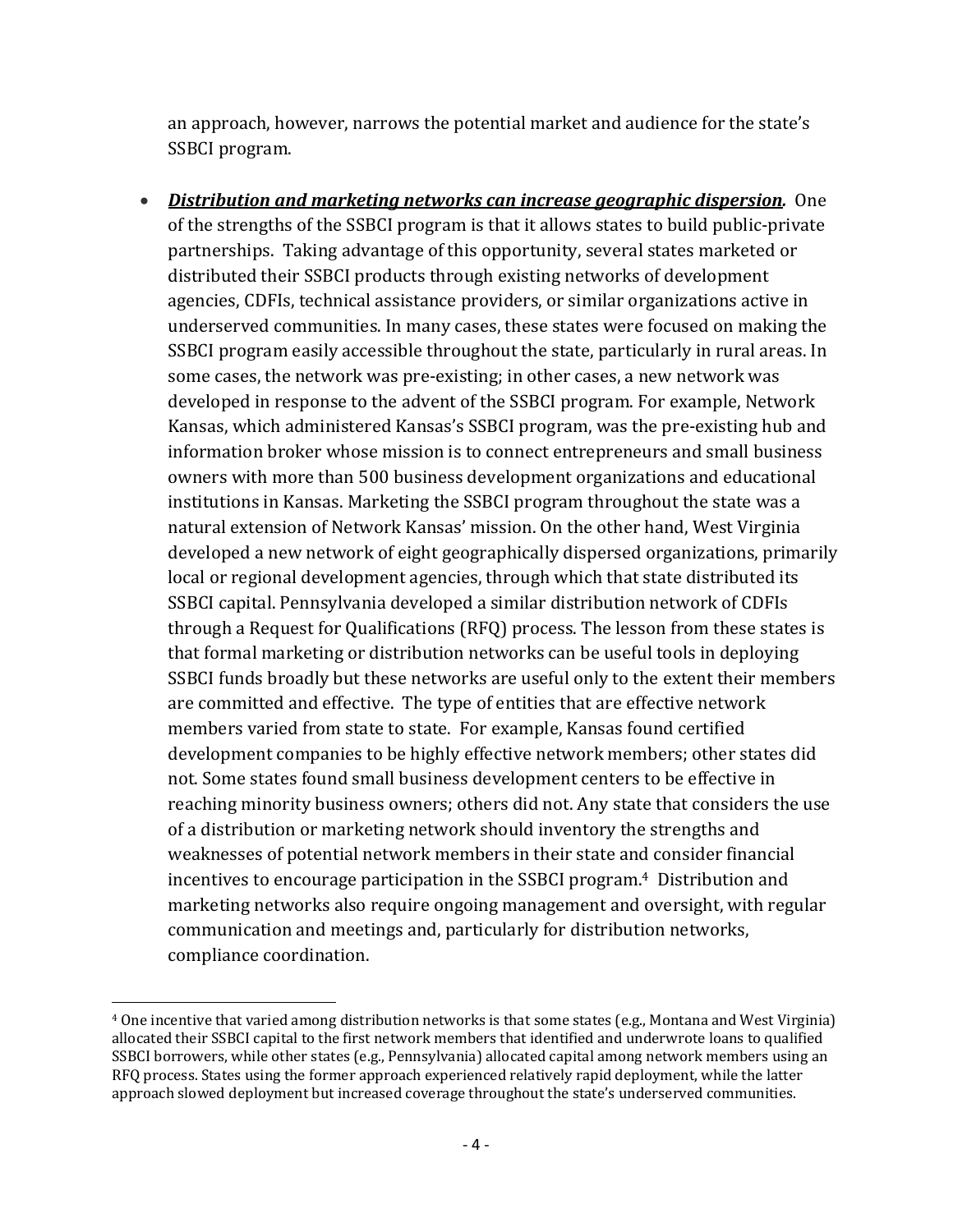- *Distribution networks can offer unique products.* In developing their distribution networks, some states included organizations that offer products in underserved markets that many states found to be too costly to offer directly. For example, some of the CDFIs selected to participate in the Pennsylvania SSBCI program make very small loans to businesses.<sup>5</sup> These micro-loans carry high transaction costs relative to their size and are difficult to obtain from for-profit lenders.
- *Linkages to formal technical assistance programs can reach borrowers in* **underserved communities.** West Virginia, received funding from a foundation to provide SSBCI loan applicants, through third-party contractors, technical or operating assistance to help businesses apply for SSBCI funds or to improve their company's performance. Technical assistance is especially important to businesses in underserved communities that do not have a strong small business support network as well as to small business owners who are not experienced entrepreneurs.
- *Choice of program administrator can increase program accessibility in* **underserved communities.** States could designate a contracting entity to administer one or more SSBCI programs. Some states chose to have at least one program administered by a CDFI or other organization with an established history of successfully underwriting loans and providing capital in underserved communities. $6$  By contracting with an organization already offering multiple programs in those communities, the marketing of the SSBCI program can piggyback on the organization's other efforts and thus be more consistent and sustainable over time. For example, the State of Washington chose to apportion part of its allocation to a direct lending program administered by Craft3. Craft3 is a non-profit CDFI that was founded in 1995 with the mission to strengthen economic, ecological, and family resilience in Pacific Northwest communities. It has a history of working in

 <sup>5</sup> The demand for smaller loans in underserved communities can be explained in part by the disparity in median household wealth. According to Issue Brief 3, the median net worth of African-American households in 2009 was 5% of the median net worth of white households, and Hispanic households were 6% of the white household median.

 $6$  States often face the administrative decision of whether to work with a single partner or network of partners in marketing and deploying SSBCI capital. A network of partners can provide broader and deeper geographic coverage, more product variety, and the potential to work directly with organizations based in underserved communities. On the other hand, networks can be difficult and expensive to maintain, and partners may be of varying strengths and weaknesses. Working with a single partner can be more cost effective and produce more consistent quality of work, but may, depending on the organization, lead to less depth and breadth of coverage. State should base their decision on whether to work with a single partner or network on the strengths and weakness of their state's existing organizations, resources, and development infrastructure.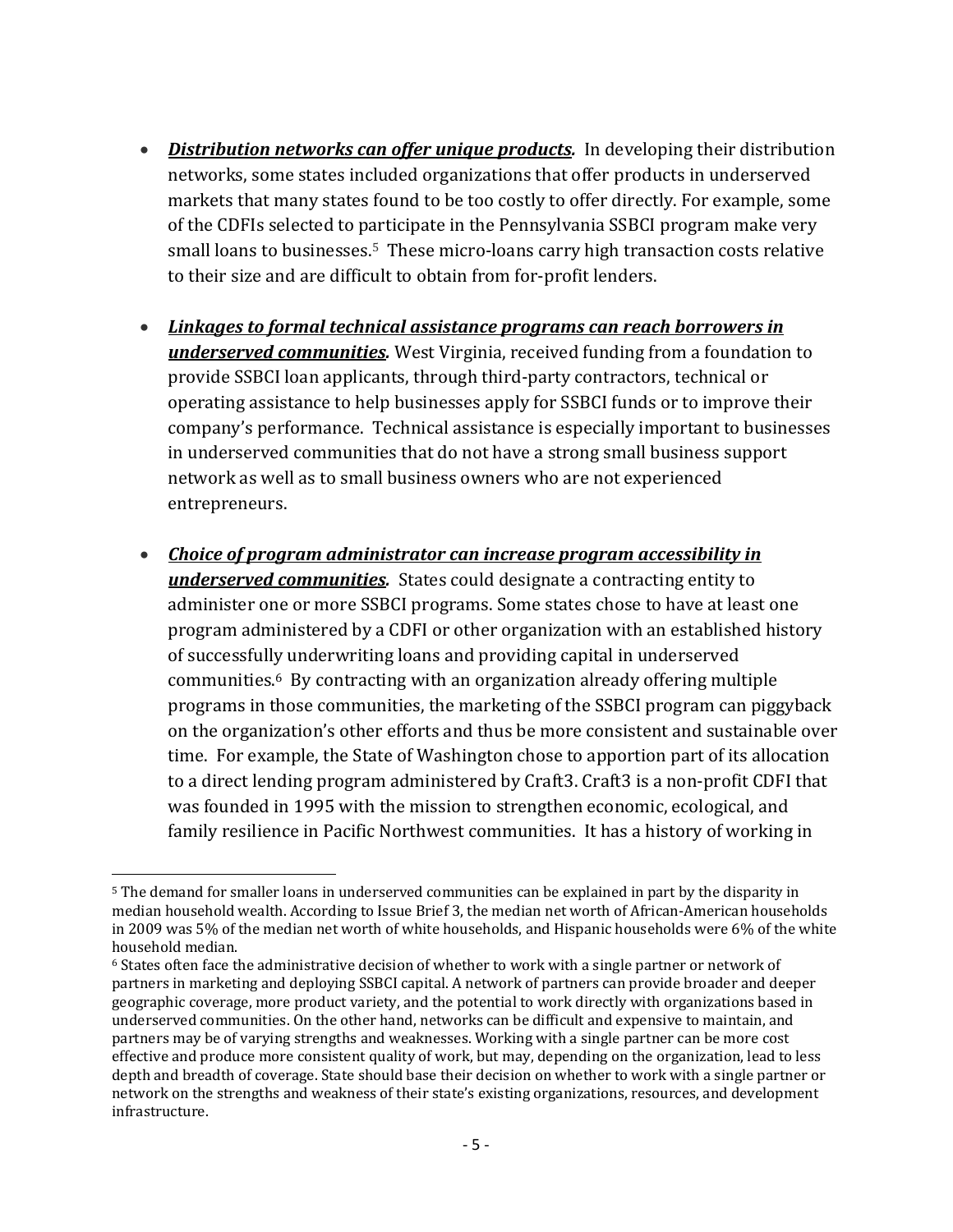underserved communities, with a diverse lending staff and substantial historical loan volume to minority, women, immigrant, veteran, rural enterprises as well as businesses in high poverty areas. The SSBCI program administered by Craft3 achieved both rapid deployment and substantial impact in underserved communities, including several loans in rural communities and to Native Americancontrolled enterprises. This structure also has the added benefit of potentially leveraging SSBCI capital at the fund (i.e., Craft3) level as well as the individual transaction level.

- *Some programs contractually require outputs or establish goals with respect to* **underserved communities.** Some states require contracting entities to achieve certain outputs in underserved communities. For example, equity investments by New York's SSBCI program are made through seven investment funds that were competitively selected. The limited partnership agreement with each of the seven selected funds requires that, by the end of the investment period, each fund must invest at least 12 percent of its allocation in beneficiary companies that at the time of the investment are either located in low- or moderate-income communities or employ individuals who reside in those communities. Instead of a contractual requirement, some states establish clear goals in their contracts with administering entities. For example, Craft3 has a best efforts obligation with the State of Washington to widely disperse SSBCI funds between the state's eastern and western regions, with at least 20 percent to minority- or women-owned enterprises.
- *Industry focus can increase participation of minority‐ and women‐owned* **businesses.** Some states have increased their volume of lending in underserved communities by focusing at least part of their SSBCI program on an industry or market segment that has a relatively high percentage of rural or minority- or women-owned businesses. For example, Florida chose to focus one of its programs on its export industry, which includes a relatively high percentage of Hispanicowned businesses. One of New York's SSBCI programs partially guarantees surety bonds for state and local government contractors, an industry that includes substantial and growing representation from both minority- and women-owned businesses. An industry-focused strategy, however, comes with an important caveat – such a focus means the number of potential borrowers will by definition be smaller than if the SSBCI program focuses on small business borrowers generally. An industry-focused strategy will be successful only if it defines a market that is large enough for SSBCI capital to be deployed on a timely basis and if the SSBCI product is designed to address specific capital gaps in that industry.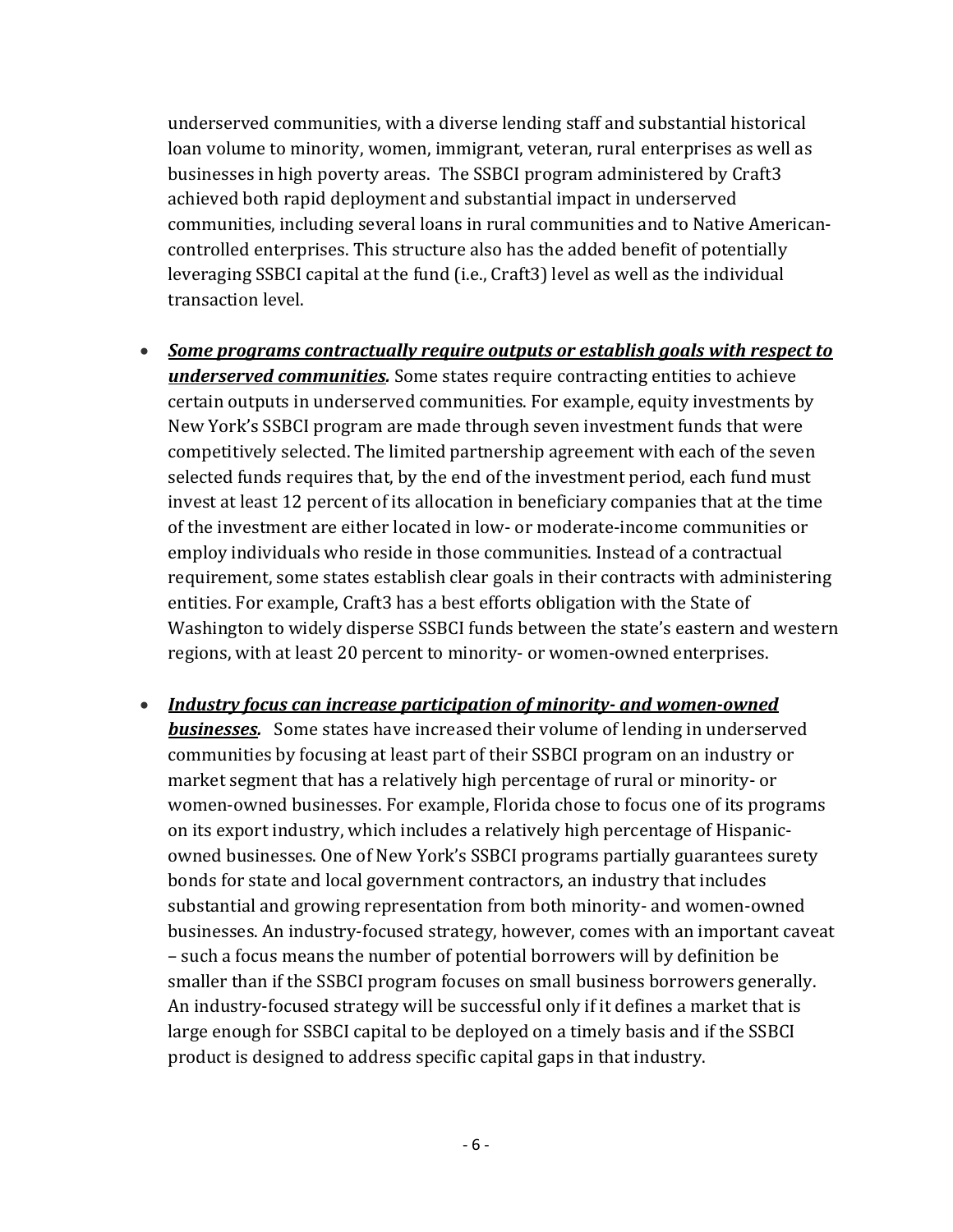*Product features can help reach minority and women‐owned businesses.* Some states have developed product or program features that potentially increase their usage in underserved communities. Several states emphasized the importance of having no or low minimum loan amounts in their SSBCI programs, with minorityand women-owned or rural businesses frequently requesting smaller loan amounts. Some state programs, such as California's capital access program, have achieved substantial volume from the state's non-bank CDFI micro-lenders. Other states focused on designing programs that supported working capital loans, an attractive product for lower-wealth small business owners. Kansas has lower leveraging requirements for minority- and women-owned businesses. Other states emphasized the importance of flexibility in applying underwriting guidelines to loans in underserved communities, e.g., the ability to waive requirements for an otherwise creditworthy loan. Finally, other product features offered by one or more states include below-market interest rates and fees, larger amounts of subordinated debt, and lower owner's equity requirements.<sup>7</sup>

## **Case Study Approach**

The case studies in the Appendix illustrate the various approaches states have taken to increase access to capital in underserved communities using SSBCI. Each study focuses on the particular state SSBCI program that is most active in underserved communities, the means by which that program is delivered, the particular practices or product features that enhance access, other elements of success that the state has identified as being critical to its effectiveness, and specific SSBCI outputs in underserved communities in that state. Each state designed its SSBCI program to take advantage of their state's unique resources, environment, and opportunities. Taken together, the case studies provide a variety of tools that a state can consider using to enhance broader access to SSBCI resources.

<sup>&</sup>lt;sup>7</sup> States are mixed in whether they offer interest rate subsidies as a substantial incentive for borrowers in underserved communities. In the current low interest rate environment, a lower interest rate on smaller loans provides only marginal improvement in cash flow or in credit quality through improved debt service coverage ratios. Also, because that subsidy is relatively small, below-market rates are not as significant a driver of loan volume as when interest rates are higher. Some states, however, emphasized that subsidized interest rates can provide an important "attention-getter" when marketing the SSBCI program, particularly in rural areas.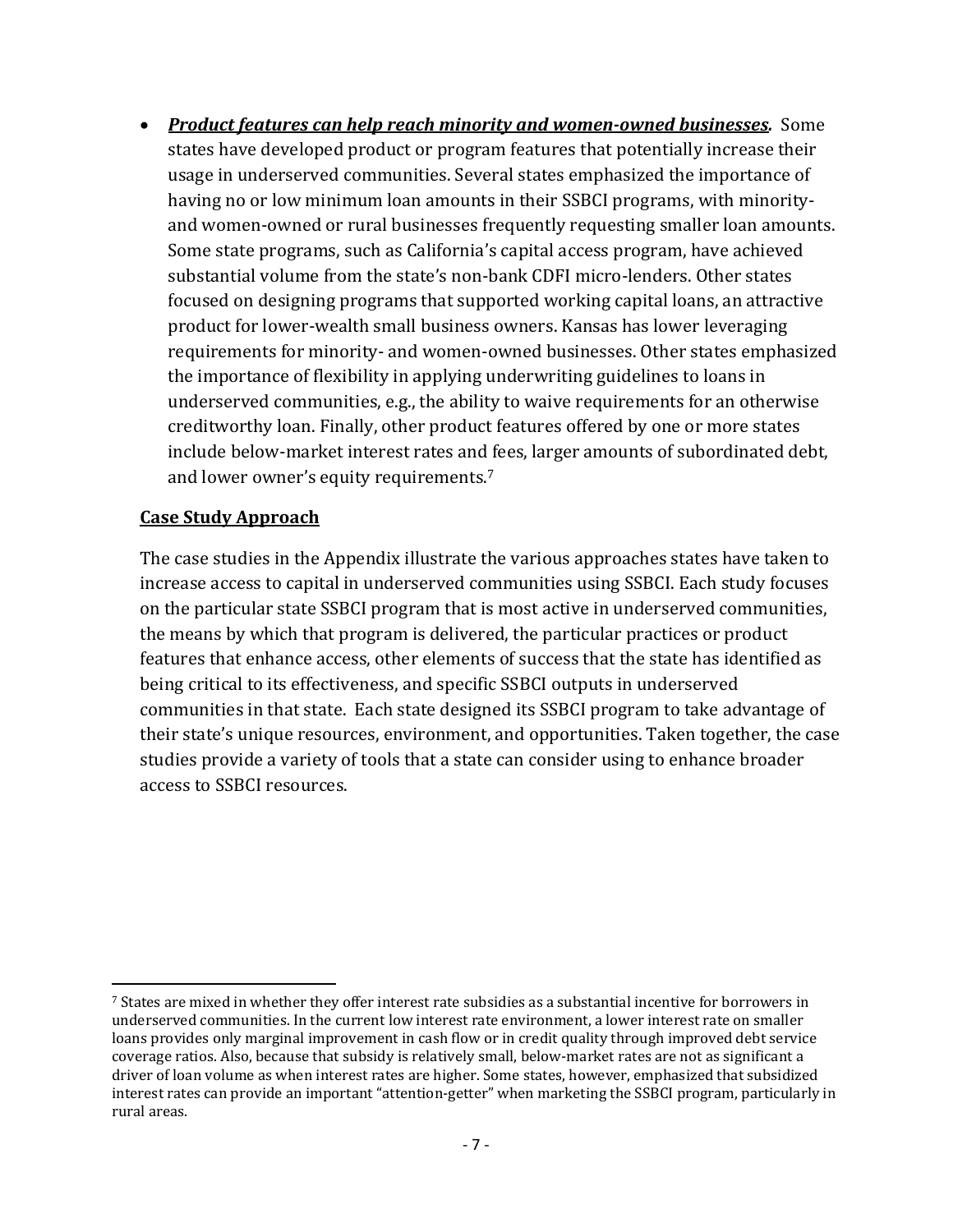# **APPENDIX:**

**State Case Studies**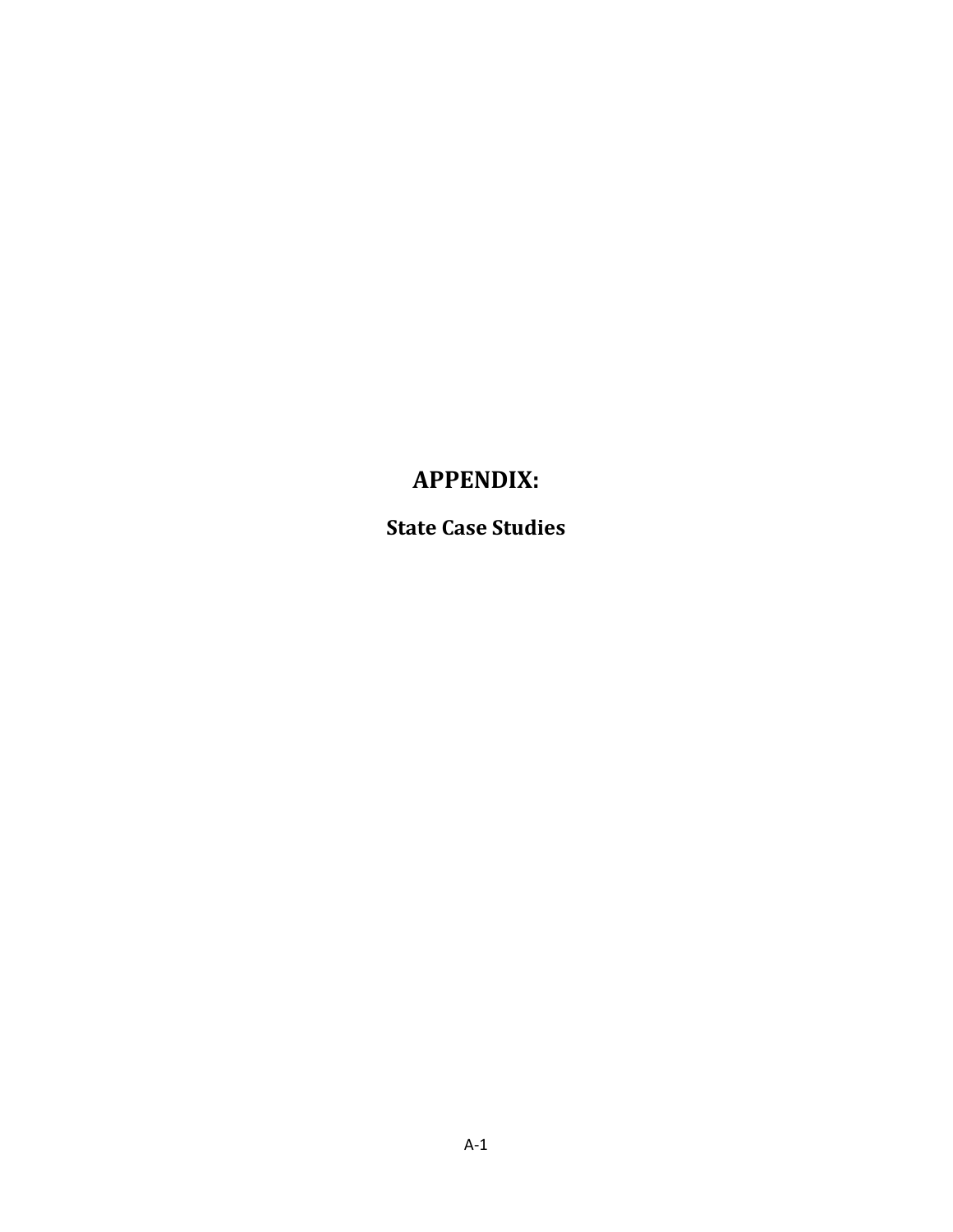# **Florida**

## **Summary**

The Florida SSBCI program improves access to capital by allowing CDFIs to enroll smaller transactions in some of its programs. Florida's export guarantee program focuses on a specific market sector in which minority- and women-owned businesses are substantially represented. 

## **Description of the Florida Program**

Florida received a \$97.6 million allocation. Florida apportioned its allocation among a capital access program, a venture capital program, and the Florida Small Business Loan Support Program. The Loan Support Program includes several different products, including loan participations, loan guarantees, direct loans, SBA 504 bridge loans, and export loan guarantees. This case study focuses primarily on the loan participation and export loan guarantee programs:

- The Florida *Loan Participation Program*. The typical loan participation ranges between 5 percent and 20 percent of the total required financing, with participations of up to 50 percent on an exception basis. Loan participations are targeted for transactions ranging from  $$250,000$  to  $$5,000,000$ , and the maximum loan term is five years. Interest rates and fees are negotiable. The participation can be subordinated.
- The Florida *Export Support Program*. This program typically guarantees lines of credit that are financing one or more foreign purchase orders from a Florida company. Guarantees are made up to \$500,000, with larger transactions permitted in exceptional circumstances. The maximum term permitted is 12 months, and fees are negotiable.

## **Program Delivery**

The Florida Department of Economic Opportunity (DEO) is the state's lead agency for the SSBCI program. Enterprise Florida, Inc. (EFI) administers the venture capital, loan participation, loan guarantee, and direct loan programs. The Florida Export Finance Corporation (FEFC) administers the export guarantee program.

EFI is a not-for-profit partnership between Florida's businesses and state government and is the principal economic development organization for the State of Florida. EFI's mission is to diversify Florida's economy and create better-paying jobs for its citizens by supporting,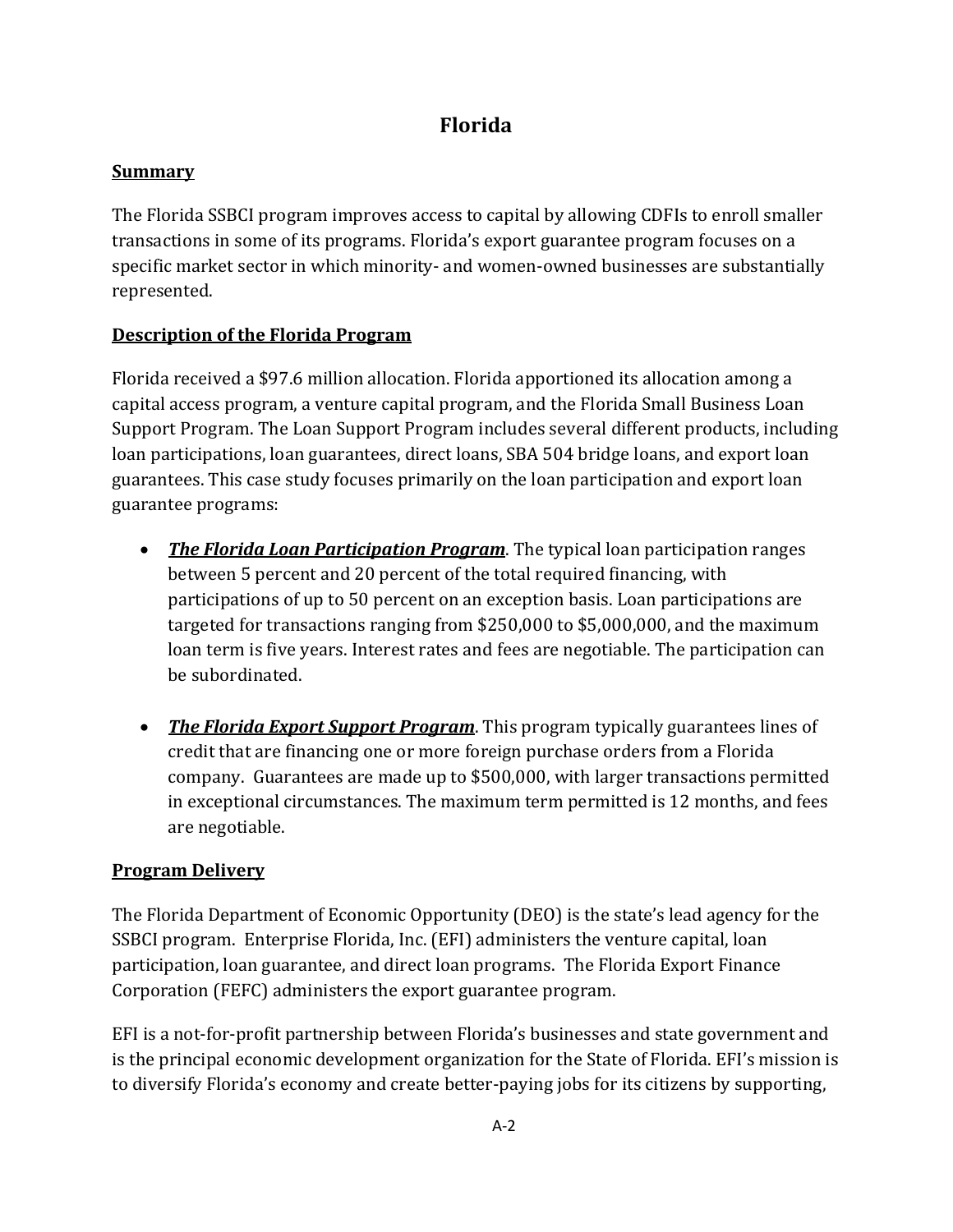attracting and helping to create businesses in innovative, high-growth industries. EFI's board of directors is chaired by Florida's governor and includes top business, economic development and government leaders from throughout the state. EFI originates and underwrites the loan participation program, primarily based on a review of the lead financial institution's underwriting analysis.

DEO and EFI market Florida's SSBCI programs through an established network of economic partner organizations. Network participants that were particularly effective in reaching underserved communities and minority-and women-owned businesses include the state's system of Small Business Development Centers, the Hispanic Business Initiative Fund, the Black Business Investment Fund, the state's Black Business Investment Corporations, community development corporations, the African-American Chamber of Commerce, the Rural Economic Development Forum, the National Association Women Business Owners, and the Urban League. DEO hired four consultants to act as regional marketing representatives for the state's SSBCI program, with a charge to focus on underserved communities. SSBCI information is disseminated through roundtables, one-on-one meetings, presentations, webinars, a web presence, and a quarterly newsletter.

FEFC is a not-for-profit corporation with a mandate to expand employment and income opportunities by supporting the export of goods and services from the state. FERC has been offering an export guarantee product since 1994. FEFC's board of directors includes the President of EFI, the Florida Secretary of State, the Florida Chief Financial Officer, a senior official of the U.S. Department of Commerce, and representatives of foreign and local banks. The SSBCI export guarantee program commenced March 2014.

## **Aspects that Improve Capital Access in Underserved Communities**

The Florida SSBCI program has at least two notable features that improve access to capital in underserved communities:

- Allows *Small Loans to Participate in the Program.* Florida's loan guarantee and participation programs have a stated \$250,000 minimum. EFI, however, has made exceptions for CDFIs that want to participate in the loan participation and loan guarantee programs, particularly for loans in underserved communities. This smaller loan size fits the needs of many of the state's minority-owned businesses.
- *Targets a Specific Sector in which Minority‐ and Women‐Owned Businesses are* **Substantially Represented.** Florida recently modified its export guarantee program to allow a 90 percent guarantee rate, comparable to other government programs.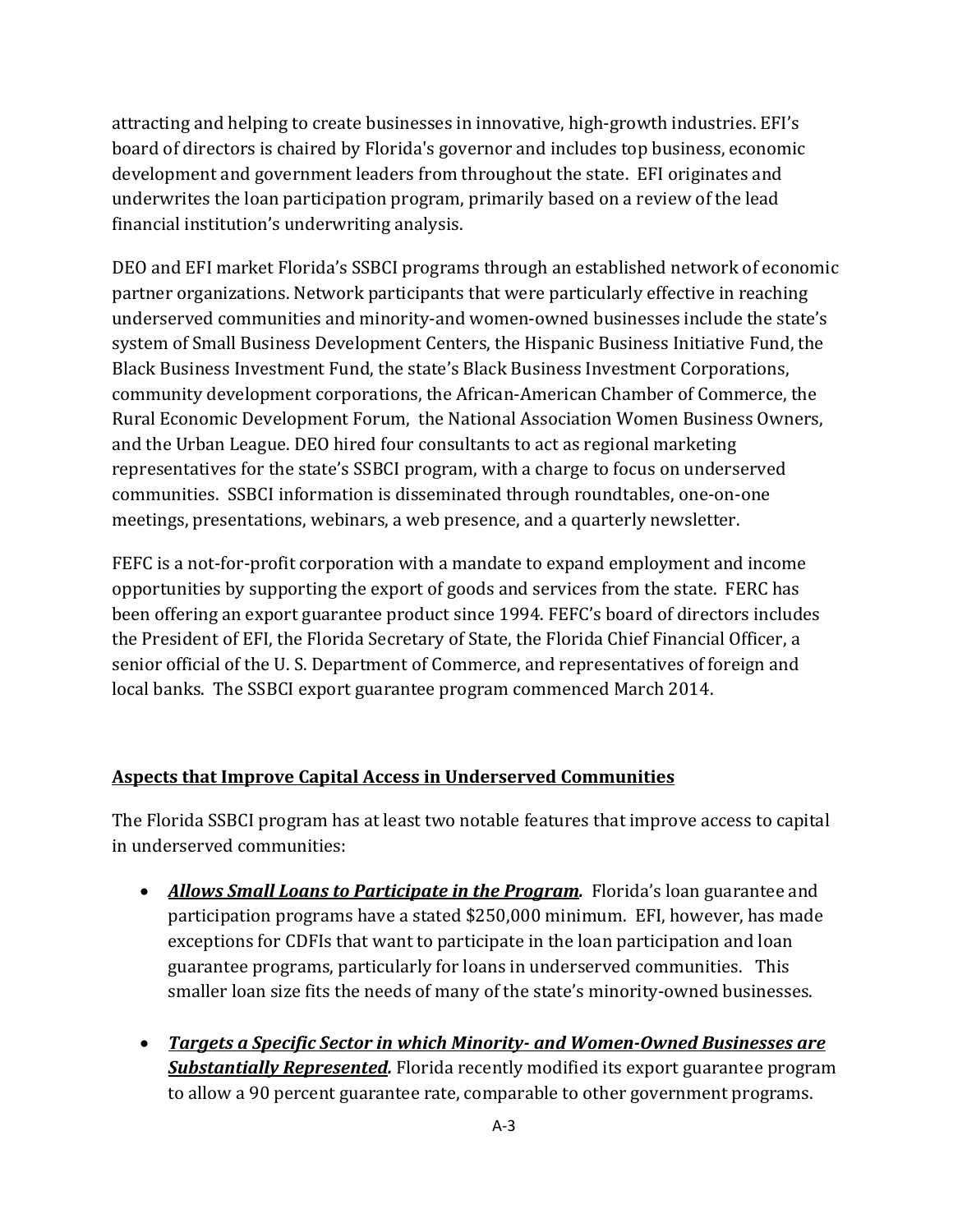The program is positioned to be a bridge product for small and start-up companies that can potentially lead to loans made or backed by the Small Business Administrations (SBA) or Export-Import Bank or traditional bank loans. Based on data FEFC has gathered from previous applications for its export guarantee programs, much of the demand for small export guarantees comes from minorityowned businesses. Minority-owned businesses also represent a significant percentage of the Florida businesses participating in the export market.

#### **Outputs**

Data from the Florida SSBCI program demonstrates its success in reaching underserved communities: 

- As of December 31, 2013, the Florida SSBCI programs have supported 61 loans or investments totaling \$153.1 million.
- As of the same date, approximately 34 percent of the program's loans and investments (by dollar) have been in low- and moderate-income (LMI) communities within the state (LMI being defined as individuals and geographies having a median income less than 80 percent of the area median income).
- As of the same date, 14 of Florida's 55 transactions, or over 25 percent were made to women- or minority-owned businesses.
- Using the flexibility to make small loans, two of Florida's CDFIs have submitted nine applications to EFI for the loan participation program. These CDFIs focus on lending to African-American owned businesses. Of those nine applications, four had been approved as of December 31, 2013. These loans were either lines of credit to finance accounts receivable or working capital associated with construction contracts.
- In developing a modified export guarantee program that would provide up to a 90 percent guarantee, Florida reviewed eighteen businesses that were eligible to participate in the program and would qualify for SSBCI financing. Of those eighteen businesses, 33 percent were Hispanic-owned and 33 percent were women-owned. This validated Florida's assumption that the revised export guarantee program will increase its volume of lending to minority- and women-owned businesses.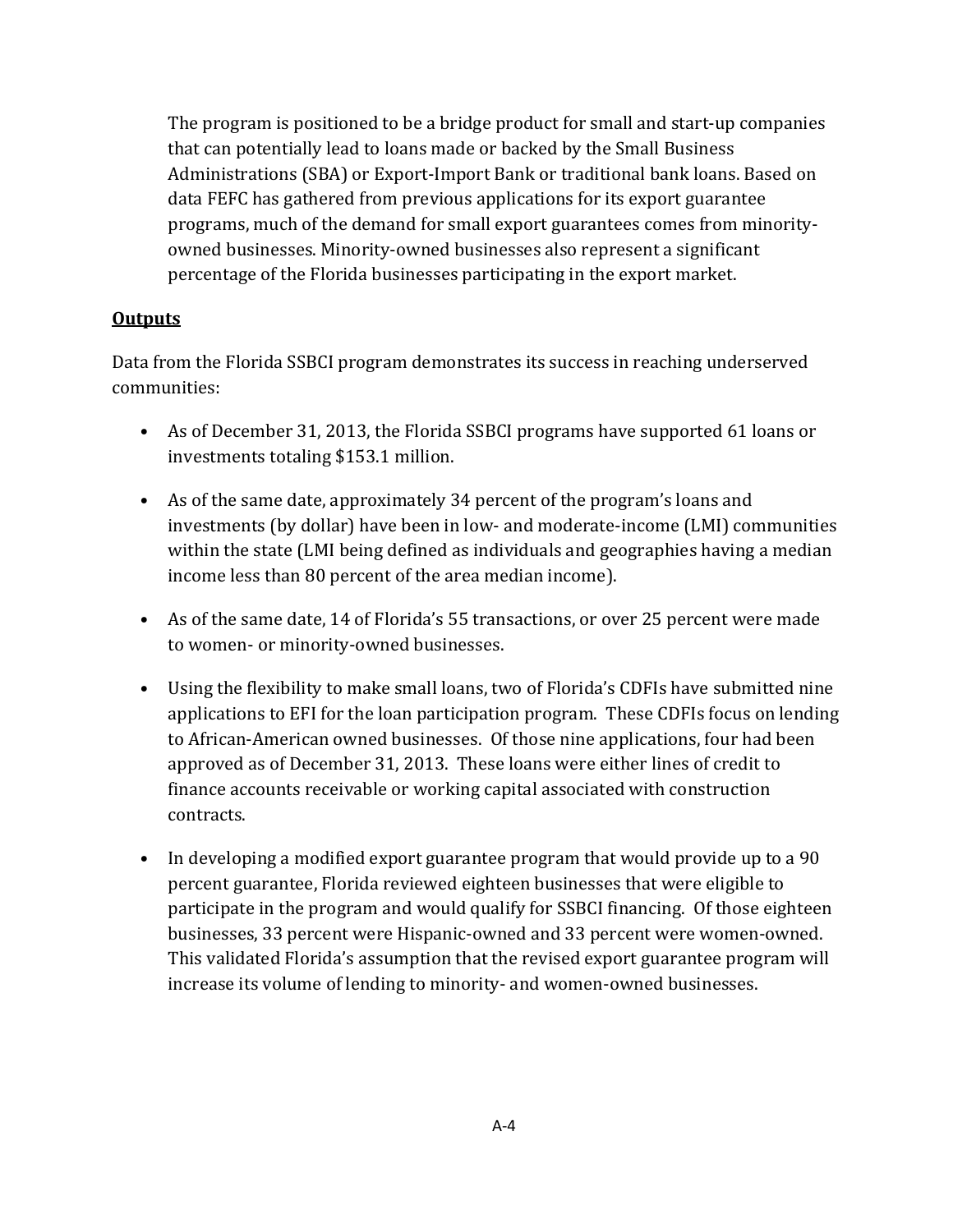# **Georgia**

## **Summary**

The Georgia SSBCI program improves access to capital in underserved communities through a network of experienced CDFI lenders.

## **Description of the Georgia Program**

Georgia received a \$47.8 million allocation. Georgia apportioned its allocation among CDFIs, a loan participation program, a loan guarantee program, and a capital access program. This case study focuses primarily on the funding for CDFIs:

• The Georgia Funding for CDFIs Program. The Georgia Department of Community Affairs (DCA) entered into a performance-based contract (in the form of a Program Participation Agreement) with CDFIs in the state. Those CDFIs market the SSBCI program, recruit potential bank participants and identify potential borrowers. Nonprofit CDFIs may participate as direct lenders, with the State advancing the money to the CDFI, which then makes the loan directly to the small business. Repayments of loans are retained by the CDFI and revolved into new SSBCI-eligible projects in their communities. For-profit CDFIs may participate as loan originator or servicers, with DCA making the SSBCI loan directly to a small business, repayments being remitted to the State and revolved into new SSBCI-eligible projects, and the CDFI receiving a servicing fee. Loans can be for working capital, equipment and machinery, real estate, and other eligible activities under Treasury guidelines. The CDFI's loan may be subordinated. The CDFI's interest rate will be slightly lower than a bank rate for a similar product.

## **Program Delivery**

The DCA is Georgia's designated lead agency for the SSBCI program. The Georgia Housing and Finance Authority (GHFA) is the contracting entity that administers the program. GHFA is part of DCA, and all of its operations are performed by DCA personnel.

At the time Georgia's SSBCI application was submitted, there were more than twenty CDFIs in Georgia. CDFIs were chosen as a primary conduit for SSBCI capital due to their history and experience in mission-based lending as well as their location in, and service to, Georgia's underserved communities. DCA and GHFA collaborated closely with the state's CDFIs to develop an SSBCI credit support program that would increase access to capital for Georgia's underserved markets. DCA also reached out to many players in the small business and lending communities, with two of the most helpful being the Georgia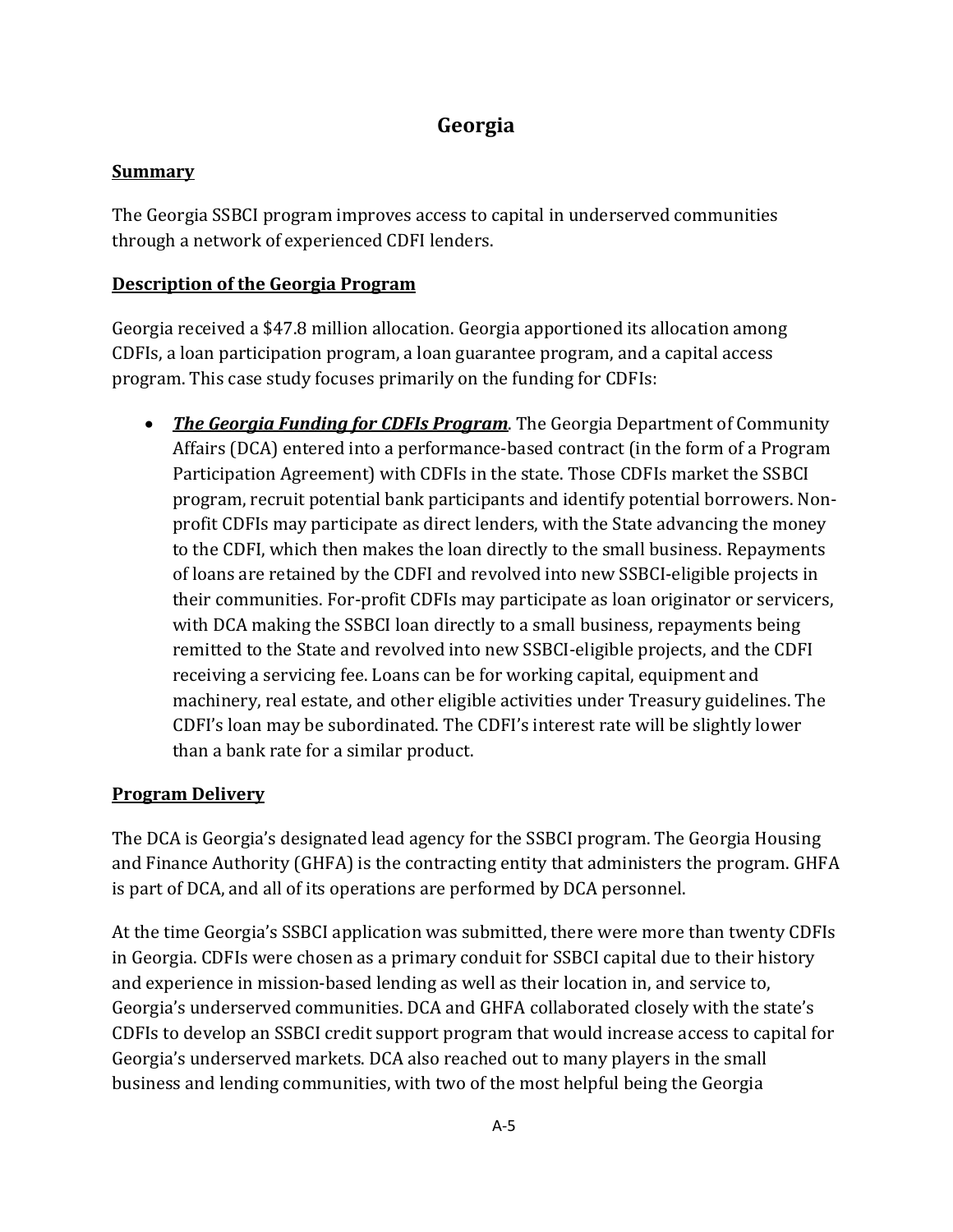Department of Banking and Finance and the Georgia Bankers Association. The Georgia Department of Banking and Finance appeared with DCA at two DCA-sponsored SSBCI seminars, enhancing the credibility of the Georgia SSBCI program, and increasing the comfort level for banks and other private lenders.

#### **Aspects that Improve Capital Access in Underserved Communities**

The Georgia program has at least two notable features that improve access to SSBCI capital in underserved communities:

- *The Program Provides Strong Incentives for CDFIs to Deliver SSBCI Capital to Underserved Communities.* A delegated lending model allows CDFIs and private lenders to make key decisions in marketing, underwriting, and processing the loans, focusing on their existing clients and local businesses. The program also gives nonprofit CDFIs the ability to retain SSBCI loan payments and revolve them into future loan projects in their communities. CDFIs can also earn and retain the interest and fees on loans to cover SSBCI administrative expenses.
- CDFIs Provide Full *Geographic Coverage*. Through six participating CDFIs, the state's SSBCI program is able to cover the entire State of Georgia, leading to geographic dispersion of loans.

#### **Other Elements of Success**

In addition to the program design and delivery system described above, other factors to which Georgia attributes its success in serving underserved communities include:

- Delivery *through Experienced Partners.* DCA has extensive experience in administering multiple loan and small business incentive programs, an active credit review team, and a staff with experience in both private sector lending and public sector financial monitoring. Georgia CDFIs also already had substantial infrastructure in place, including history and experience in providing technical assistance and financing to woman- and minority-owned businesses and small businesses in low-income and other underserved communities.
- *Implementation of an Expansive Marketing Program.* DCA created unique branding and a logo for the Georgia SSBCI program, separate from, but complementary to, the DCA branding and logo. DCA also developed a dedicated website offering program details, lender application packages, related links and news articles, and announcements for upcoming Georgia SSBCI learning opportunities. DCA sponsored two SSBCI training sessions in 2012, one in north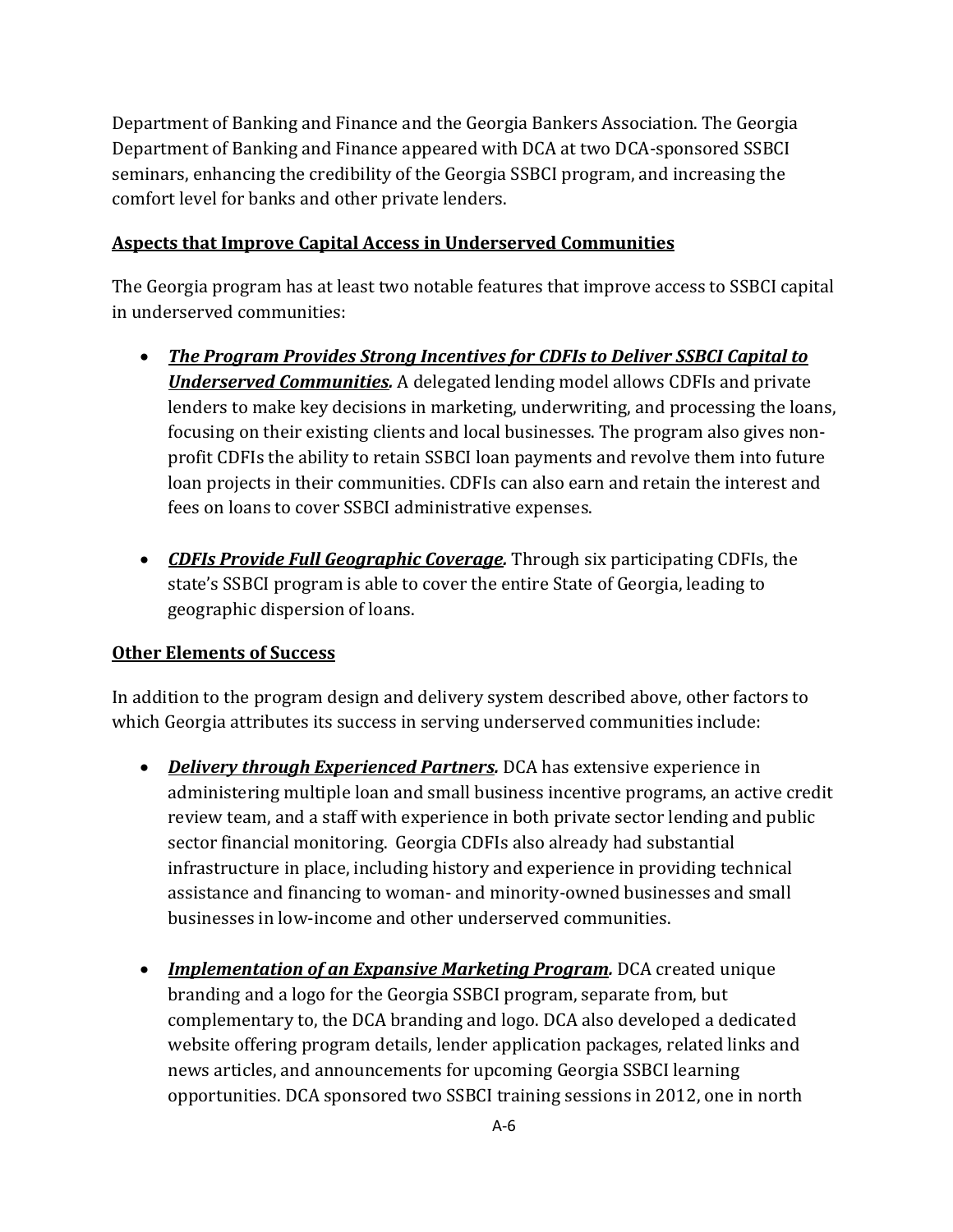Georgia and the other in south Georgia. Because the DCA-CDFI partnership created an extensive marketing network, there have been frequent SSBCI presentations at local economic development events (chamber meetings, bank-sponsored lunch-andlearn series, etc.) throughout the state as well as one-on-one meetings with interested lenders.

#### **Outputs**

Data from the Georgia SSBCI program demonstrates its success in reaching underserved communities: 

- As of December 31, 2013, the Georgia SSBCI program had supported 155 transactions totaling \$88.6 million.
- As of the same date, approximately 46 percent of the program's loans, guarantees and investments (by dollar) have been in low- and moderate-income (LMI) communities within the state (LMI being defined as individuals and geographies having a median income less than 80 percent of the area median income).
- DCA collects and analyzes data on borrowers to measure loan activity to womanand minority-owned businesses, low-to-moderate income business owners, businesses in low-to-moderate income areas, and businesses that are creating jobs for low-to-moderate income persons.
- For the year ending December 2013, the Georgia Funding for CDFIs program had provided 42 loans totaling \$16 million in SSBCI funds to underserved businesses and communities. Cumulatively, the CDFIs generated 59 loans through the SSBCI program totaling \$19.1 million, leveraging \$79.6 million in private capital.
- SSBCI loans have been made to small businesses in 20 of the most economically challenged counties in Georgia based on unemployment and poverty rate.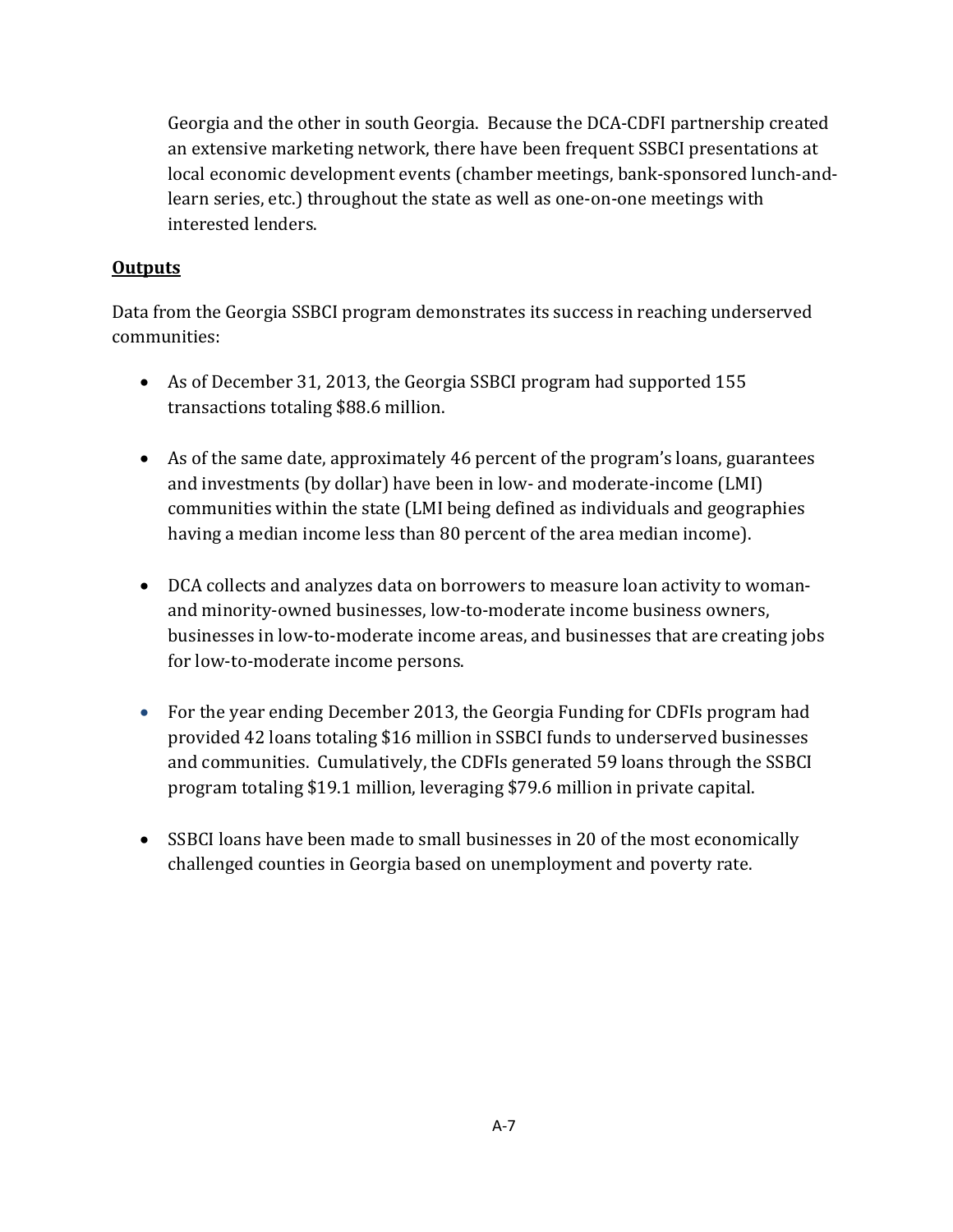# **Idaho**

## **Summary**

The Idaho SSBCI program improves access to capital in underserved communities by offering a simple product with no minimum loan size. The product is marketed through a bank network that has a strong presence in rural areas.

## **Description of the Idaho Program**

Idaho received a  $$13.2$  million allocation. Idaho used its allocation for one program:

• The *Idaho Collateral Support Program <i>(CSP)*. The CSP pledges cash collateral accounts with participating lending institutions to enhance loan collateral for qualified small business borrowers who would not otherwise be able to obtain financing on acceptable terms and conditions. The CSP targets a variety of small business loan types and maturities, including operating loans, credit lines, bridge loans, construction loans, and mid- and longer-term loans. Collateral deposits are established on an individual loan basis and are available to cover loan losses in the event of default by the borrower. Upon loan maturity, deposits are returned to the CSP for recycling to other qualified small business borrowers. Initially, no fees were charged to provide the collateral support; the CSP subsequently implemented a small fee when supporting longer-term loans. The mission of the program is to expand economic opportunities in the state and to create and retain jobs in the State of Idaho.

## **Program Delivery**

The Idaho Department of Commerce is the state's designated lead agency for the SSBCI program. The Idaho Housing and Finance Association (IHFA) is the contracting entity that administers the CSP.

Although IHFA is a quasi-state agency, it is a self-supporting corporation that must generate revenue sufficient to cover the cost of its operations. The CSP is a new program for IHFA, but the organization was able to develop the CSP using its experience financing housing projects and its relationships with lenders. Because IHFA did not have substantial experience implementing small business financing programs, it hired an experienced banker to oversee and to implement the CSP.

The CSP was initially designed in consultation with Idaho's SSBCI Advisory Council, composed of key economic development players in the state, including the president of Idaho's bankers association, the director of the state's department of finance, and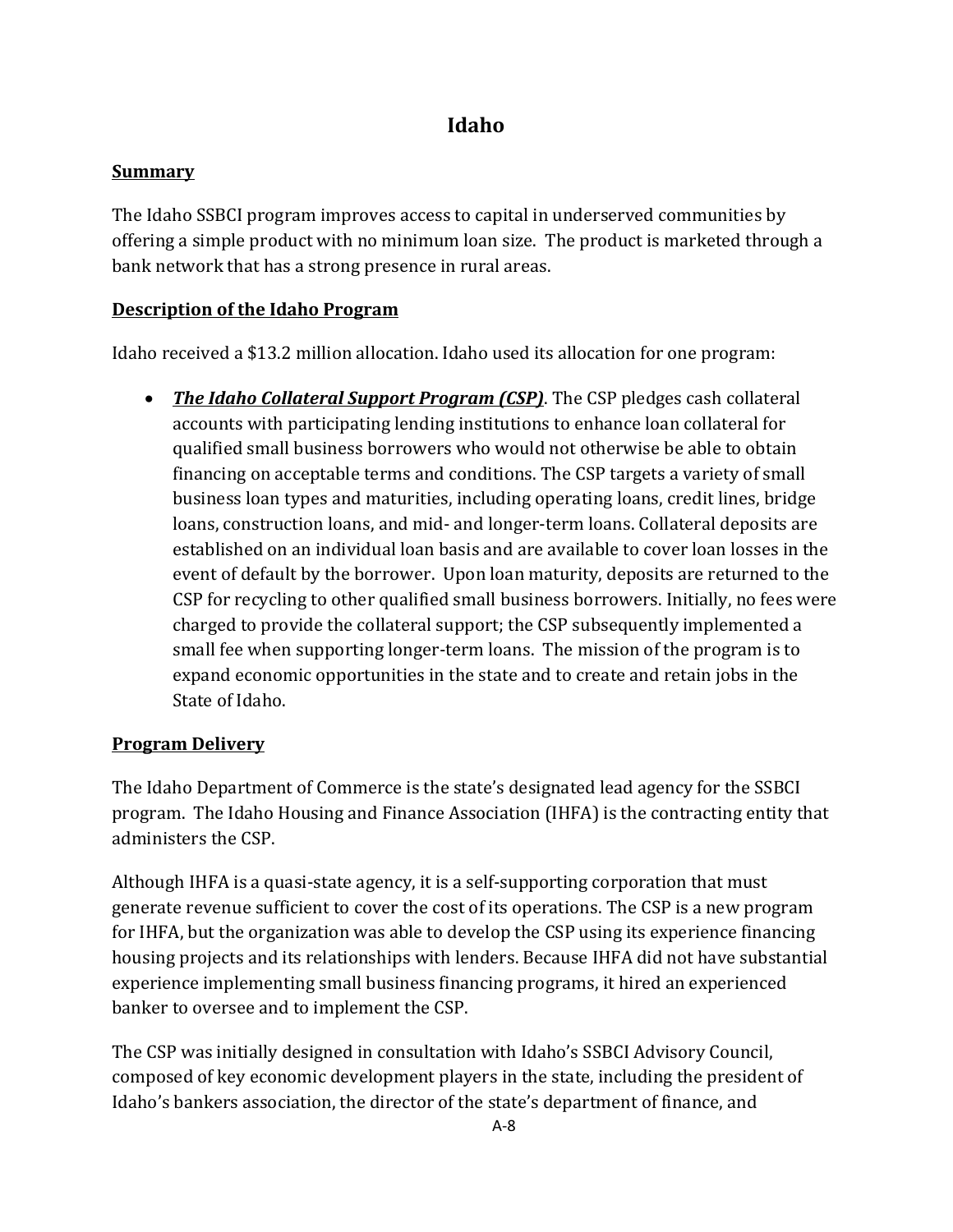representatives of financial institutions (primarily banks). From the outset, IHFA planned to hire only one person to manage the program, and thus it was imperative that the program be streamlined and not require extensive staffing. Participating lenders are responsible for their own credit underwriting decisions and originating loans. IHFA's responsibility is ensuring compliance with CSP requirements, establishing and managing collateral support accounts, and reporting to Treasury.

#### **Aspects that Improve Capital Access in Underserved Communities**

The Idaho program has at least two unique features that improve access to SSBCI capital in underserved communities:

- *No Minimum Loan Size Increases Relevance to Rural Markets.* Because the program has no minimum loan size, it can support a broader range of small business borrowers in Idaho's lower-cost rural areas, where small loans are a larger percentage of overall business loan demand. The CSP has provided collateral support for several very small loans (e.g.,  $$7,500$ ).
- **Statewide Marketing Focus** *Improves Geographic Coverage*. The CSP's marketing focus from inception has been to ensure widespread coverage throughout the state, particularly in rural areas. The Idaho Bankers Association hosted the program rollout meeting, with all but three member banks participating. The Association's president personally called each member bank to encourage participation. The CSP's staff person traveled to all areas of the state to meet with banks at both the senior management and loan officer levels, focusing on getting the chief decision-maker to sign off on the program. After initial meetings, the CSP focused its marketing efforts on approximately twelve banks that have been the primary drivers of program volume. Active users of the program have primarily been community banks, which have also been the most effective at reaching rural areas of the state.

#### **Other Elements of Success**

In addition to having no minimum loan size and the marketing focus described above, another factor to which Idaho attributes its success in serving underserved communities is:

• *Simplicity*. Idaho believes that the key to its success in all areas, including underserved communities, is keeping its product and procedures simple and easy for bankers to understand. The program states that it will provide an answer to an application within three business days of receiving all information requested. Idaho does not re-underwrite the transaction. IHFA reviews the applications to determine if:  $(1)$  it is an eligible business loan,  $(2)$  it is an eligible small business, and  $(3)$  the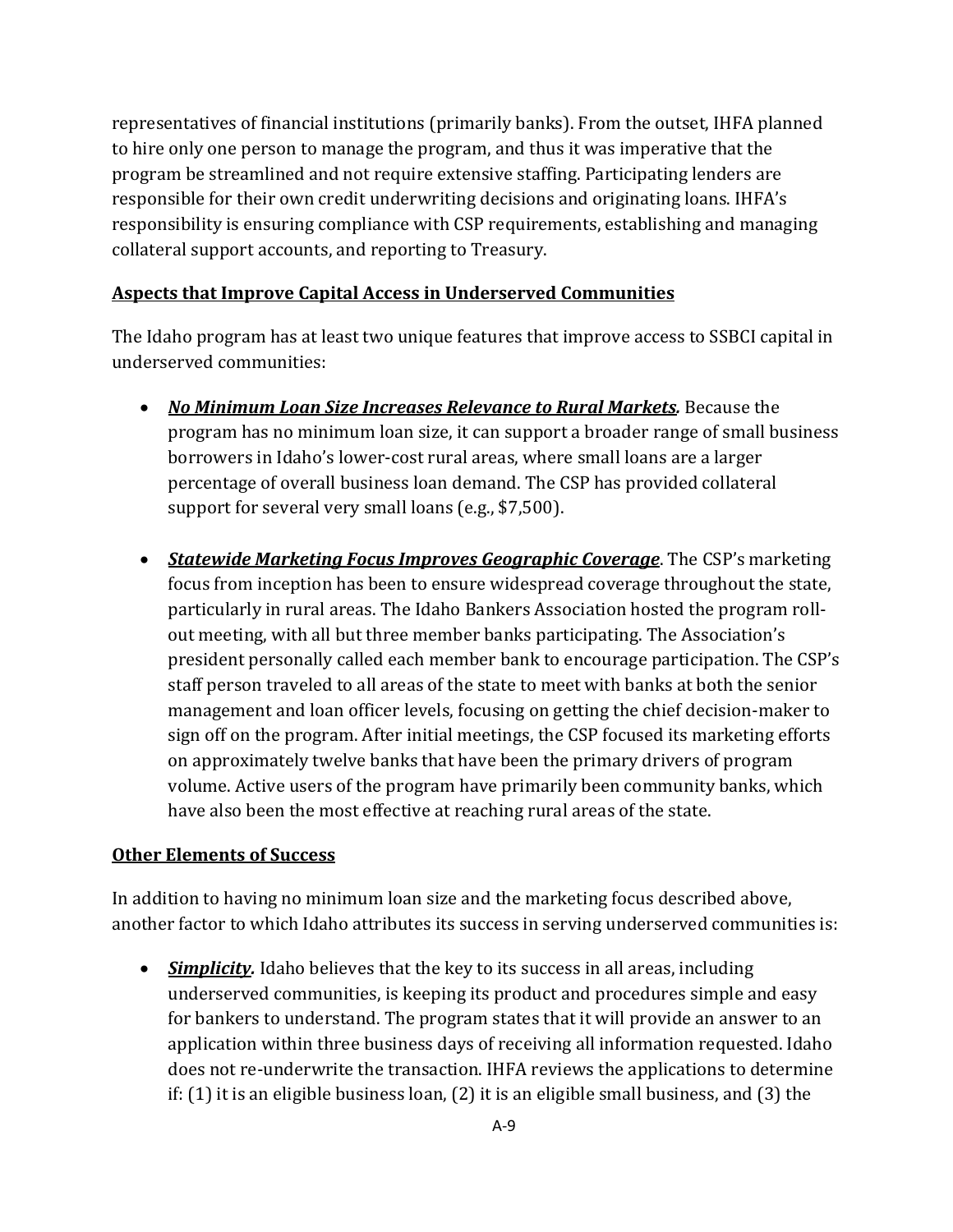amount of collateral support requested is reasonable. At closing, the financial institution provides a certification document and deposit account information. Postclosing, the financial institution provides a loan status report, and IHFA must be informed when any borrower is sixty days or more delinquent.

## **Outputs**

Data from the Idaho SSBCI program demonstrates its success in reaching underserved communities: 

- As of December 31, 2013, the Idaho SSBCI program had supported 142 loans totaling \$94.4 million.
- As of the same date, approximately 23 percent of the program's loans (by dollar) have been in low- and moderate-income (LMI) communities within the state (LMI being defined as individuals and geographies having a median income less than 80 percent of the area median income).
- IHFA reports that, as of December 31, 2013, 25 percent of its collateral deposit accounts have been in the most rural areas of the state (those with populations of 10,000 or less).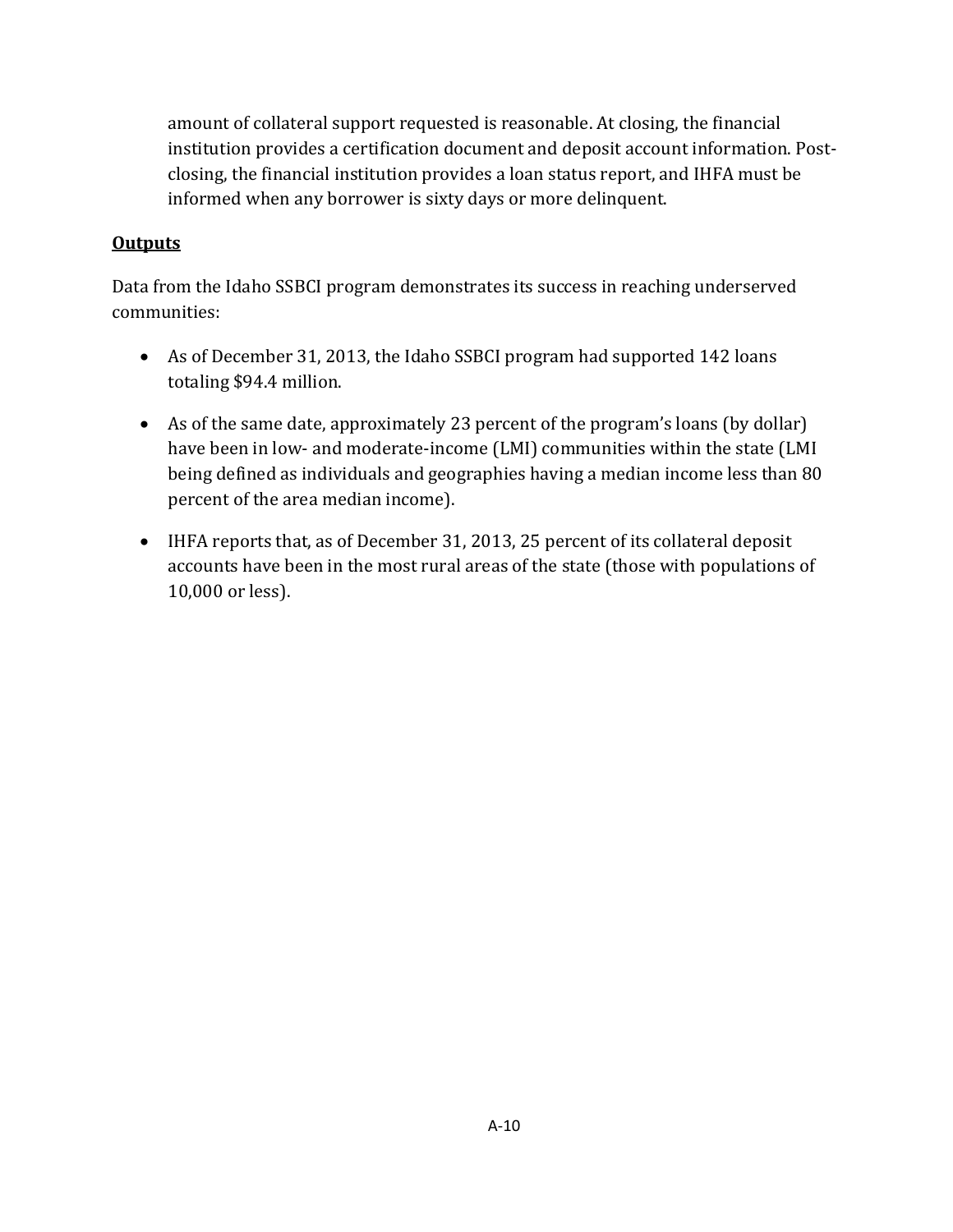# **Illinois**

## **Summary**

The Illinois SSBCI program has capitalized on prior relationships with community and regional banks as well as community-based support organizations to improve access to capital and provide credit to underserved communities throughout the state.

## **Description of the Illinois Program**

The Illinois Department of Commerce and Economic Opportunity (DCEO) received a \$78.4 million allocation. DCEO apportioned its allocation primarily to two primary lending programs: 

- Loan Participation Program. This program is designed to enable small businesses to obtain medium to long-term financing in the form of term loans, to help them grow and expand their businesses. DCEO participation is subordinated to the lender and has a below market interest rate. DCEO has segmented its Loan Participation Program into a series of sub-programs to appeal to different lenders and borrowers.
- *Collateral Support Program*. This program is designed to supplement loan collateral of small businesses and entrepreneurs to enhance the equity and loan collateral levels of these potential borrowers. The program supplies pledged collateral accounts to participating lending institutions.

## **Program Delivery**

The Illinois Department of Commerce and Economic Opportunity (DCEO) is the state's designated lead agency for the SSBCI program. Advantage Illinois is a program run by DCEO and designed to deploy SSBCI funds.

In its legacy programs, it was common for Advantage Illinois to use CDFIs as delivery channels, and they have continued to be valuable partners in reaching the underserved market. The program was marketed using a mix of directly calling on financial institutions and attending meetings arranged by community-based support organizations, chambers of commerce, etc. Advantage Illinois managers have found that meeting with partners face-toface where they are located continues have been the best way to promote SSBCI programs.

At present, the delivery channel for SSBCI funds is primarily through financial institutions, in particular community and small regional banks. DCEO has also enjoyed a strong relationship with Chicago Community Loan Fund (CCLF) and Rockford Local Development Corporation (RLDC), both of which are CDFIs (see more below).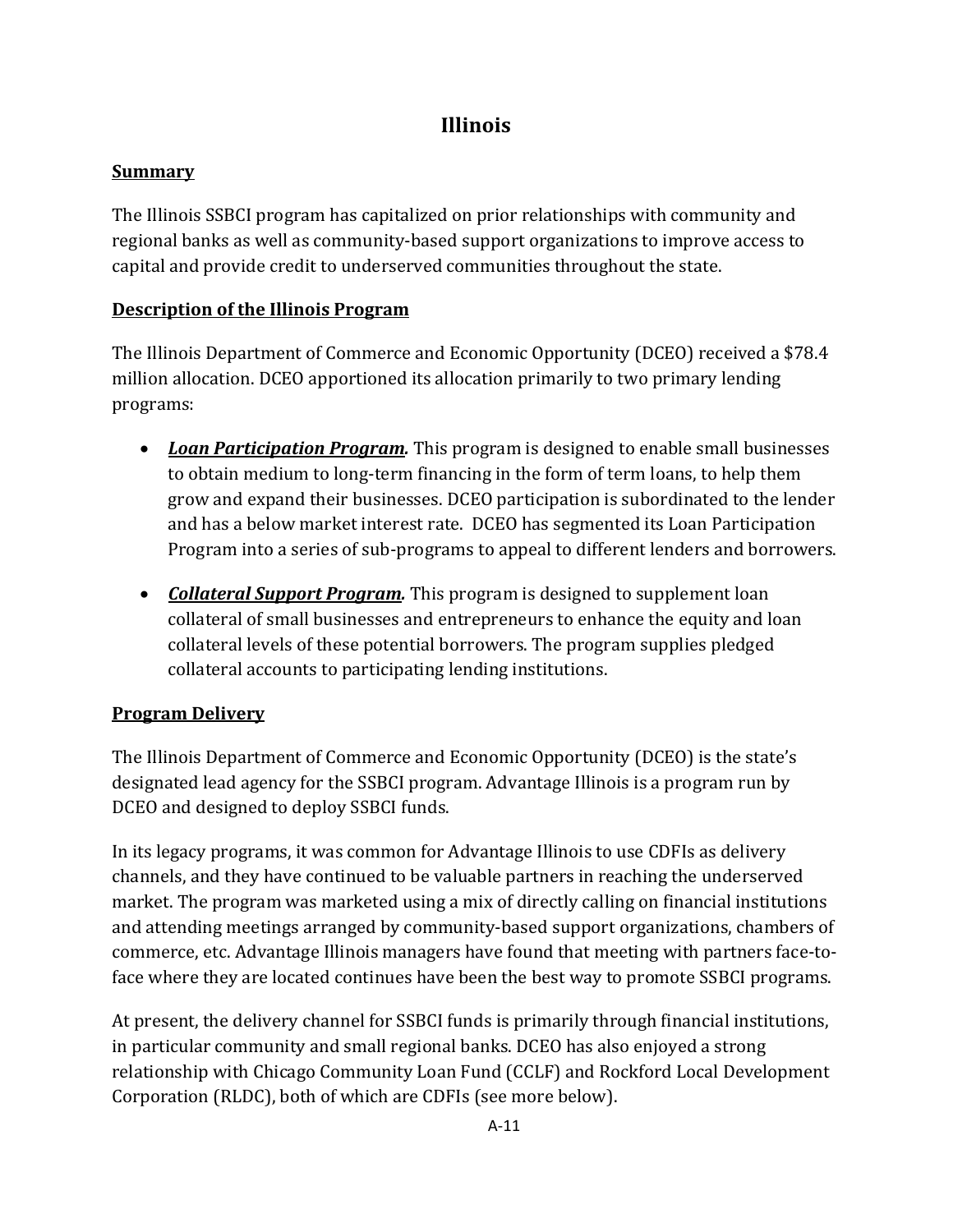## **Aspects that Improve Capital Access in Underserved Communities**

The Illinois program has two notable features that improve access to SSBCI capital in underserved communities:

- *Outreach Targets Underserved Groups*. Advantage Illinois defines the underserved as anyone who is an ethnic minority (i.e., not Northern European), women, disabled (loss of one major bodily capability or mental disability), or a veteran (anyone discharged (other than dishonorably) from the U.S. military). Presentations are made throughout the state, focusing on African-American, Latino, and female economic development organizations like Woman's Business Development Center. The hiring of a Spanish-speaking staffer and the translation of pamphlets into Spanish is helping in outreach to the Hispanic community.
- *Importance of Effective Partners.* Advantage Illinois has a strong relationship with Northern Illinois Community Development Corporation (NICDC) and RLDC, which are deeply linked to the local minority communities and have strong relationships with local banks. When NICDC and RLDC learn about transactions that banks appear hesitant to support, they often pro-actively approach the banks to try to structure the deals in ways that makes the banks feel more comfortable (such as taking a subordinate position on collateral). CCLF and Green Choice Bank are becoming more active in developing such partnerships in Chicago and have been increasingly good referral partners for Advantage Illinois.

## **Other Elements of Success**

In addition to the program design and delivery channels described above, other factors to which Advantage Illinois management attributes their success in serving underserved communities include:

- Flexibility in *Complicated Transactions.* Advantage Illinois believes that it is important to not give up easily on good deals. The transactions done through the program are often complicated in financing structure and time-consuming to close.
- Political *Support.* Illinois has been consistent in its support of underserved communities, providing the political will for the program to take on complex transactions. Political leadership in the state has publicly provided support and highlighted program successes. For example, Governor Quinn referenced the success of Urban Juncture - a complex transaction in the heart of Chicago's Bronzeville neighborhood – in his 2013 State of the State address. This sort of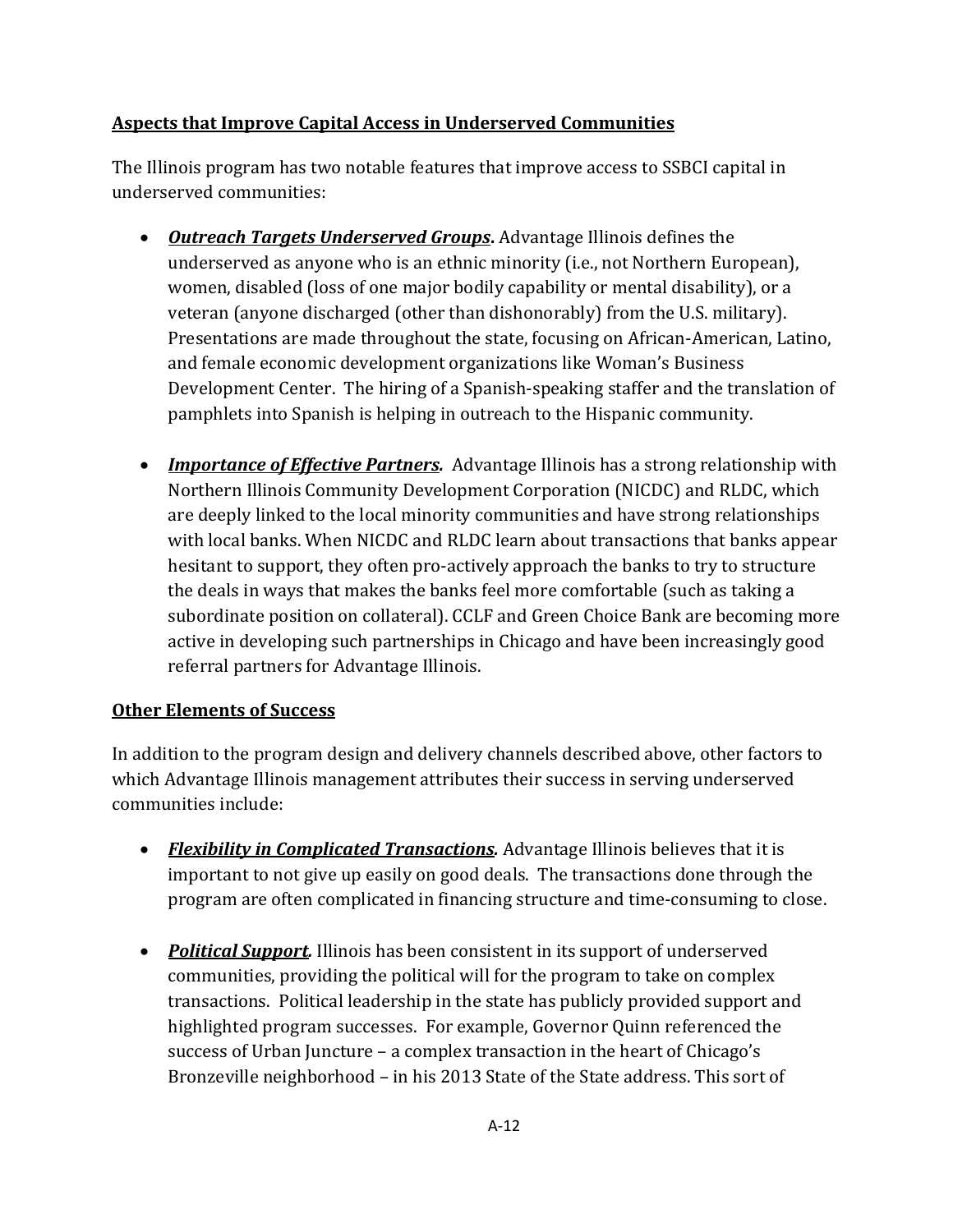acknowledgement raises the visibility of the program and demonstrates the commitment of the state to the program's success.

## **Outputs**

Data from the Illinois SSBCI program demonstrates its success in reaching underserved communities: 

- As of December 31, 2013, the Illinois SSBCI program had supported 132 loans or investments totaling \$273.3 million.
- As of the same date, approximately 29 percent of the program's loans and investments (by dollar) have been in low- and moderate-income (LMI) communities within the state (LMI being defined as individuals and geographies having a median income less than 80 percent of the area median income).
- DCEO reports that, as of December 31, 2013, 22.6 percent (by number) and 21.9 percent (by dollar) of its SSBCI loans have been to a minority-, women-, veteran- or disabled-owned business.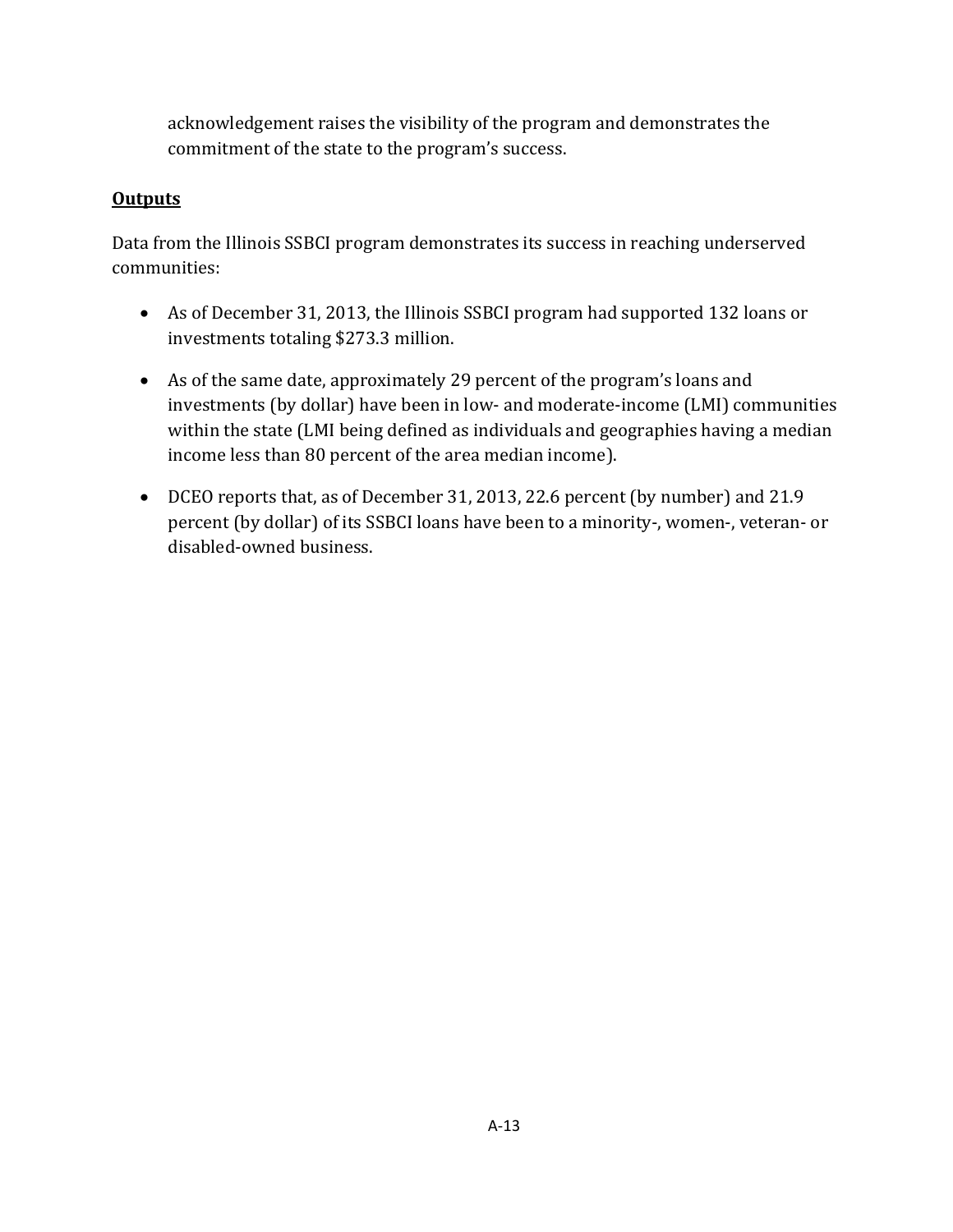## **Kansas**

## **Summary**

The Kansas SSBCI program improves access to capital in underserved communities by focusing primarily on working capital loans and developing a strong network of experienced, geographically dispersed lending partners.

## **Description of the Kansas Program**

Kansas received a \$13.2 million allocation. Kansas apportioned its allocation between a venture capital fund and a loan program. This case study focuses primarily on the loan program: 

• The Kansas *Capital Multiplier Loan Fund*. The Loan Fund makes a direct loan to a small business in an amount of up to 9 percent of matching private capital. Matching private capital can include loans from financial institutions, certified development companies and other private lenders as well as equity invested by the entrepreneur or angel investors. A common transaction is one in which the Loan Fund makes a working capital loan in conjunction with bank financing for new equipment or facilities. The Loan Fund's minimum loan is only \$25,000, and the maximum is \$500,000; interest rates are between 3 percent and 5 percent, depending on loan term. The purpose of this program is to help build an entrepreneurial environment in the state by cultivating resources to start and grow small businesses.

## **Program Delivery**

The Kansas Department of Commerce is the state's designated lead agency for the SSBCI program. The Kansas Center for Entrepreneurship (doing business as NetWork Kansas) is the contracting entity that administers the Loan Fund and Venture Fund.

NetWork Kansas is a  $501(c)(3)$  non-profit organization established to further entrepreneurship and small business growth. With a network of more than 500 participants (described below), NetWork Kansas is designed to provide a central portal that connects entrepreneurs and small business owners with the appropriate business development organizations and educational institutions serving that market.

Network Kansas markets its SSBCI programs through its participating organizations statewide. Loans are underwritten, closed, and serviced under contract by one of the state's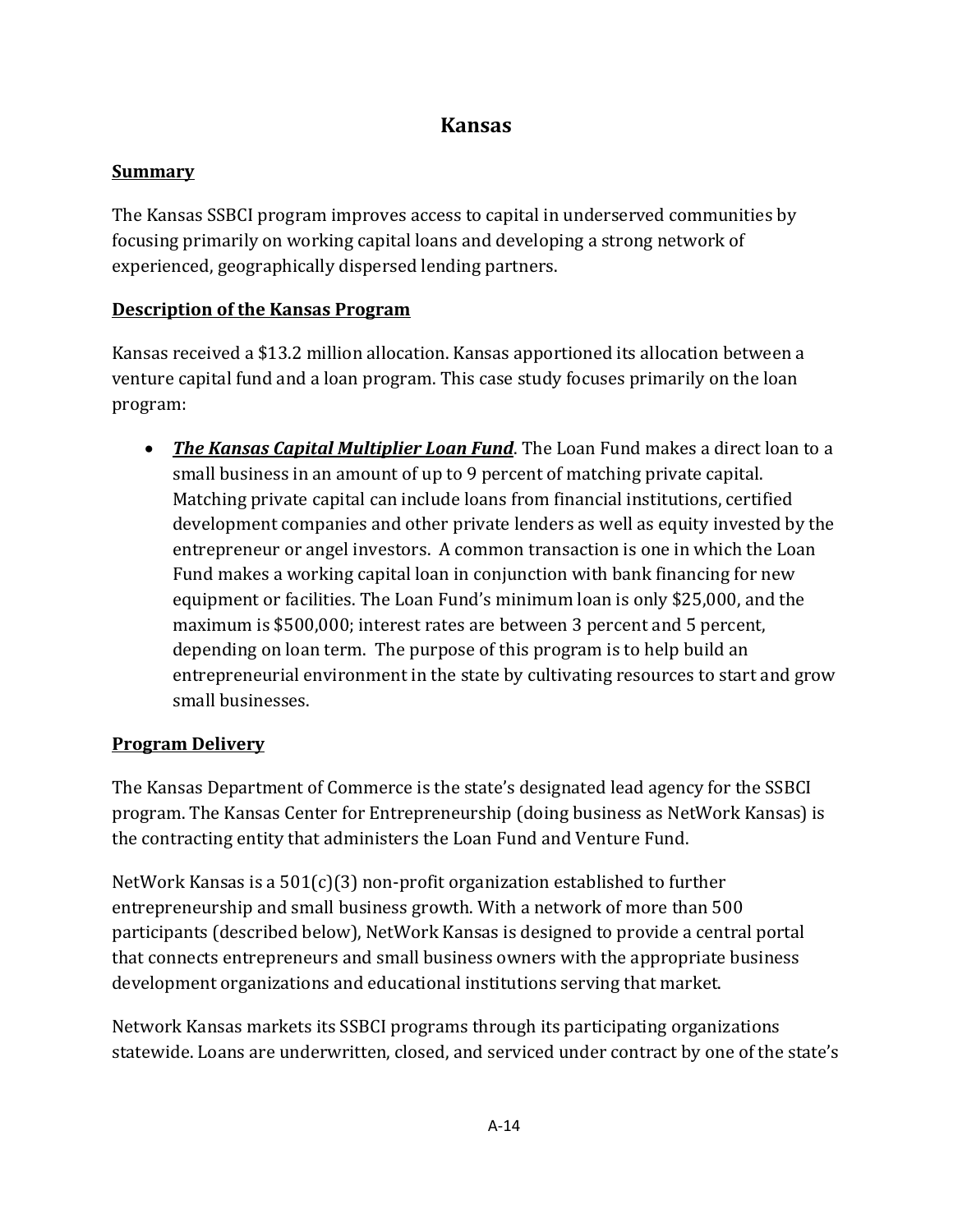Certified Development Companies  $(CDCs)^8$  serving the area in which the borrower is located. Loans and investments are also approved by a NetWork Kansas review board.

## **Aspects that Improve Capital Access in Underserved Communities**

The Kansas program has at least three unique features that improve access to SSBCI capital in underserved communities:

- *Breadth and Depth of Delivery System Improves Geographic Coverage.* With more than 500 partners statewide, NetWork Kansas used its pre-existing structure to develop a marketing network for the SSBCI program that reaches all corners and communities of the state. Partners in the network include the Kansas Department of Commerce, CDCs, University Centers of Excellence, state entrepreneurial centers, the Kansas Bioscience Authority (KBA), Main Street Kansas organizations, chambers of commerce, SBA, USDA, economic development agencies, and other non-profit organizations charged with assisting for-profit businesses in Kansas. Similarly, NetWork Kansas' use of the state's CDC network to underwrite, service and close loans gives the SSBCI program a local presence throughout the state. NetWork Kansas used a number of strategies to market to and through its partners, including brochures, electronic communication, press releases, and lender roundtables. Particularly active partners receive more in-depth communications, including FAQs, sample success stories, and statistical summaries of program outputs.
- Product *Design Supports Working Capital Loans*. The design of the Kansas SSBCI loan product is such that it is often used to finance working capital for small businesses, typically a higher-risk loan. Yet, working capital loans are a vital part of the financing needed by growing small businesses, and are often particularly difficult to obtain by a low-wealth business owner who lacks the resources needed to capitalize fully their business. The higher risk associated with that working capital loan, however, is somewhat mitigated by the substantial matching leverage required by NetWork Kansas from other private capital sources. This structure means that NetWork Kansas is making its higher-risk loan to a business that is also being fully underwritten by traditional credit or other capital providers, such as a bank that is financing new equipment or real estate for the business as part of the same transaction.

 $8$  Certified development companies are non-profit corporations certified and regulated by the SBA that work with participating lenders to provide financing to small businesses. CDCs are most commonly associated with their involvement with the SBA's 504 program, but many work with other loan programs as well, including SSBCI. Kansas has ten CDCs that work in the state.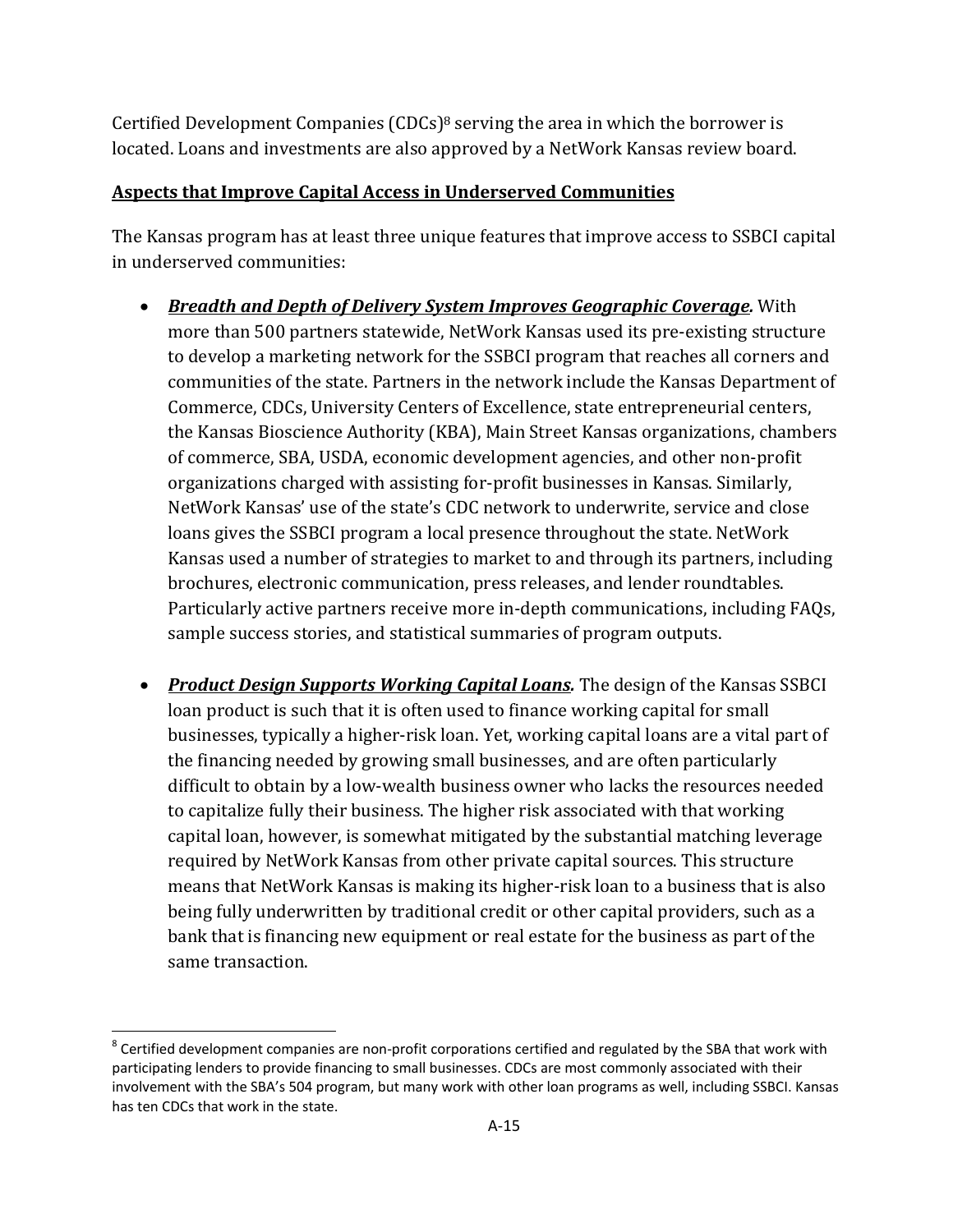*Product Design Targets Specific Underserved Markets.* NetWork Kansas has implemented some specific incentives in its SSBCI program that benefit underserved communities. Under its Minority and Women Business Multiplier program, the state's SSBCI program will provide up to 20 percent of private capital in a deal. To be eligible for the incentive, the business must be certified (or at least eligible to be certified) by the Kansas Department of Commerce as a Disadvantaged Business Enterprise, a Minority Business Enterprise or a Women Business Enterprise. This is a new incentive, and NetWork Kansas made its first award in January 2014 through this targeted program.

## **Other Elements of Success**

In addition to the program design and delivery system described above, other factors to which Kansas attributes its success in serving underserved communities include:

- **SSCBCI Program Leverages Pre-Existing Network.** The state's SSBCI program was built on an established delivery system (NetWork Kansas) with strong ties throughout the state. The CDC network in Kansas had pre-existing experience in identifying, underwriting and closing loans to small businesses throughout the state. The Kansas SSBCI programs were based in part on two financing programs previously operated by NetWork Kansas. Thus, crucial systems and links to underserved communities did not have to be built from scratch.
- Partners are *Experienced Lenders*. Some of NetWork Kansas' most effective marketing partners in underserved communities have been CDCs. Most of Kansas' CDCs are active in packaging and originating small business loans. Their experience means they are effective in identifying and screening potential transactions in underserved communities. Thus, it is important that marketing partners not only have a presence in underserved communities, but also be effective in understanding and communicating the SSBCI program.

#### **Outputs**

Data from the Kansas SSBCI program demonstrates its success in reaching underserved communities: 

- As of December 31, 2013, the Kansas SSBCI program had supported 46 loans or investments totaling \$136.3 million.
- As of the same date, approximately 48 percent of the program's loans and investments (by dollar) have been in low- and moderate-income (LMI) communities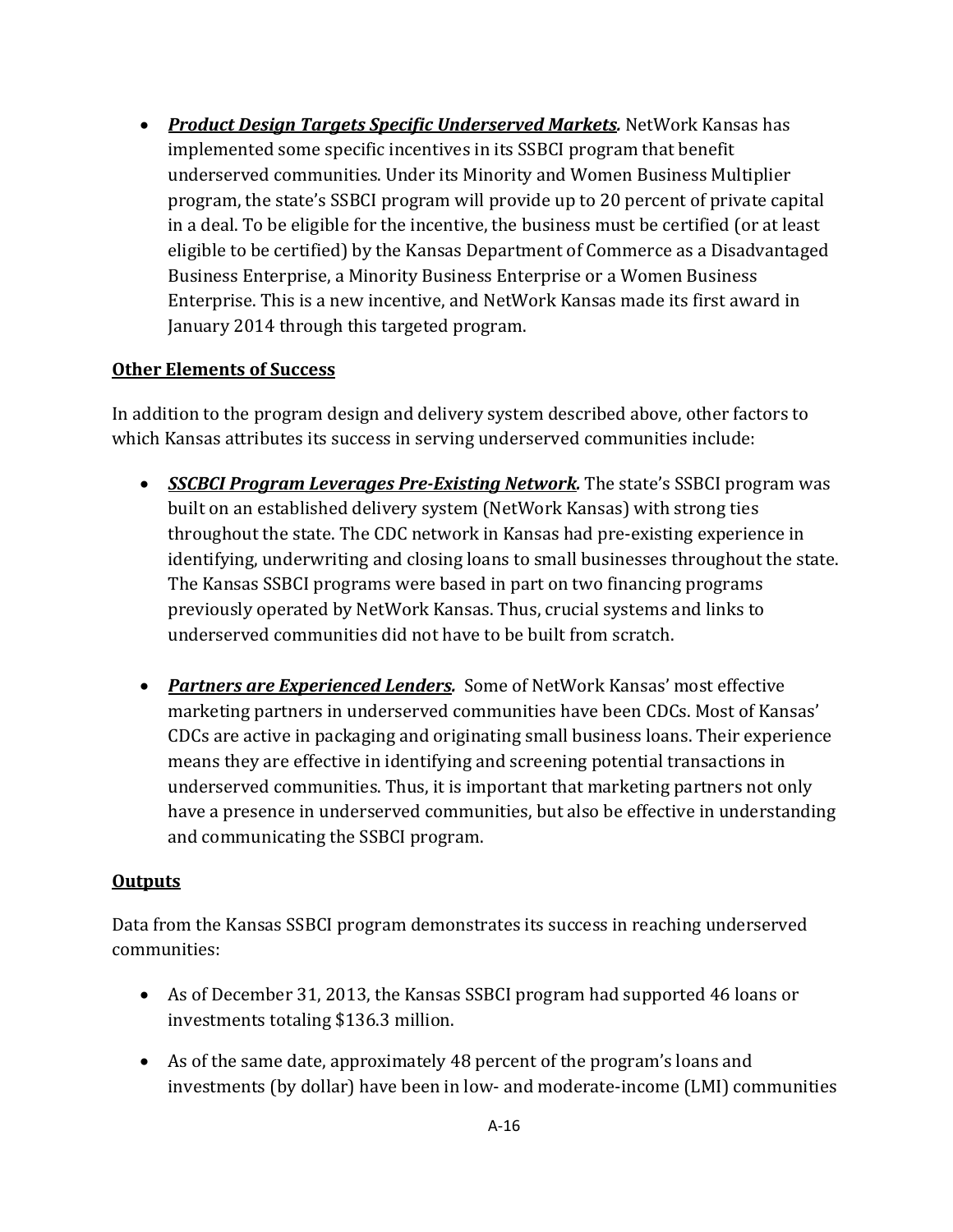within the state (LMI being defined as individuals and geographies having a median income less than 80 percent of the area median income).

- NetWork Kansas reports that, as of December 31, 2013, 73 percent of its SSBCI loans (by \$) have been in rural counties (defined by NetWork Kansas as counties with less than 100,000 in population), and 26 percent of its venture investments have been in rural counties. Overall 59 percent of Kansas' SSBCI-supported loans and investments have been in rural counties.
- As of year-end 2013, the Kansas SSBCI loan program had experienced no delinquencies or defaults, including loans in rural and LMI communities. NetWork Kansas believes that, beyond initial deployment of capital, the ultimate measure of success of a credit support program in an underserved community is the extent to which the businesses being financed remain ongoing contributors to local job and economic growth.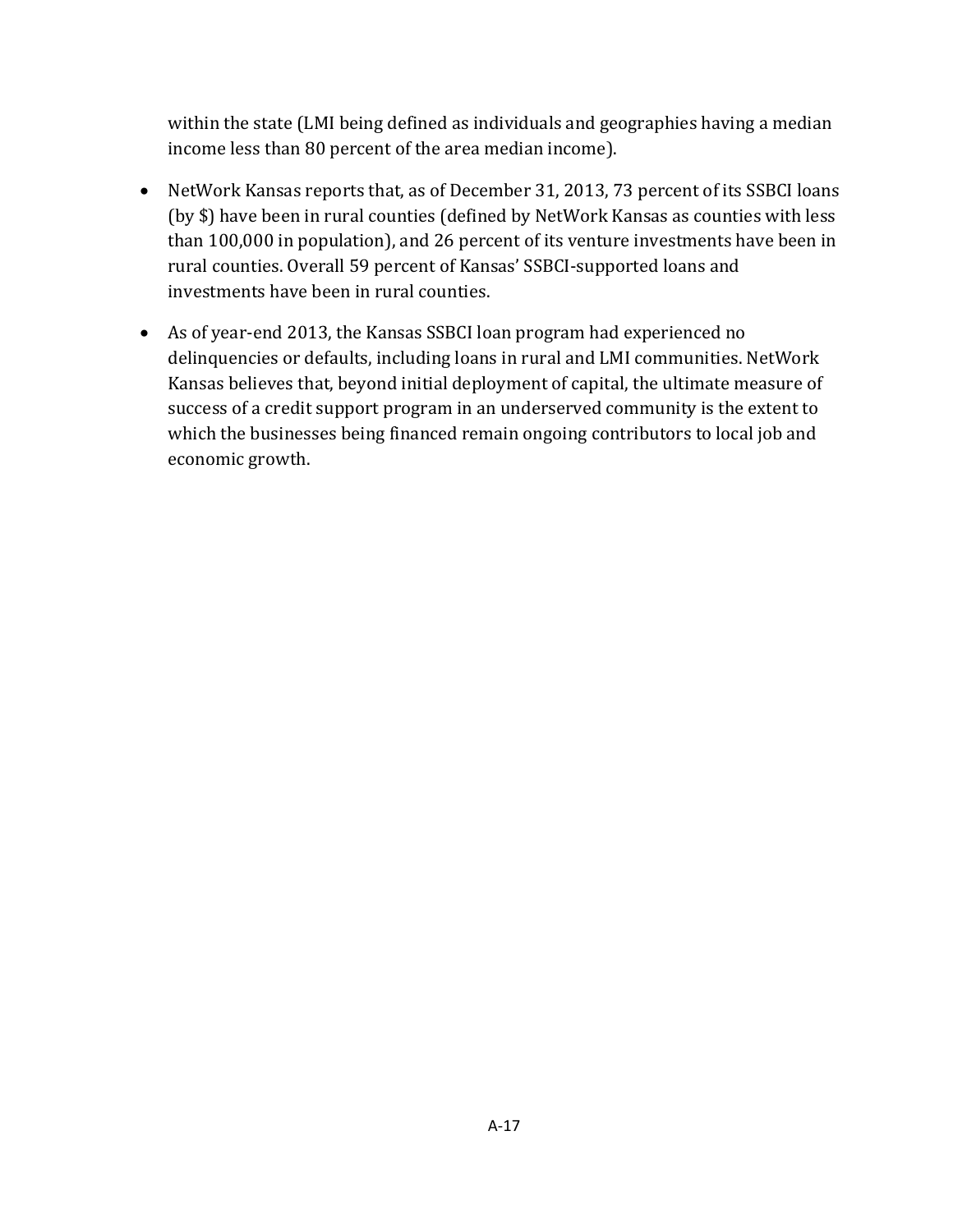## **Montana**

#### **Summary**

Montana attributes its success in reaching underserved communities to leveraging existing operational models, building on long-standing, positive, and trusting relationships among state and local economic development organizations and lenders. It is providing strong incentives to originators throughout the state to identify and close high quality loans in a timely fashion.

#### **Description of the Montana Program**

Montana received a \$12.7 million allocation. Montana apportioned all of its allocation to a loan participation program:

• The Montana **SSBCI Program**. Montana's loan participations may share collateral or be subordinate to the lead lender. The interest rates are below-market, typically in the range of 1 percent to 1.5 percent fixed, plus a servicing fee of 0.50 percent. Additionally, Montana discounts interest rates based on the number of qualifying jobs created by the borrower as a result of the supported transaction.

#### **Program Delivery**

The Montana Governor's Office of Economic Development is the state's designated lead agency for the SSBCI program. The Montana Department of Commerce and the Montana Board of Investments (MBOI) administer the program.

MBOI administers a variety of financial assistance and investment programs. These programs are designed to stimulate economic development by assisting the private sector and local governments in financing new or expanded businesses as well as infrastructure development. 

The Montana program determined that its top SSBCI priorities were fast delivery of credit support and geographic coverage, particularly to underserved rural markets. To focus on these priorities, the Montana team based its SSBCI program on a state loan participation program that has been operated by MBOI for approximately 35 years and also decided to take advantage of an established network of economic development organizations from across the state that are long-standing partners with the state in economic development activities. Montana chose three CDFIs and six non-CDFI Revolving Loan Funds (RLFs) as loan originators and servicers. These originators were given a strong incentive to deploy funds due to the state's decision to grant all SSBCI funds under management to the participating organizations in 2017 upon expiration of the federal SSBCI program. This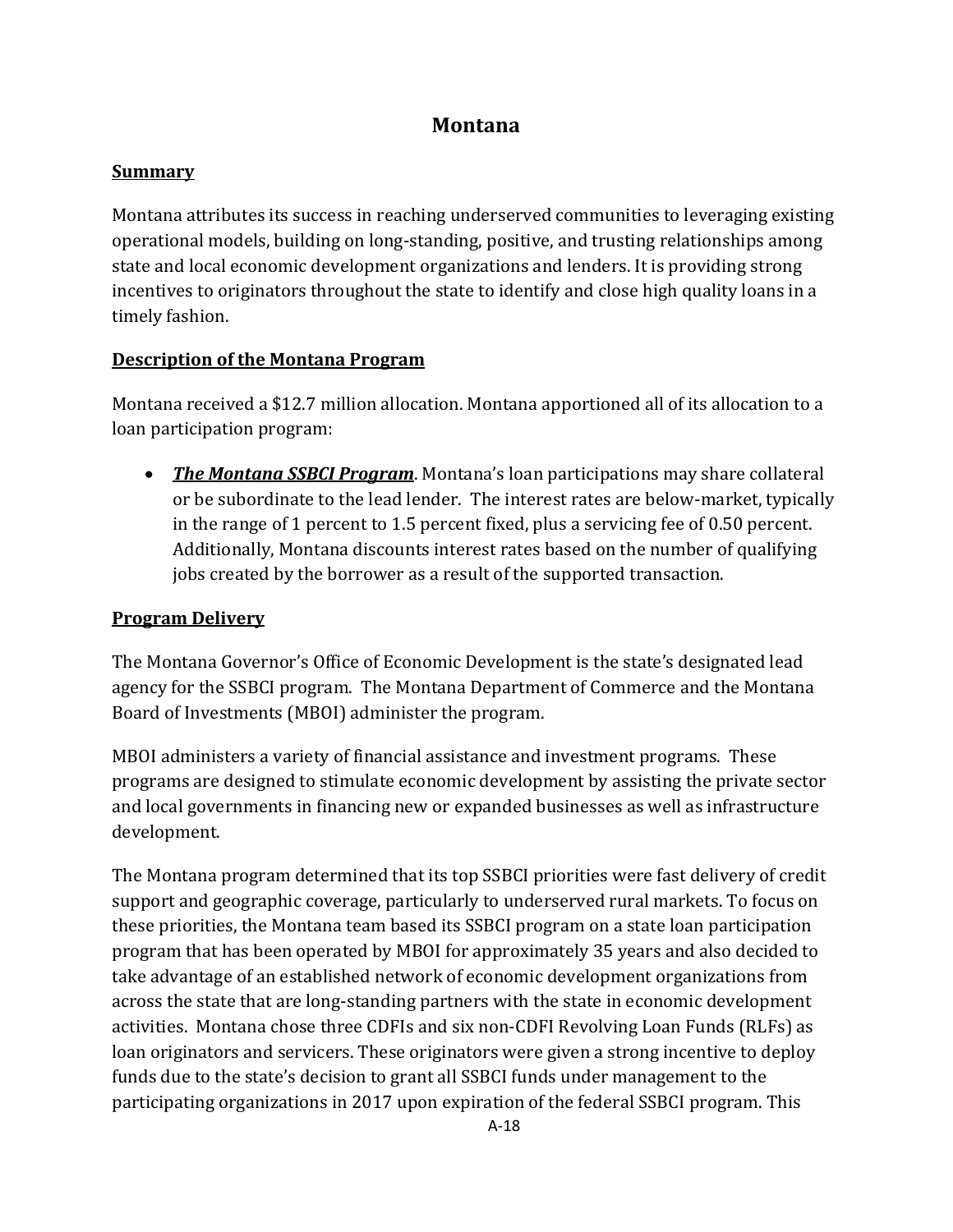further serves the state's objectives by having the funds revolve locally in perpetuity for worthy economic development projects and activities.

In the Montana program, the participating CDFIs and RLFs identify and underwrite loan participation opportunities with qualified lenders following MBOI-mandated credit standards. MBOI performs a compliance review before approving each transaction. Once approved by a loan review committee consisting of the state agency partners, Montana funds the purchase of a participation in the bank loan and the CDFI-RLF services the transaction. Montana does not require a standard collateral position but, in its policies, states that "collateral must have sufficient equity to support the debt and will be shared proportionately with the Lender by the CDFI-RLF." Montana's CDFI-RLF partners retain principal and interest repayments and may relend those funds.

## **Aspects that Improve Capital Access in Underserved Communities**

The Montana program has at least two notable features that improve access to SSBCI capital in underserved communities:

- *Building on Existing Networks of Relationships to Enhance Geographic* **Coverage.** Building on the long-standing engagement of the state's agencies in economic development issues, agency staff met with all potential qualified CDFIs and RLFs and had one-on-one meetings with key lenders within the state. Montana's CDFI-RLF partners used their existing networks to identify transactions. In addition, prior to SSBCI, MBOI had developed strong relationships with lenders throughout the state. This level of familiarity and trust allowed Montana to bypass the lengthy sales and marketing effort that some states faced in ramping up SSBCI programs. Similarly, Montana leveraged existing staff expertise and processes to operate the program and oversee the CDFI-RLF partners. These factors all contributed to the SSBCI program achieving a marketing reach far beyond what the State could accomplish on its own.
- *Alignment of Interests with Network Members Helps Ensure Quick and Widespread Distribution.* Aligning the priorities of the state's SSBCI program with the interests of the CDFI-RLFs proved to be a key element of success. CDFI-RLFs throughout the state were motivated to identify transactions quickly because the funds were available on a first-come, first-served basis. The CDFIs-RLFs were similarly motivated to identify quality transactions because losses on SSBCI loans would equate to lost future grant income. The state's selection criteria included identifying CDFI-RLF partners that had a long-term track record of successfully lending to support community and economic development in underserved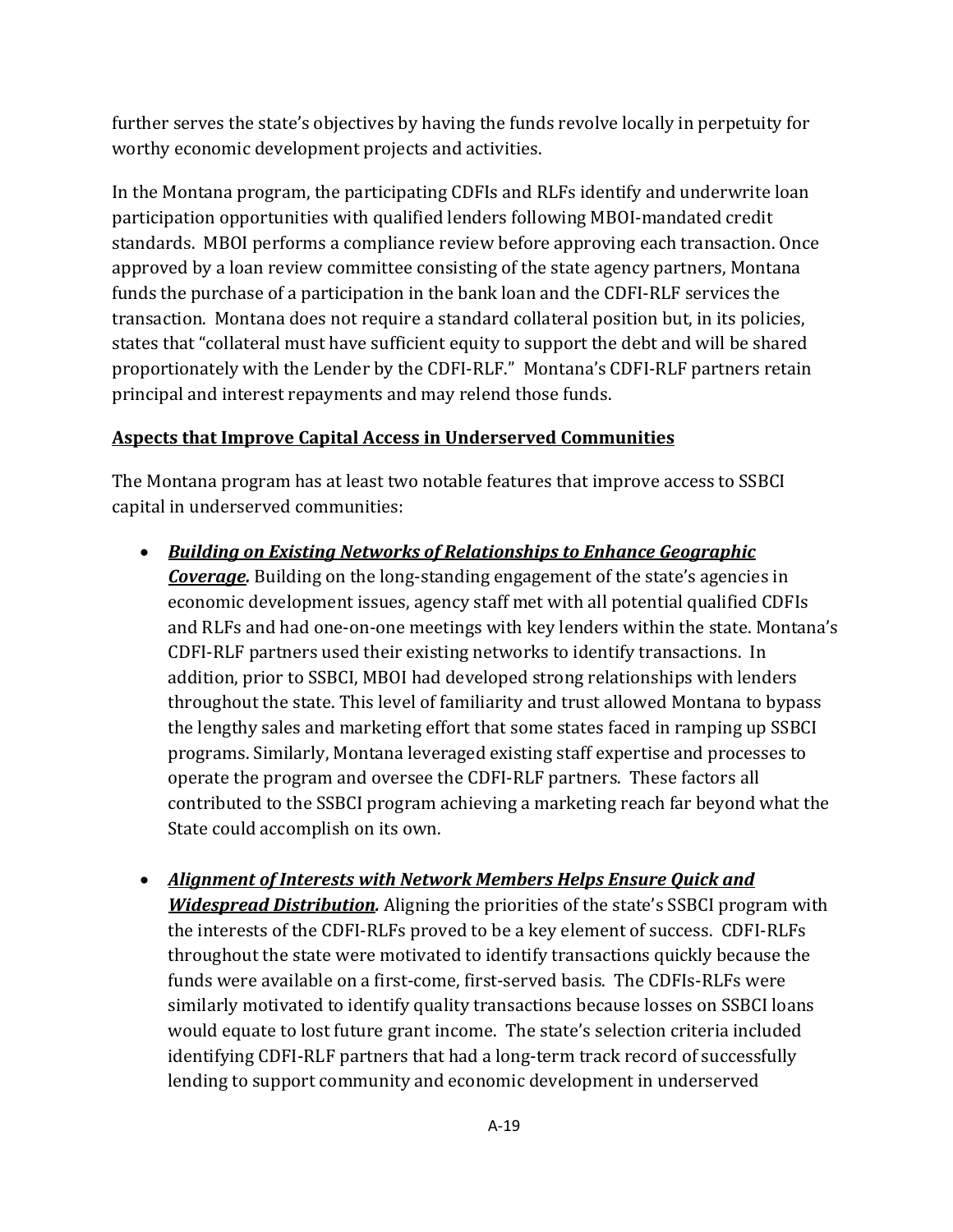communities. This selection criterion helps ensure these local organizations will continue to recycle SSBCI funds into small business loans after the federal program expires in 2017.

## **Outputs**

Data from the Montana SSBCI program demonstrates its success in reaching underserved communities: 

- As of December 31, 2013, the Montana SSBCI program had supported 44 loans totaling \$84.6 million.
- As of the same date, approximately 25 percent of the program's loans (by dollar) have been in low- and moderate-income (LMI) communities within the state (LMI being defined as individuals and geographies having a median income less than 80 percent of the area median income).
- In less than 8 months, Montana was able to commit enough of its allocation to request its third tranche of funds. Through December 31, 2013, Montana had deployed (funded and committed) 88 percent of its entire SSBCI allocation in loans to small businesses. As of December 31, 2013, borrowers reported that the transactions will create 822 jobs and retain 185 jobs that were at risk of loss. Eight of the nine participating CDFI-RLFs used the SSBCI program funds, distributing the funds throughout the state. Loans have been made to businesses in fifteen communities in twelve counties, including two to businesses located on Indian reservations.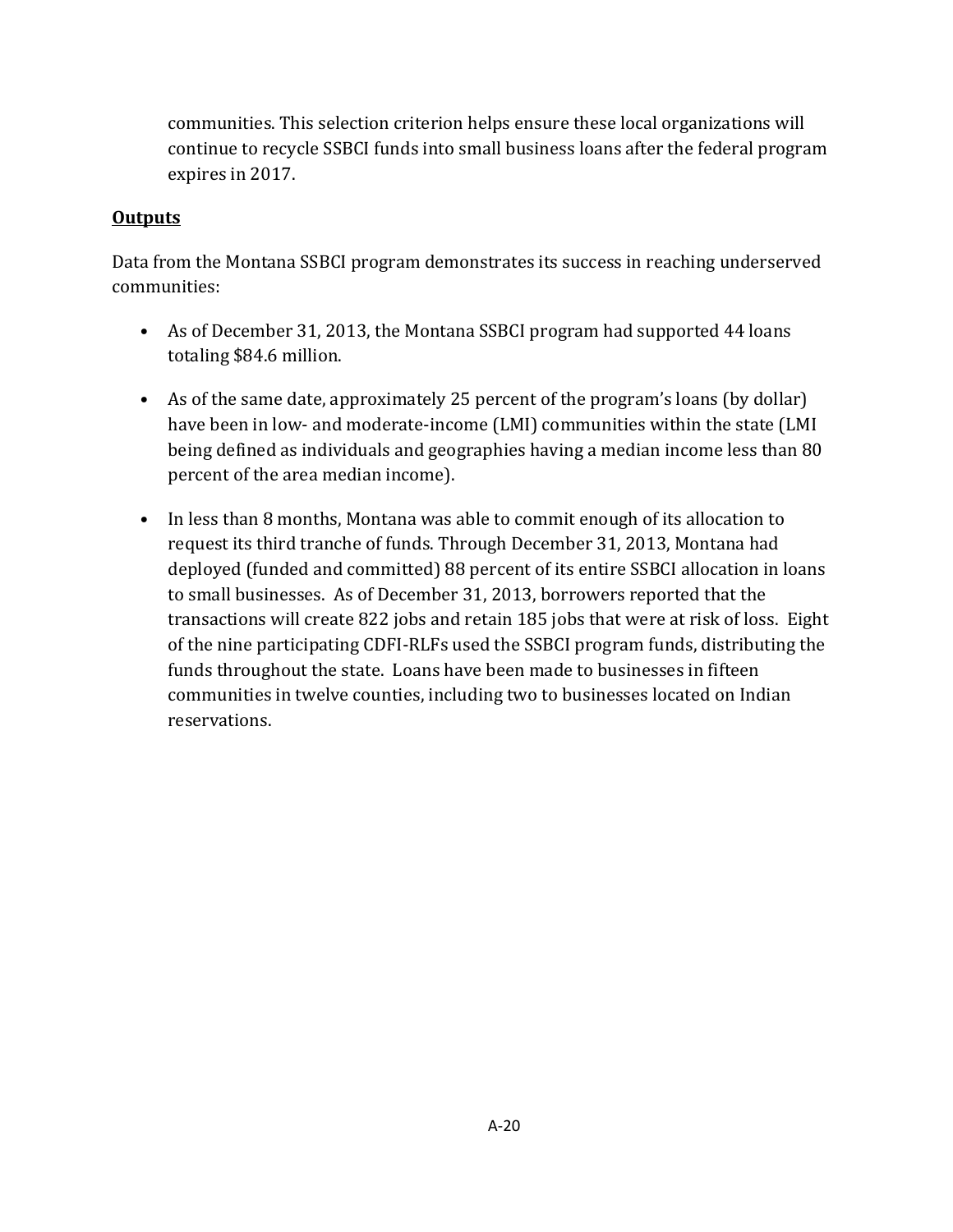## **New York**

## **Summary**

The New York SSBCI program improves access to capital in underserved communities by focusing its loan guarantee program on an industry where the market share of minorityand women-owned businesses is substantial and growing. The state's equity program improves access by providing capital to funds that focus on different regions within the state and by contractually requiring specific outputs by those funds in underserved communities or by hiring low- or moderate-income persons.

## **Description of the New York Program**

New York received a \$55.4 million allocation. New York apportioned its allocation among three programs: an equity fund and capital access and bond guarantee programs. This case study focuses primarily on the bond guarantee program, although certain aspects of the equity program are also discussed:

 *The New York State Surety Bond Assistance Program (NYSBAP)***.** NYSBAP provides credit support, training, and technical assistance to help small and Minority- or Women-owned Business Enterprises (MWBE) secure surety bonds. Contractors are eligible to receive a guarantee of up to 30 percent to secure a surety bond line, a bid bond, or a performance and payment bond on state and city projects. Applicants must be a New York State small business or MWBE with at least two years of business operations. Maximum bond line or project size is \$2 million. The business must have minimum average gross revenues of  $$400,000$  in the last two years. Maximum gross revenues cannot exceed \$5 million in the most recent year. The borrower also must have a minimum credit score of 600 as well as previous experience completing similar work to the contract opportunity being pursued. The guarantees for bond lines and bid bonds are issued by Empire State Development, which manages the state's SSBCI programs, with zero fees or costs.

## **Program Delivery**

The New York Department of Economic Development (DED) is the state's designated lead agency for the SSBCI program. Empire State Development Corporation (ESD) is the contracting entity that administers the state's SSBCI programs.

ESD represents the consolidated operations of three state agencies focused on economic development in the state: DED, New York State Urban Development Corporation (UDC) and New York Job Development Authority (JDA).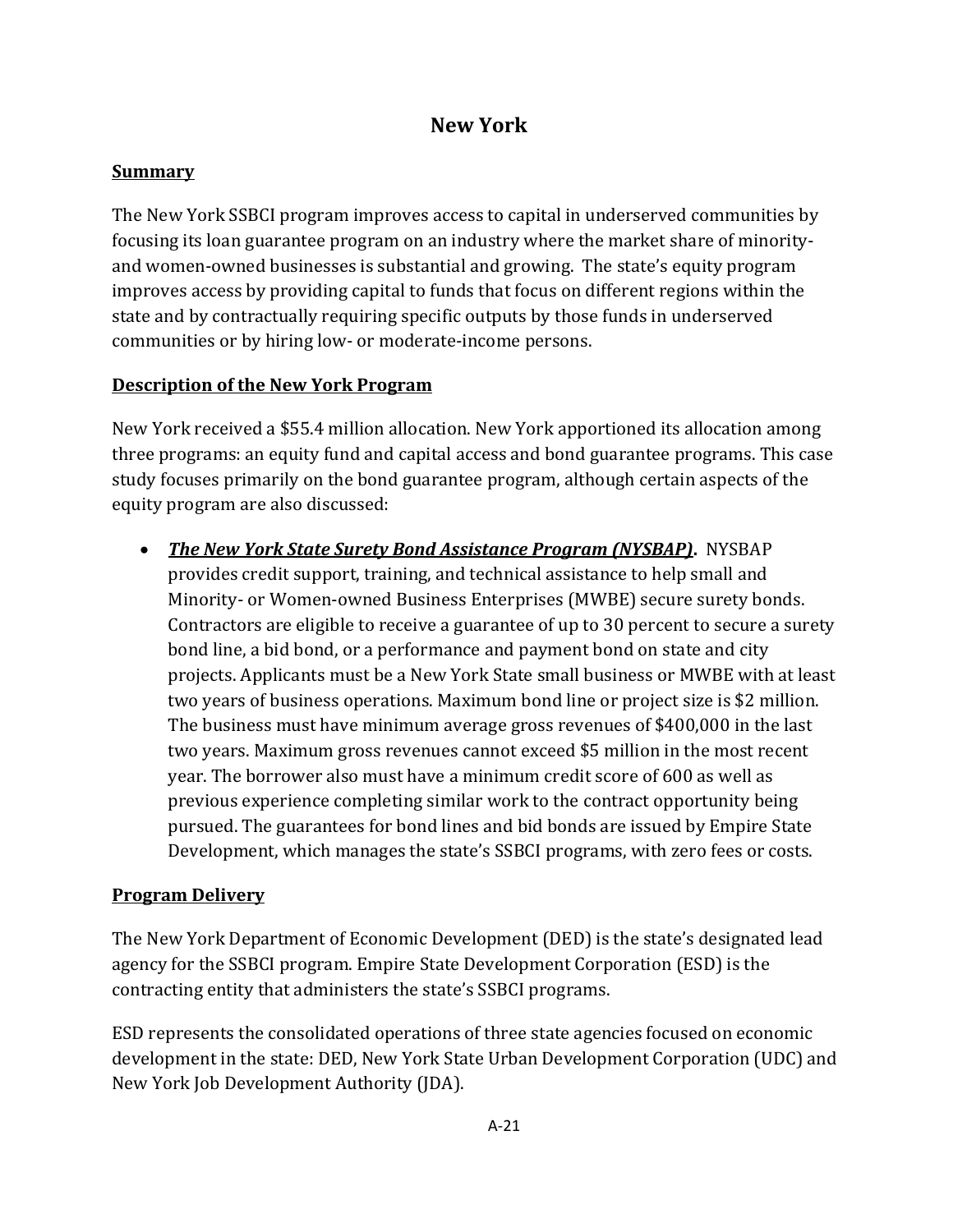NYSBAP is a bond guarantee program that builds on lessons learned from an earlier pilot program in New York State as well as a program in Louisiana. NYSBAP is marketed primarily through direct contact with businesses that are current or potential state or local government contractors, focusing on MWBEs. There are currently more than 7,000 certified MWBEs in the state. Marketing networks include various contractor alliances, state and local agencies, and advocacy organizations supporting small and minority and women-owned businesses.

NYSBAP guarantees are approved based on underwriting by the issuing surety company, an independent consultant, and ESD's own credit assessment. Participating surety companies will make a credit determination in accordance with their internal underwriting standards, as the surety company will be at risk for at least 70 percent of the contract amount. 

## **Aspects that Improve Capital Access in Underserved Communities**

NYSBAP has at least one notable feature that improves access to SSBCI capital in underserved communities:

 *Targets a Specific Sector in which Minority‐ and Women‐Owned Businesses Have* **a Substantial and Growing Market Share**. While NYSBAP is open to any small business contractor, marketing of the program has focused on minority- and women-owned businesses that are current or potential contractors on state and city projects. The program is limited to state and city contracts and focuses on construction-related activities. A disparity study commissioned by DED identified several barriers that have impaired access by MWBEs to state contracts, highlighting, among others, obstacles in credit and bonding. The bond guarantee program is designed to provide companies, particularly MWBEs, with access to an initial surety bond line or to an increased surety bond line to allow the company to compete for larger projects.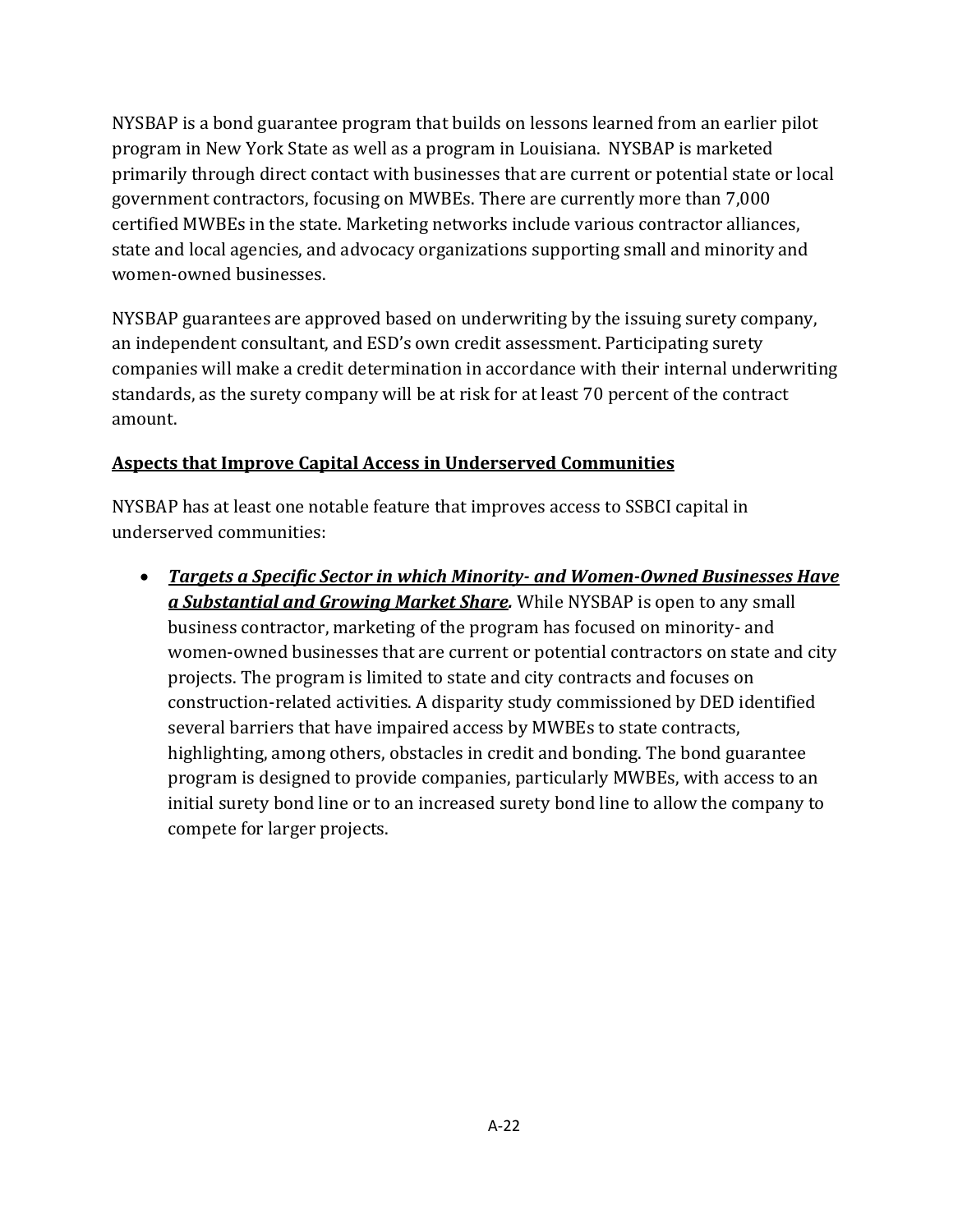## **Other Contributors to Success**

In addition to NYSBAP's sector focus described above, certain aspects of New York's equity program, the Innovate NY Fund, are also unique in improving access to capital in underserved communities. New York selected seven funds to invest in early stage technology companies and other high growth companies throughout New York State. Aspects of the Innovate NY Fund designed to improve access to capital in underserved communities include:

- *Created Regional Funds to Ensure Geographic Dispersion of Equity Investments.* Innovate NY Fund's investments are made through seven investment funds that were competitively selected to invest in technology companies and other high growth firms throughout New York State. ESD staff members selected those investment funds and oversee investments and compliance with SSBCI rules. All contracted investment funds are required to secure at least a  $2:1$  match from private sources on its aggregate portfolio at the time of investment. Innovate NY funding may not exceed \$500,000 per investment (\$750,000 in the case of biotechnologyrelated companies). Innovate NY Fund selected funds that focused on specific regions of the state, e.g., individual funds covered areas such as Ithaca, the Southern Tier and Western and Central New York regions, the Finger Lakes, Long Island, and New York City. One of the fund managers also focuses explicitly on early stage companies that have at least one woman in a leadership position.
- *Requires Specific Outcomes in Underserved Communities.* ESD's limited partnership agreement with each of the seven selected funds require that, by the end of the investment period, each fund must invest at least 12 percent of its allocation in beneficiary companies that at the time of the investment are either located in low- or moderate-income communities or employ individuals who are low- or moderate-income or reside in low- or moderate-income communities.

## **Outputs**

Data from the New York SSBCI program demonstrates its success in reaching underserved communities: 

- As of December 31, 2013, the New York SSBCI program had supported 365 transactions totaling \$106.1 million.
- As of the same date, approximately 49 percent of the program's loans, guarantees and investments (by dollar) have been in low- and moderate-income (LMI)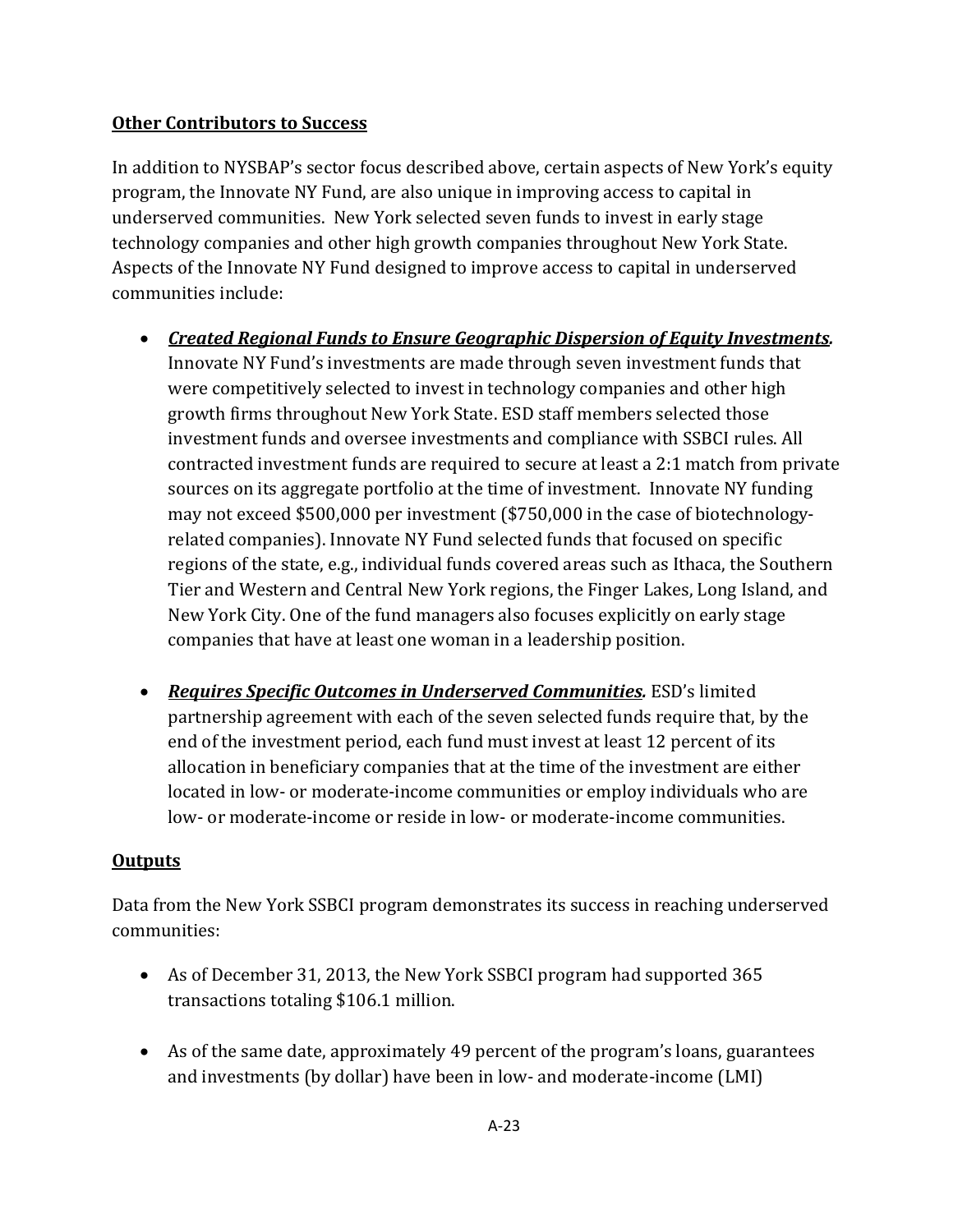communities within the state (LMI being defined as individuals and geographies having a median income less than 80 percent of the area median income).

• NYSBAP was one of the strategies implemented by the state as part of Governor Andrew Cuomo's establishment of a goal of 20 percent MWBE participation in state contracting. At the time the 20 percent goal was established in early 2011, MWBE participation in the state's contracting and procurement process was at 9.2 percent. MWBE participation currently stands at more than 21 percent.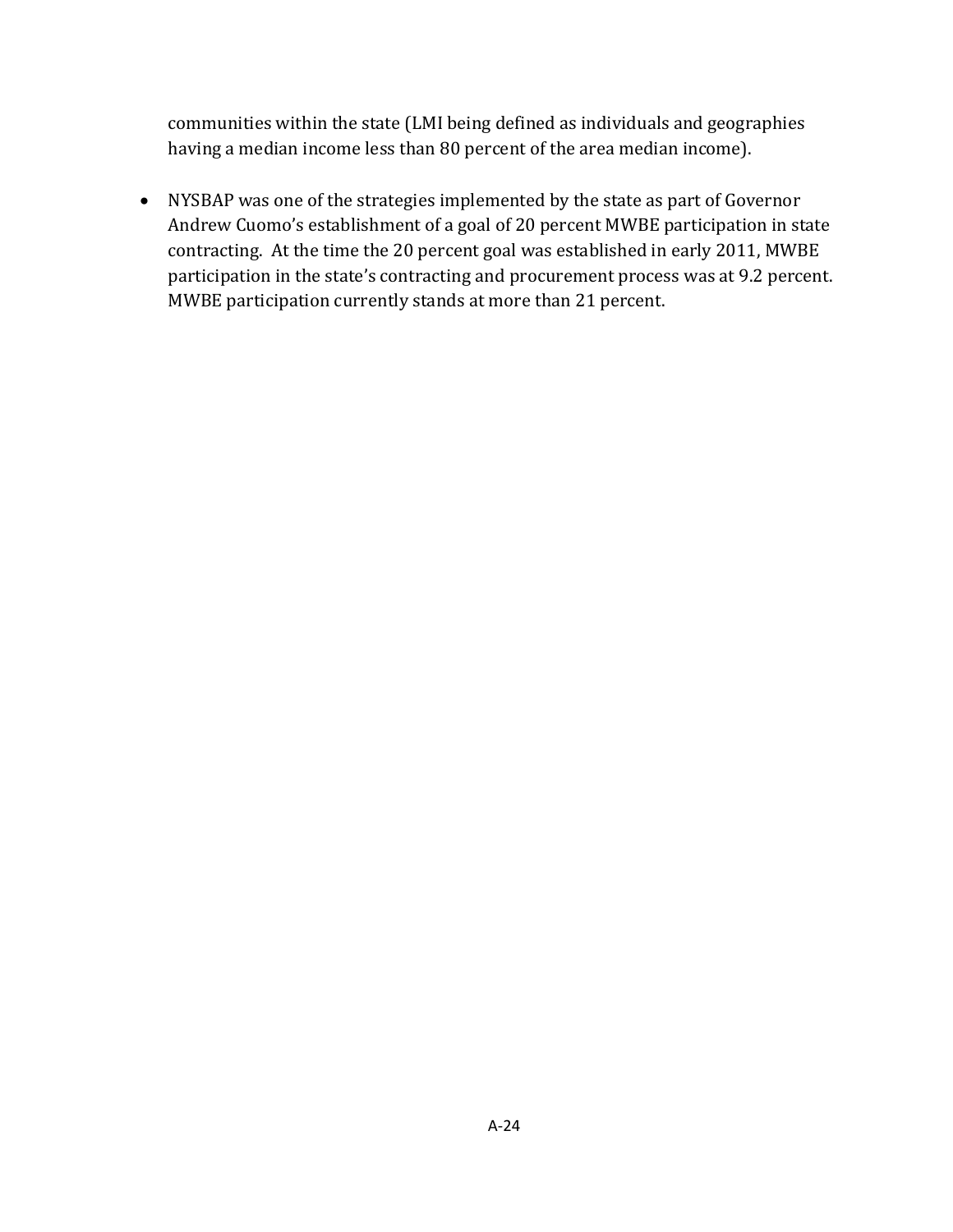# **Pennsylvania**

## **Summary**

The Pennsylvania SSBCI program achieved success by leveraging a wide network of CDFIs across the state through RFQ process to provide capital for business growth and job retention to entrepreneurs in underserved communities.

## **Description of the Pennsylvania Program**

Pennsylvania received a \$29.2 million allocation. Pennsylvania used a portion of its allocation to fund two lending programs that specifically target underserved communities:

- **Pennsylvania** *Economic Development Finance Authority Program***.** This program provides loans, including for projects in distressed communities. Loan funds are available for eligible small business enterprises at competitive interest rates with flexible repayment terms that meet the needs of the business.
- Pennsylvania Community Development Bank Program. This program provides debt capital for deployment by CDFIs.

## **Program Delivery**

The Pennsylvania Department of Community and Economic Development (DCED) is the state's designated lead agency for the SSBCI program. The Pennsylvania Economic Development Financing Authority (PEDFA) and Pennsylvania Community Development Bank (PCD Bank) programs are structured to pass SSBCI funds to DCED-designated Area Loan Organizations (ALOs) and CDFIs. Those ALOs and CDFIs, in turn, lend funds to qualifying small and micro businesses.

At the outset, Pennsylvania decided to use a RFQ process to allocate funds to partners that demonstrated both a commitment and capacity to implement SSBCI. The most underserved communities in Pennsylvania fall into three types: small, rural farm communities, communities in coal mining regions, and minority businesses in urban areas. CDFIs located across the state provide a solid network to reach these underserved communities.

## **Aspects that Improve Capital Access in Underserved Communities**

The Pennsylvania program has three unique features that have facilitated access to SSBCI capital in underserved communities: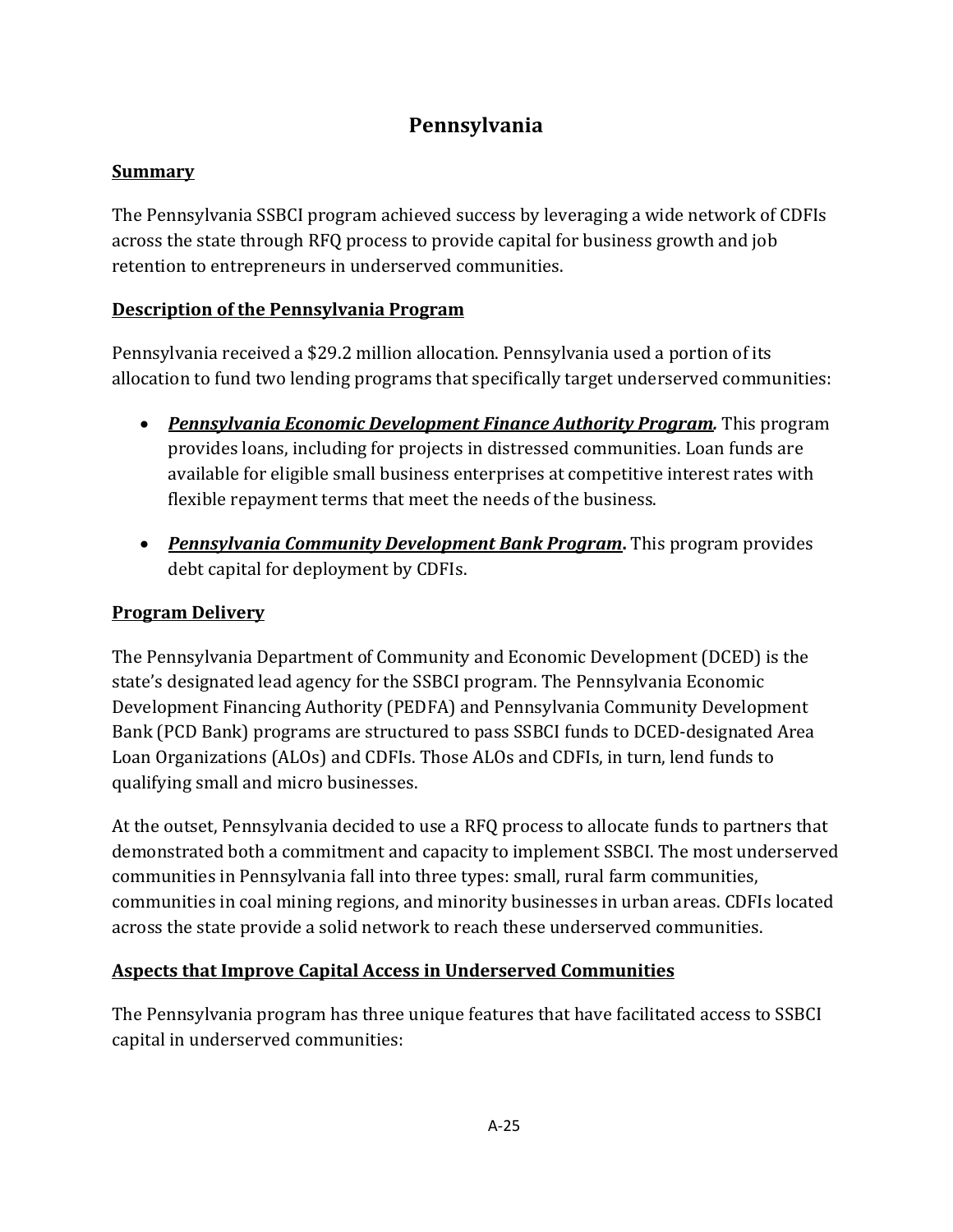- Breadth and Depth of Network. Rather than use a single contracting entity, DCED uses a network of CDFIs whose service areas cover most of the state. For example, the Economic Opportunity Fund covers inner-city Philadelphia while the Progress Fund serves rural Western Pennsylvania. The CDFI partners are creative in their loan structuring, often engaging in layered financing strategies that bring together capital from a variety of conventional and alternative sources. Other CDFI participants use SSBCI capital to make loans that reach businesses in underserved communities, including micro-loans.
- Outreach and *Engagement.* CDFIs and other economic development professionals who are based in and understand local market conditions and local small business finance needs are effective sources of intelligence and effective deployment agents of credit to underserved communities. DCED took great pains to identify the right network of committed CDFIs to participate in the SSBCI program. These efforts entailed significant start-up and program development costs on the front end and ongoing challenges of overseeing a network of partners. It also slowed the initial deployment of funds, but DCED has been pleased with the outcome.
- RFQ Process. DCED recommends the use of a RFQ process. The RFQ process highlighted the intended focus on underserved communities. Prior relationships made identifying CDFIs through the RFQ process easier. The expectation of a 10:1 leverage resulted in the engagement of applicants with the capacity to implement the program.

## **Outputs**

Data from the Pennsylvania SSBCI program demonstrates its success in reaching underserved communities:

- As of December 31, 2013, the Pennsylvania SSBCI program had supported 86 transactions totaling \$78.9million.
- As of the same date, approximately 33 percent of the program's loans and investments (by dollar) have been in low- and moderate-income (LMI) communities within the state (LMI being defined as individuals and geographies having a median income less than 80 percent of the area median income).
- DCED reports that, as of December 31, 2013, 17 percent of its SSBCI loans (by dollar) have been to businesses that are minority- or women-owned.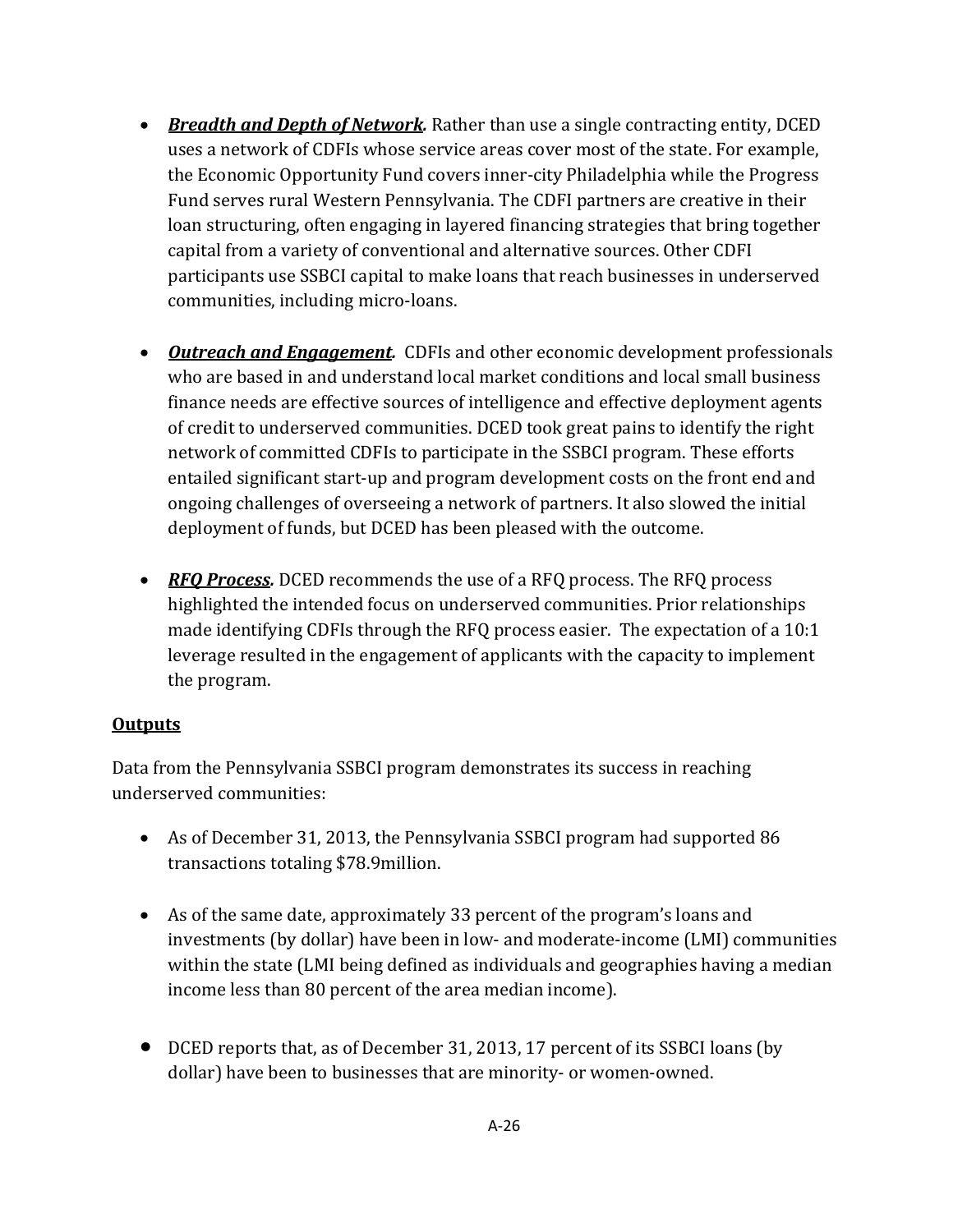# **Utah**

## **Summary**

The Utah SSBCI program improves access to capital in underserved communities by explicitly targeting its core program to specific markets. Its marketing focuses on banks and their officers and departments active in underserved communities, and Utah will make exceptions to standard product terms for loans in those communities.

## **Description of the Utah Program**

Utah received a \$13.2 million allocation. Utah apportioned its allocation among an equity fund and two loan programs. This case study focuses primarily on the loan programs:

- The Utah *Loan Guarantee Program (LGP)*. The LGP will guarantee up to 80 percent of the principal amount of a small business loan. The guarantee can be for up to seven years, with a targeted average term of three years. The guarantee is subordinated, i.e., carries first loss risk. Although exceptions can be made, the LGP targets an average principal amount of  $$100,000$  to  $$500,000$ . Utah charges a 4 percent guarantee fee. The guarantees are issued on behalf of State of Utah and are collateralized by a 10 percent cash reserve.
- The Utah *Loan Participation Program (LPP)*. The LPP includes both purchase participations and companion loans. The program also targets loans from \$100,000 to \$500,000. The LPP will provide up to 80 percent of the total financing package, but with a target of 10 percent to 30 percent. For purchase transactions, interest rates, maturity, collateral, and other loan terms are negotiated between the borrower and the financial institution lender, subject to LPP approval. For companion loans, both LPP and the financial institution lender negotiate interest rates, maturity, collateral, and loan terms with the borrower. Typically Utah's loan is subordinate to the lender's loan in terms of collateral priority. Fees range from 0 percent to 3 percent of the loan amount and are negotiated with each borrower.

The mission of the loan programs is to create jobs and stabilize Utah's neighborhoods by providing growing businesses with access to capital.

## **Program Delivery**

The Utah Division of Housing and Community Development is the state's designated lead agency for the SSBCI program. The Utah Small Business Growth Initiative (USBGI), a private non-profit, is the contracting entity that administers all three SSBCI programs.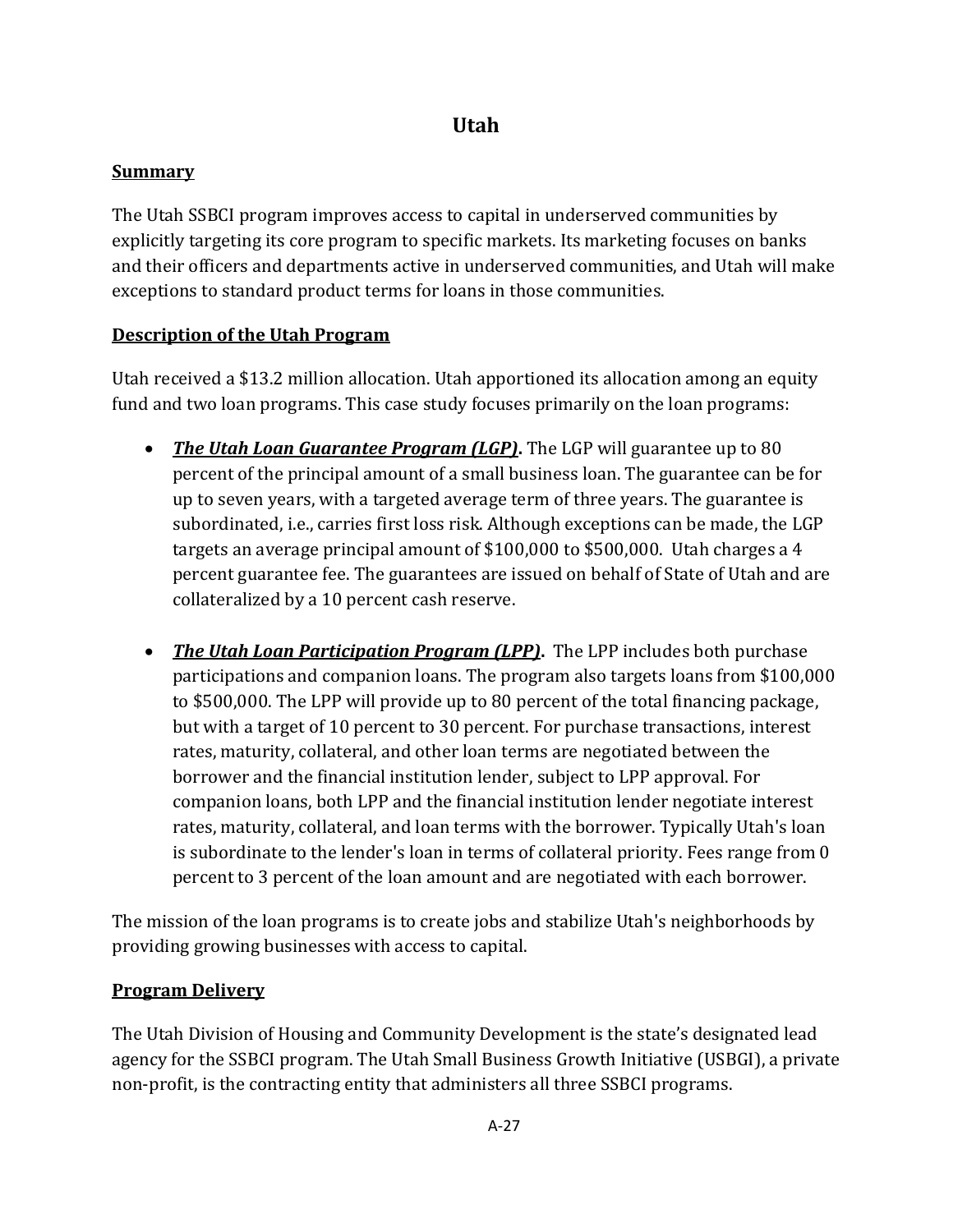USBGI is a subsidiary of the Utah Center for Neighborhood Stabilization (UCNS). UCNS is the umbrella organization for three non-profits — the Utah Center for Affordable Housing (UCAH), Housing Plus, and USBGI. Using \$19.2 million in Neighborhood Stabilization Program<sup>9</sup> grant funds, UCAH, founded in May 2009, purchases foreclosed properties for non-profits that in turn rehabilitate the houses and sell or rent them to low- to moderateincome families. Those who cannot purchase a home may be eligible to rent through Housing Plus, which purchases and maintains larger projects, such as condo developments. The UCNS staff has 35 combined years of banking and financial analysis experience and includes a loaned executive from Zions Bank whose salary is paid by Zions.

USBGI markets its SSBCI programs directly to banks, small businesses, bank's Community Reinvestment Act (CRA) program managers, targeted loan programs within banks, small business development centers, state agencies such as the Division of Workforce Services, advocacy groups such as the Hispanic Chamber of Commerce, and other similar organizations in the state's small business community. Loans are reviewed by a USBGI loan committee for both credit underwriting and credit compliance purposes.

## **Aspects that Improve Capital Access in Underserved Communities**

The Utah program has at least three unique features that improve access to SSBCI capital in underserved communities:

- *Program Focuses Explicitly on Underserved Communities***.** USBGI explicitly positions its loan programs as serving primarily underserved communities, not just small businesses. On its website, USBGI states that the programs target small businesses with one or more of the following characteristics:
	- located in low- to moderate-income neighborhoods
	- located in underserved communities
	- women and minority owned businesses

This positioning focuses the program's marketing efforts and gives the program a clear niche and identity in the marketplace.

• Marketing is Targeted to Underserved *Communities*. As a result of its explicit focus on underserved communities, USBGI targets its marketing to groups that are already active in those communities. For example, USBGI has marketed the program to CRA program managers within banks. Other banks have specialized units working in underserved communities that are natural marketing partners. For example, Zions has a Diverse Markets group that focuses on the Hispanic and African American markets, a Women's Financial Group, and the Zions Business

<sup>&</sup>lt;sup>9</sup> For more information on the Neighborhood Stabilization Program, go to <u>http://www.huduser.org/portal/datasets/NSP.html</u>.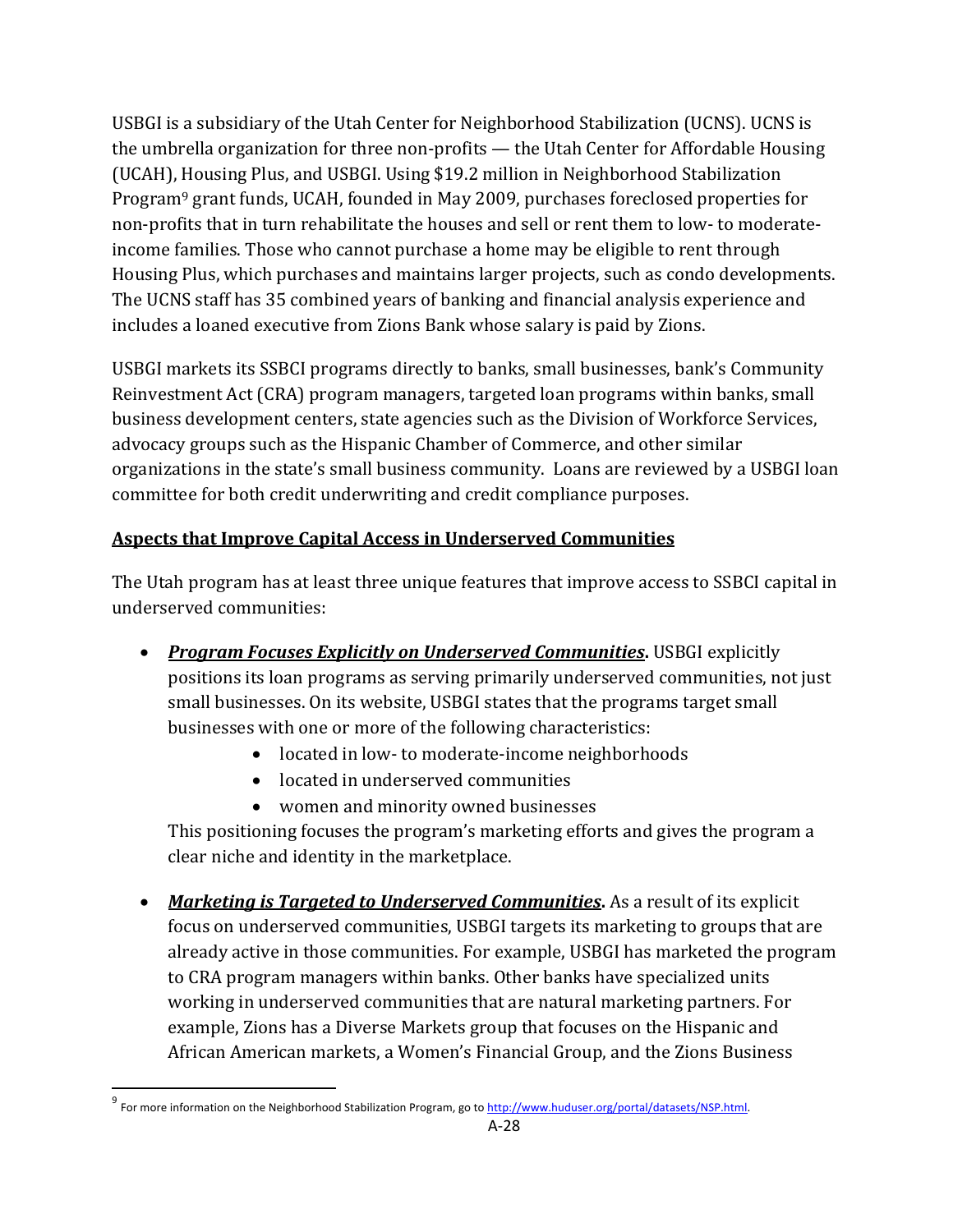Resource Center, which provides the Utah small business community with access to tools and information needed to help strengthen their businesses. USBGI has also found small business development centers to be effective marketing partners in rural areas of the state.

 *Loan Terms are Flexible for Borrowers in Underserved Communities***.** The USBGI program guidelines state explicitly that USBGI will consider offering favorable interest rates and terms if one of its credit support programs is utilized in conjunction with a CRA qualified transaction. For example, USBGI issued a guarantee for a \$16,000 loan to a women-owned business, well below its targeted minimum of \$100,000.

## **Outputs**

Data from the Utah SSBCI program demonstrates its success in reaching underserved communities: 

- As of December 31, 2013, the Utah SSBCI program had supported 17 loans or investments totaling \$16.2 million.
- As of the same date, approximately 58 percent of the program's loans and investments (by dollar) have been in low- and moderate-income (LMI) communities within the state (LMI being defined as individuals and geographies having a median income less than 80 percent of the area median income).
- USBGI reports that, as of December 31, 2013, 66 percent (by dollar) and 38 percent (by number) of its SSBCI loans have been in rural counties or to minority- or women-owned businesses.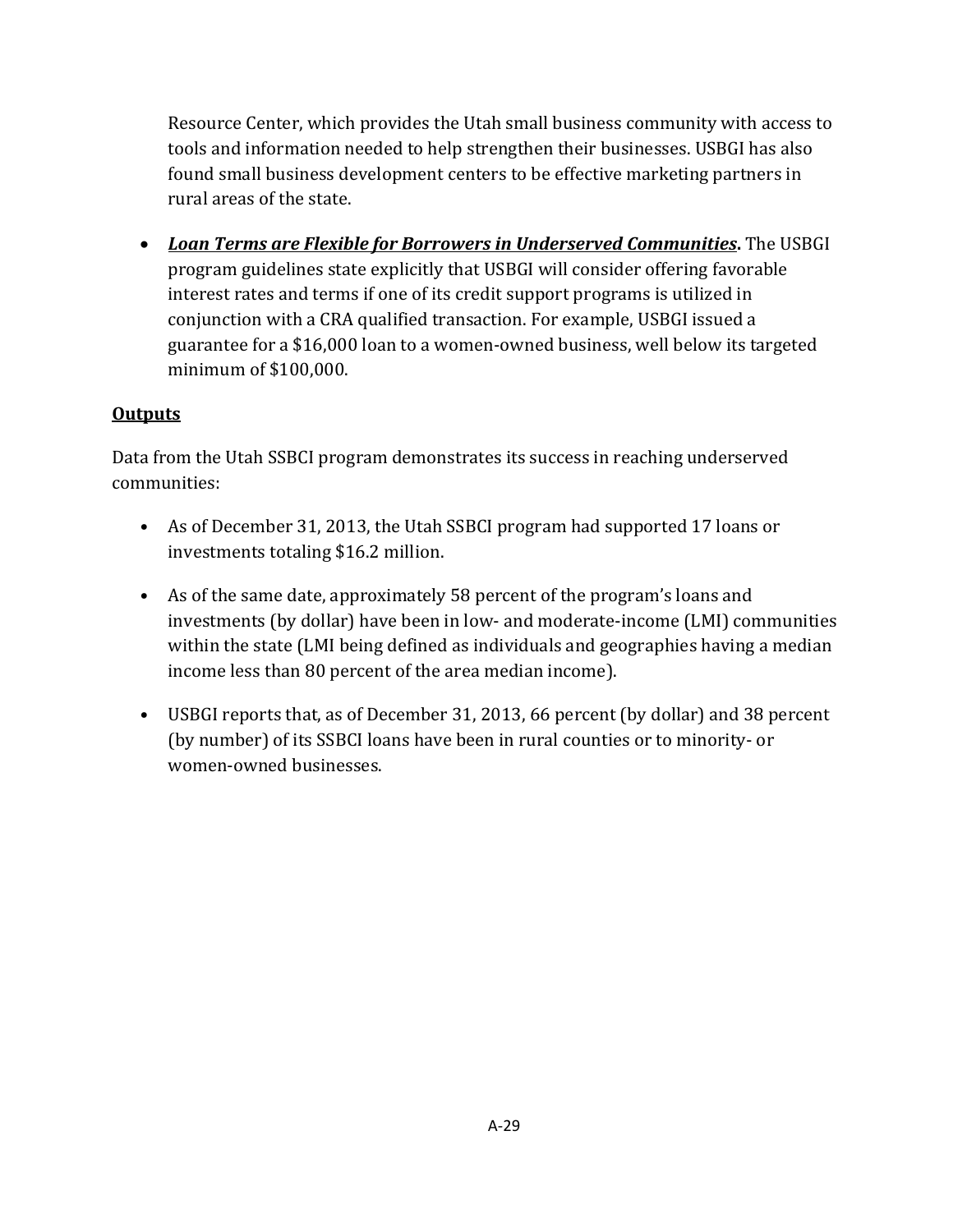# **Washington**

## **Summary**

The State of Washington 's SSBCI program improves access to capital by partnering with a CDFI that has an extensive track record of successfully lending in underserved communities. The CDFI partner also has the resources to sustain targeted SSBCI marketing over a long time and a lending staff that is diverse and has longstanding ties in those communities. 

## **Description of the Washington Program**

The State of Washington received a \$19.7 million allocation. Washington apportioned its allocation among three programs: a venture fund, a capital access program and a direct loan program. This case study focuses on the direct loan program:

• *Craft3 Fund*. Craft3 is a non-profit Community Development Financial Institution (CDFI) that lends to small businesses in underserved communities across the state. Through its SSBCI program, Craft3 will make loans generally from \$250,000 to \$5 million. Most of these loans are direct loans to businesses, although Craft3 will also purchase participations in bank loans. The average term is between 5 to 7 years, with interest rates from 7 percent to 9 percent, and fees charged between 1 percent and 2 percent.

## **Program Delivery**

The Washington Department of Commerce is the state's designated lead agency for the SSBCI program. Craft3 is the contracting entity that administers the Craft3 Fund.

Craft3's mission is to strengthen economic, ecological, and family resilience in Pacific Northwest communities. Craft3 does this by providing loans to entrepreneurs, non-profits, individuals, and others who do not normally have access to financing. Craft3 currently manages more than \$166 million in assets devoted to community development finance.

Craft3 markets its loans programs, including SSBCI, statewide. Craft3 uses a diverse range of marketing strategies, including public presentations, direct banker and borrower contact, brochures and flyers, a sophisticated internet and social media presence, and a strong referral network of bankers, local and state government and development agencies built through years of economic and community development lending. Craft3 has also actively marketed the SSBCI program to key advocacy organizations in underserved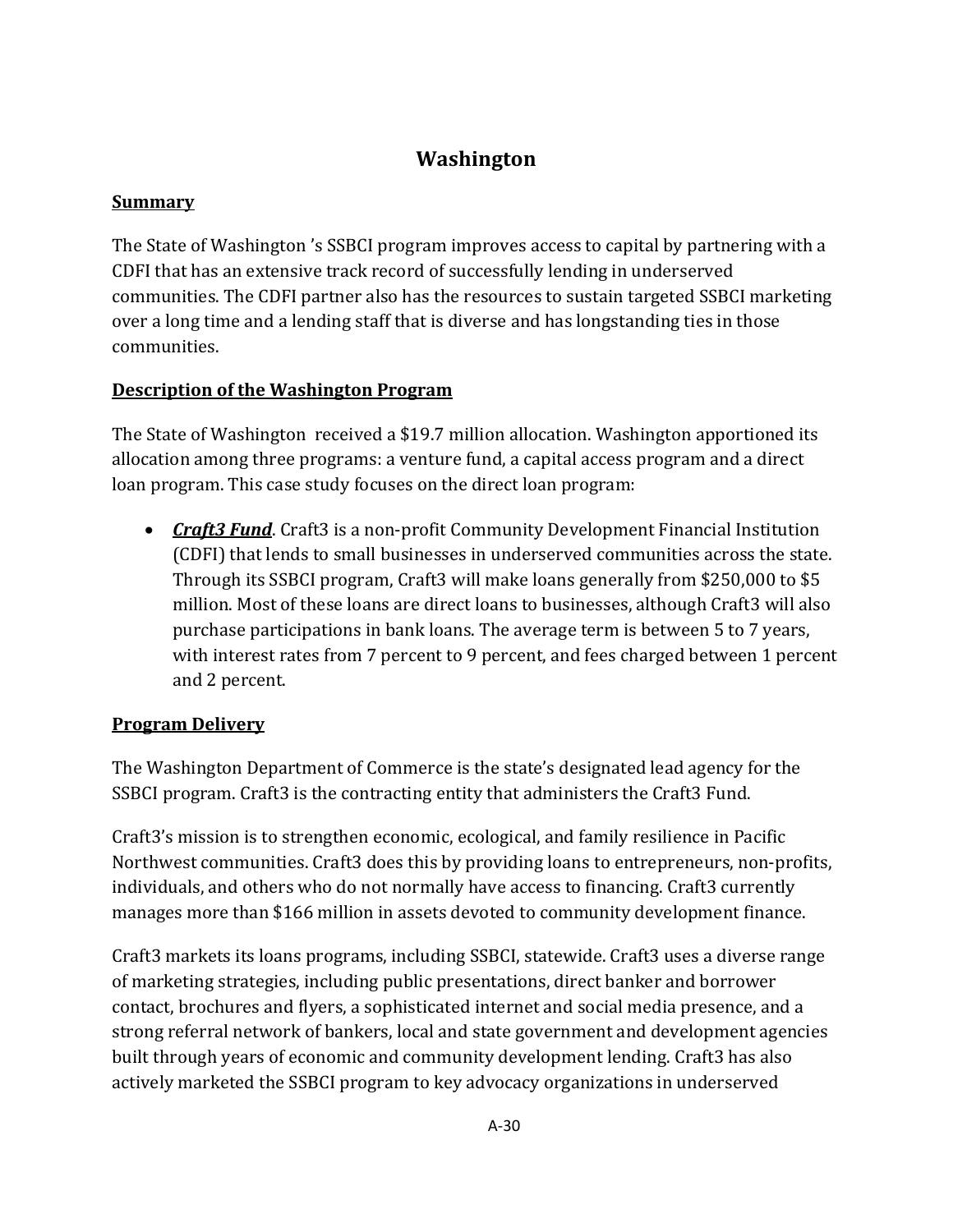communities, including Tabor 100 (an association of entrepreneurs and business advocates who are committed to economic power, educational excellence and social equity for African-Americans) and The Affiliated Tribes of Northwest Indians. The Department of Commerce has also assisted Craft3 in promoting the SSBCI loan program. Craft3 currently has three offices in the state and is opening an additional two offices in the more underserved eastern region.

The Department of Commerce does not underwrite loans funded via Craft3 other than for compliance. Craft3 applies its own credit underwriting standards in its program. 

#### **Aspects that Improve Capital Access in Underserved Communities**

The Washington program has at least three notable features that improve access to SSBCI capital in underserved communities:

- Partner with *Experienced Provider of Capital*. Craft3 is a financially sound nonbank CDFI that has a history of low loan losses, the ability to disburse funds to underserved or distressed communities, and a track record of raising significant amounts of capital for those purposes. The State of Washington chose to contract with a single, strong, experienced CDFI, rather than with a network of CDFIs or other development agencies with varying degrees of experience. This structure eases administration, and only one organization has to build expertise in SSBCI program rules. As a long-term lender in underserved communities, Craft3 has the structure, policies, and procedures in place to underwrite, disburse, and monitor higher-risk loans. The state's contract with Craft3 includes a best efforts target that the SSBCI funds be widely dispersed between the state's eastern and western regions, with at least 20 percent to minority- or women-owned enterprises. Because the SSBCI funds will remain on Craft3's balance sheet after the end of the program compliance period, the funds will remain available for deployment in underserved communities.
- *Ability and Capacity to Sustain Marketing Effort in those Communities.* The Department of Commerce developed its SSBCI programs based on the assumption that the agency would not have significant staff to deploy the SSBCI funds. The Department was concerned that a program dependent on large staff is risky due to fluctuations in the state budget and program allocation for operational funding. Thus, the Department chose to partner with Craft3 to ensure that the program and its associated marketing in underserved communities would be consistently sustained at a high level for an extended period of time. Consistent and sustained marketing are particularly important to the program to the extent it is more costly,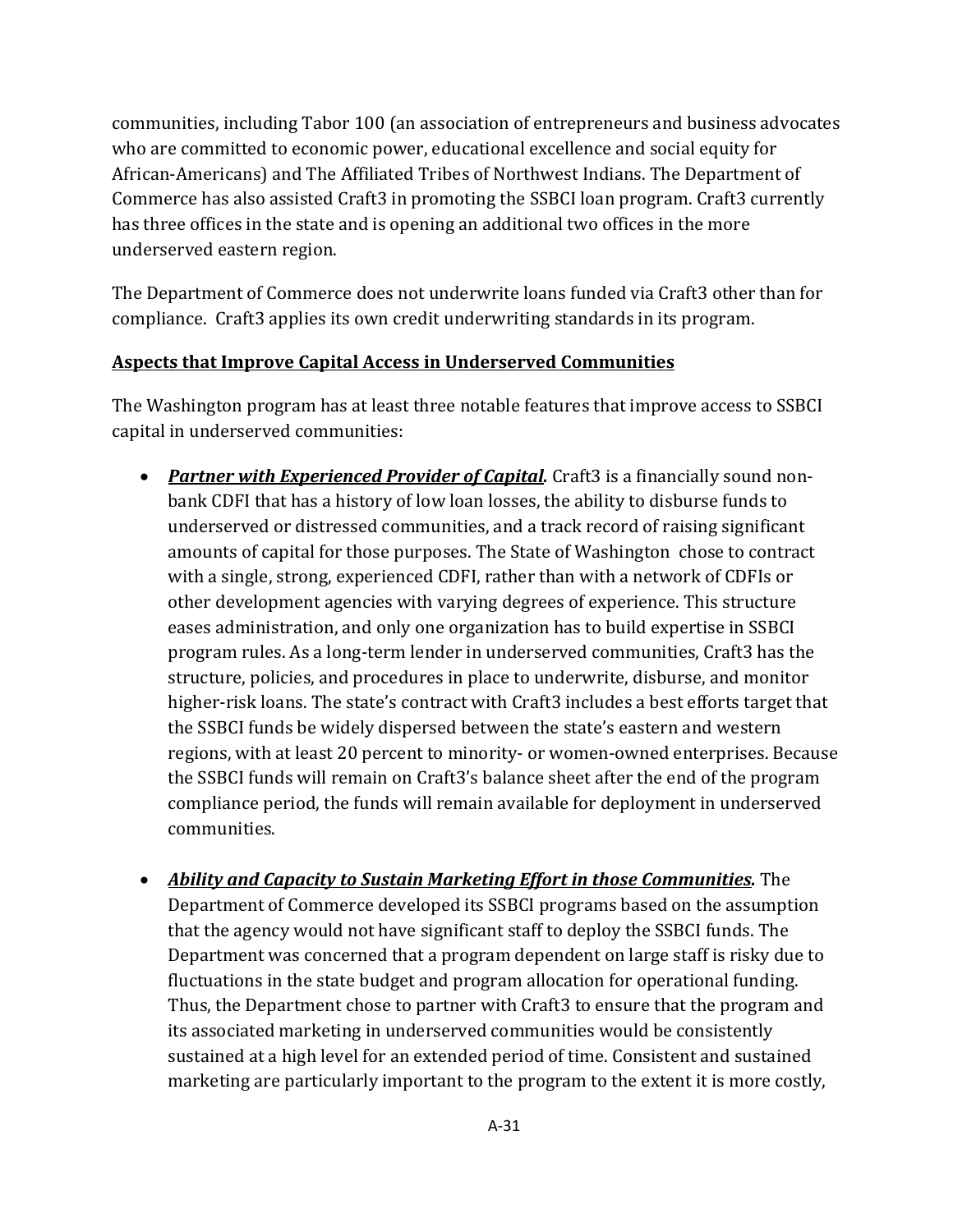in terms of both time and dollars, to reach a targeted audience, such as underserved communities, when compared to a broader market of small businesses generally.

• Potential to *Leverage SSBCI Capital at the Fund Level*. The State of Washington 's collaboration with Craft3 is unique in that the SSBCI capital potentially acts as first loss protection for investors in Craft3's SSBCI fund. This enhances Craft 3's ability to raise additional private capital at the fund level in addition to seeking private sector participation in each individual transaction.

## **Other Elements of Success**

In addition to the partnering and marketing efforts described above, another factor to which Washington attributes its success in serving underserved communities is:

• Staffing that is Reflective of the Targeted Market. Craft3 emphasizes its belief that organizations are more likely to be successful in serving underserved communities if they have a diverse staff that is part of the community being served. Thus, in addition to offices in rural areas of the state, Craft3 has a lending staff that includes members of Washington's African-American, Hispanic, and Native American communities. 

## **Outputs**

Data from the Washington SSBCI program demonstrates its success in reaching underserved communities:

- As of December 31, 2013, the Washington SSBCI program has made a total of 24 loans, guarantees, or investments totaling \$26.4 million, leveraging an additional \$33.8 million in financing for borrowers.
- As of the same date, approximately 54 percent of the program's loans, guarantees, and investments (by  $\$$ ) have been in low- and moderate-income (LMI) communities within the state (LMI being defined as individuals and geographies having a median income less than 80 percent of the area median income).
- Craft3 reports that, as of December 31, 2013, more than 40 percent of its SSBCI program loans have been outside of the Seattle metro area, more than 40 percent have been in central and eastern Washington, and more than 40 percent have been to minority-owned enterprises. At least \$1.8 million has been loaned to Native American-controlled enterprises.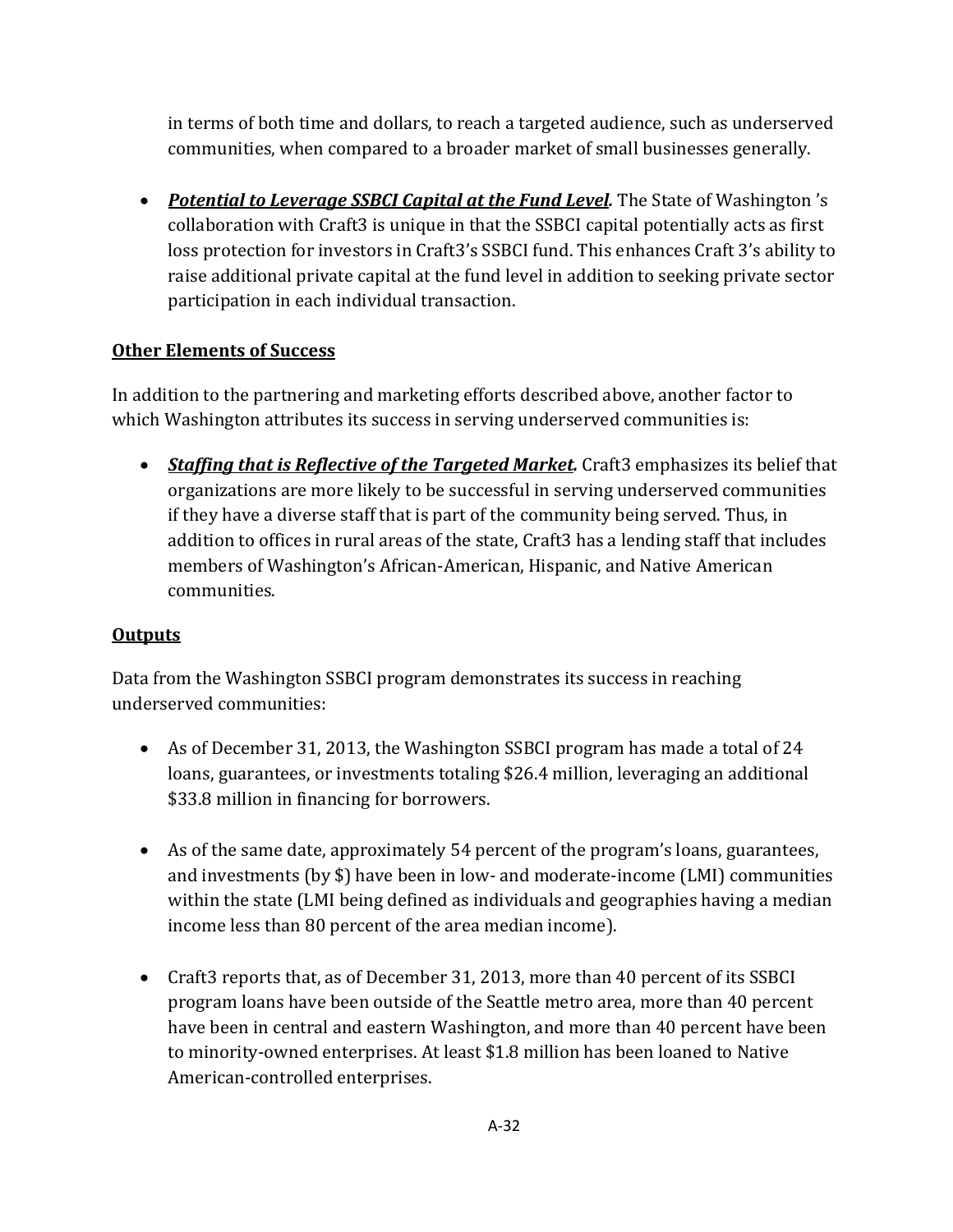# **West Virginia**

## **Summary**

The West Virginia SSBCI program improved access to capital in underserved communities in that state by developing a network of experienced and geographically dispersed lending partners. The program also provides 1) strong incentives for those partners to deploy SSBCI capital quickly to creditworthy borrowers and 2) support for less experienced borrowers through technical assistance funded by non-SSBCI sources.

## **Description of the West Virginia Program**

West Virginia received a \$13.2 million allocation. The West Virginia Capital Access Program (WVCAP) apportioned its allocation among a venture capital fund and three loan programs. This case study focuses on the loan programs:

- *WVCAP Subordinated Debt Fund*. The subordinated loan is a direct loan from WVCAP to the borrower, with a bank or other lender providing the senior debt. Loan proceeds can be used to purchase equipment or for facility expansion or working capital. WVCAP provides up to 50 percent of total financing, with a maximum loan amount of \$500,000. The loan term is 1 to 5 years, and WVCAP charges a 1 percent commitment fee. The loan's interest rate is at or below prevailing market rates. This has been by far WVCAP's highest-volume loan program.
- *WVCAP* **Collateral Support Fund.** WVCAP provides cash collateral for a loan being made by a bank or other lender for up to 20 percent of the loan amount, with a \$250,000 maximum in cash collateral provided. The term of the collateral support is 1 to 5 years. WVCAP charges a fee of 2 percent of the loan amount.
- *WVCAP Loan Guarantee Fund*. WVCAP guarantees are up to 20 percent of the loan amount for working capital loans, up to a maximum guarantee of \$250,000. The guarantee's term is 1 to 5 years. WVCAP charges a fee of 2 percent of the loan amount.

The mission of the WVCAP program is to assist businesses that are creditworthy, but may not fit traditional lending models. The overarching goal is to create \$130 million of new lending and investment activity in the state and as a result spur the creation of new jobs.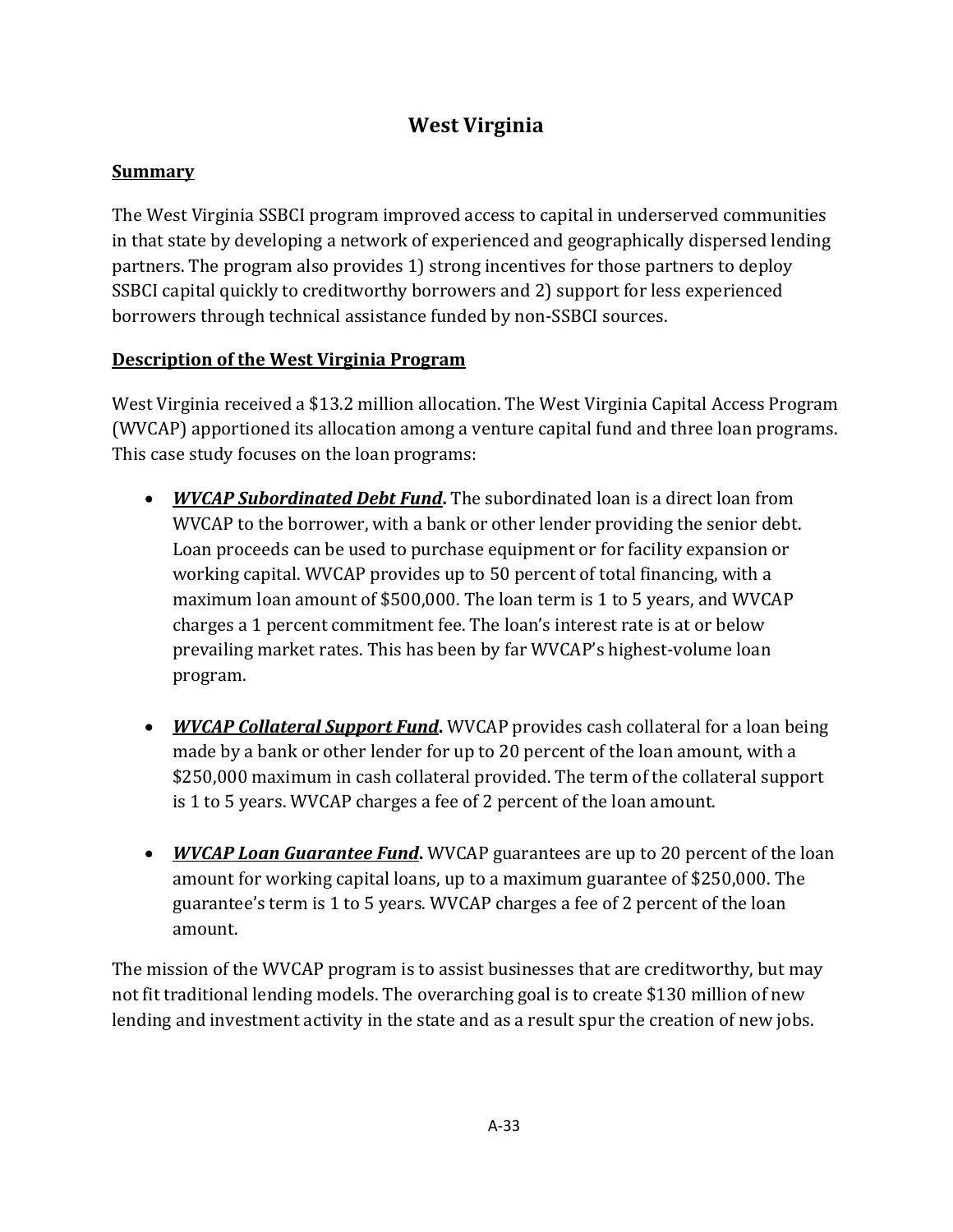## **Program Delivery**

West Virginia's Office of the Governor is the state's designated lead agency for the SSBCI program. The West Virginia Jobs Investment Trust (WVJIT) is the contracting entity that administers the program.

WVJIT is a public venture capital fund created to develop, promote, and expand West Virginia's economy by investing in early stage, later stage, and mature small companies that wish to expand. WVJIT makes investments that are expected to yield a financial return proportionate to the level of risk it assumes. WVJIT has 19 years of experience in earlystage investment in small businesses, having invested \$19.2 million in 25 companies that has resulted in \$350 million in private financing.

The West Virginia loan programs are structured to encourage the participation of economic development (ED) agencies throughout the state. Loans made through the WVCAP program are identified and funded through eight ED agencies, with WVIIT being one of those agencies. Each participating ED agency is responsible for project identification, transaction negotiations, closing, and oversight of loans made by them through the program. WVCAP generally requires (subject to leverage ratios) loans funded through SSBCI to be repaid in two years, at which point the participating ED agency has to return the funds to WVJIT until it identifies a replacement loan. When the program restrictions expire on the SSBCI funds, each participating ED agency will capture the principal of the SSBCI funds that agency has utilized. 

## **Aspects that Improve Capital Access in Underserved Communities**

The West Virginia program has at least two unique features that improve access to SSBCI capital in underserved communities:

 *Breadth and Experience of Delivery System Improves Geographic Coverage.* With eight originating agencies WVCAP covers all regions of the state. Participating agencies were selected based on geographic coverage as well as track record and positioning, e.g., level of staffing, loan volume, portfolio performance, and availability of at least a full-time lender. Three of the participating ED agencies have a statewide presence, three are regional, one is a single county agency, and another is industry specific (healthcare). All are experienced lenders. Only one agency is a certified CDFI, and the others are certified development companies, local or regional development authorities, or other alternative providers of debt. Because a participating agency will eventually retain the SSBCI funds it deploys, all agencies have a strong incentive to identify transactions that will result in full repayment as well as to deploy quickly. Each participating agency underwrites their own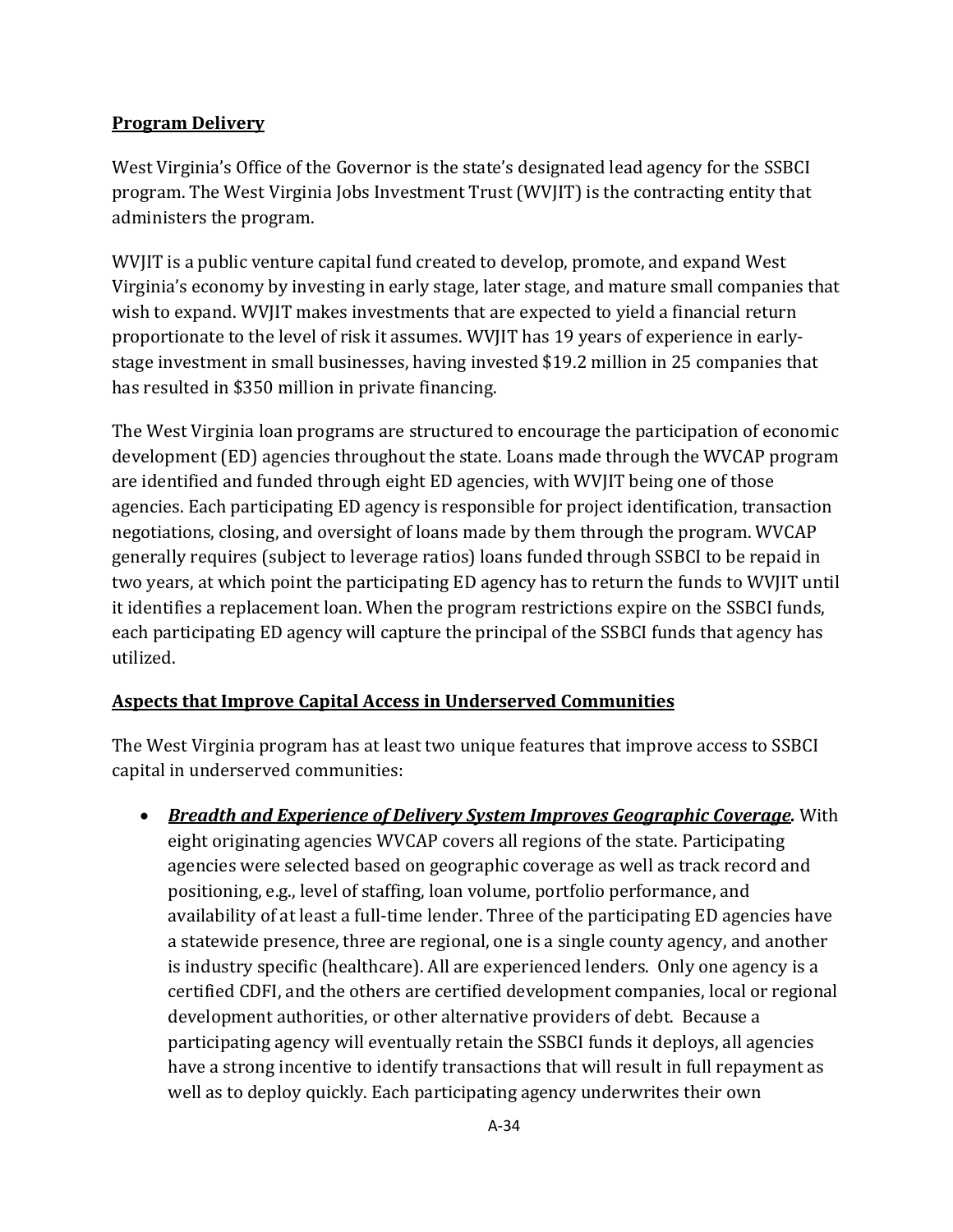transactions based on their loan policies, and thus determines its own interest rate and collateral position. In addition to creating new small business loan programs, West Virginia views SSBCI as an opportunity to generate long-term capital for the eight participating agencies, with those agencies eventually using the SSBCI funds to leverage additional capital from other sources and to continue to support economic development lending in the state.

- **►** *Funding for Marketing Increases Presence in State.* WVCAP also received non-SSBCI funding from state government to contract with a marketing liaison that was responsible for promoting the program and meeting with bankers statewide. WVCAP increased its geographic coverage through that marketing resource.
- *Technical Assistance Funding Improves Likelihood of Borrower Success.* Using funds from a grant from the Claude Worthington Benedum Foundation, WVCAP can provide loan applicants access to the technical or operating assistance that can help them be better prepared to apply for WVCAP funds or to improve their company's performance. Funding is available to support business plan development, financial modeling, market research, product branding, executive recruiting, strategic planning, marketing materials, marketing strategy, and design and implementation of accounting systems. The technical assistance is delivered through consultants contracted for this project. Technical assistance is especially important to businesses in underserved communities that do not have a strong small business support network as well as to small business owners who are not experienced entrepreneurs.

#### **Other Elements of Success**

In addition to the delivery system and supplemental funding described above, other factors to which West Virginia attributes its success in serving underserved communities include:

**• SSBCI Program Leverages Experienced Lenders.** The state's SSBCI program was built on a network of experienced lenders that were located in, or otherwise served, all areas of the state. These lenders had pre-existing experience in identifying, underwriting and closing loans to small businesses as well as ties to local bankers. Geographic coverage and proven lending experience were driving forces in partner selection. WVIIT was chosen to administer the program because of its experience in providing financing for small businesses in the state and, as a quasi-state agency, has access to other resources to help run and implement the state's SSBCI program.